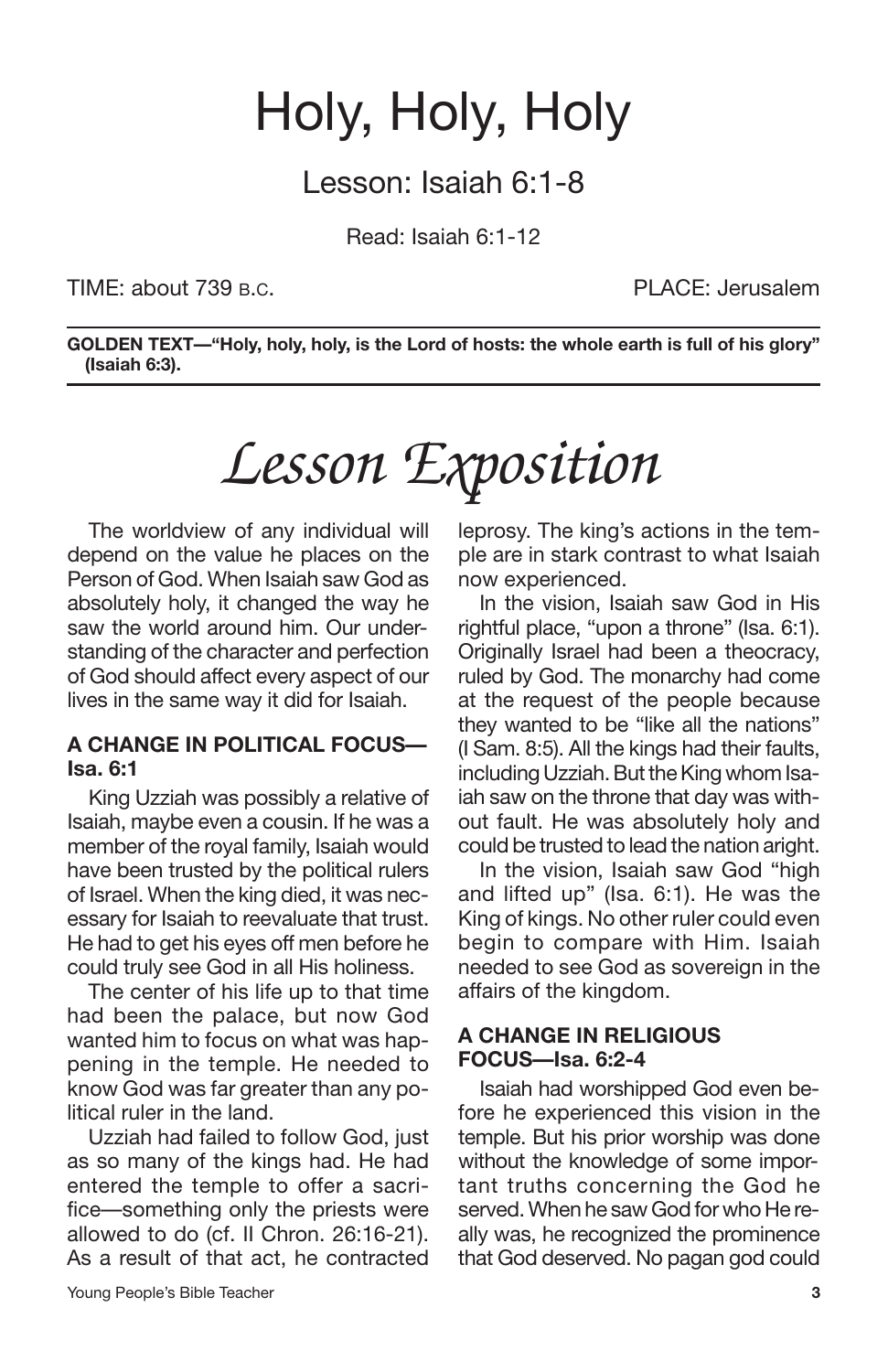even begin to compare to the Almighty God who was above all others. Even the angels were waiting to serve Him.

These powerful beings, whose very existence was for the purpose of worshipping God, held Him in such reverence that they covered their faces in His presence. Their very actions revealed what they thought of Him. They were powerful, but their power did not compare to the might of the God they served.

Isaiah's religious outlook changed when he realized the honor that God deserved from all creation. God was holy, morally distinct from all of the created world. He alone was sinless, perfect, without blemish of any kind. Holiness was basic to His very character. Everything He did was holy, just, right, and good. There was no hint of sin, injustice, or evil in His Being. The thriceholy adulation of the angels proclaimed a state of perfection possessed only by God Himself.

In relationship to the creation, He was the Recipient of all glory. The glory of God was not confined to the temple; it was evident in the entire universe He had created. Isaiah realized that worship of God was not something that took place only in the temple. All of life was to honor and worship God because all the earth and everything in it was created to give Him glory.

Since all the earth was to give glory to God, all that was in the earth was to do the same. The purpose of man was to give glory to God as well. Worship was not just an action performed in the temple. Worship of God was to be a way of life. Everything Isaiah said and did and thought was to be a hymn of praise to God Almighty.

## **A CHANGE IN PERSONAL FOCUS—Isa. 6:5-7**

Truly understanding who God is changed Isaiah's attitude toward himself. Since God was holy and he was a sinner, Isaiah realized that he was cast off from God. The word translated "unclean" (Isa. 6:5) is the word the lepers used to keep people at a distance from them because of their disease (Lev. 13:45). Just as King Uzziah had been overcome by leprosy, so Isaiah had been overcome by the leprosy of sin. He realized the great distance between God and him. He could not approach God because he was a sinner. The very act of worshipping in the temple reminded him of the "woe" (Isa. 6:5), the curse, that was upon him as a result of his sin.

Isaiah also realized that his actions were a result of sin. He was a "man of unclean lips" (Isa. 6:5). It was not the words he said that made him a sinner; instead, his inner character was revealed in the very words of his mouth. What he was inside came out through his lips. Because he was a sinner, the things he said and did were sinful.

This personal insight also reminded Isaiah that he was part of the fallen human race. Everyone around him was in the same sinful condition before God. All of the nation—in fact, all of mankind—was separated from God by the sinful condition of the human race. God was holy, and man was sinful.

In addition to showing him what he really was, Isaiah's vision of God showed him his spiritual need. His sin needed to be cleansed, and that cleansing needed to come from God. The live coal placed on his lips was a symbol of the cleansing of the holiness of God. Since he had identified his sin as being on his lips, that is what God used to represent the inward cleansing from sin that Isaiah needed. The coal did not take away his sin. It only touched his lips. It was God who took away his iniquity. The angel declared, "Thy sin [is] purged" (Isa. 6:7).

### **A CHANGE IN SOCIAL FOCUS— Isa. 6:8**

When Isaiah saw God, he realized that the entire nation was in the same condition. They all were sinners in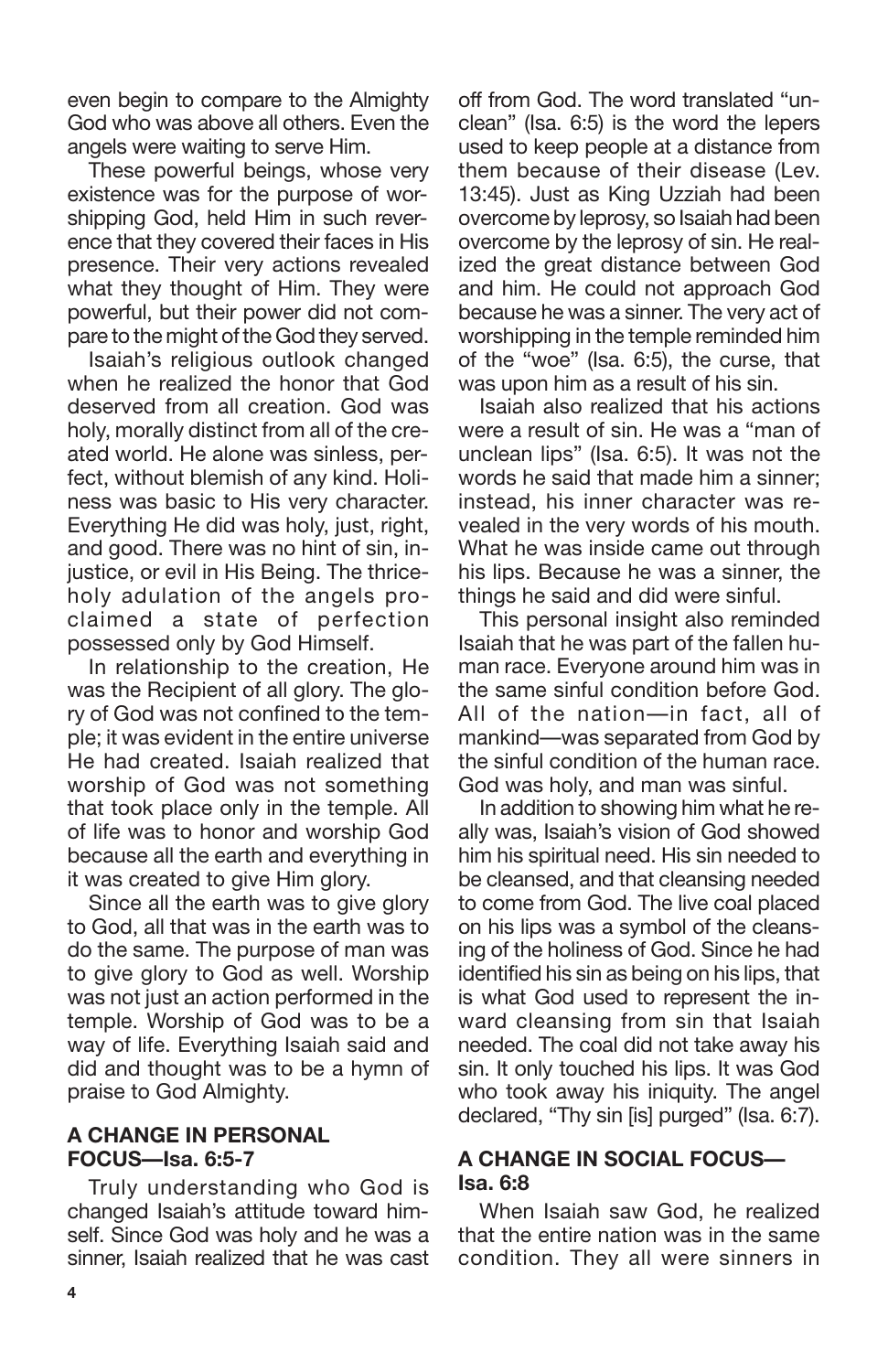need of cleansing, and that cleansing could only come from God. An understanding of that truth transformed his entire attitude toward society. Instead of depending on the king and political action to benefit the nation, Isaiah dedicated himself to ministering to the spiritual needs of his people. The economy, foreign affairs, homeland security, personal wealth, and prosperity all took second place in his desire for the people around him. They had a spiritual need, and satisfying that spiritual need became the predominant desire of his life.

Isaiah did not see just the condition of the people around him; he also saw their need. If he had simply seen their sin, he would have condemned them. When he saw their need for cleansing, his heart was filled with concern. His own cleansing showed him what God could do for the rest of the nation as well.

God's call to Isaiah was heard only after he had been cleansed. Before that, he had been focused on his own plans. But once the sin was removed, he was able to discern that God had a plan for his life.

It is also true that God could not use Isaiah to do His work before the cleansing from sin. It was necessary for Isaiah to have a changed life before he could recommend that spiritual change to the rest of the nation. He needed to see God and respond to God before he could show God to others and invite them to respond to His offer of cleansing.

God's call to Isaiah was a call to work as a divine messenger. God wanted someone to "go for us" (Isa, 6:8). The time would come when God Himself would come to earth in the flesh, when He would come to men and live among them in the incarnation. But the task set before Isaiah was to represent God to the people. He was to speak God's message and invite the nation to respond to that message. It was a far greater task than anything he had ever

been called on to do as a possible member of the royal family. That was what changed his social focus.

God's call to Isaiah was met with an immediate response because of the cleansing from sin. He was no longer cast off from God but was instead willing to follow His leading and be totally obedient to what God wanted him to do. He responded to the call of God without any reservations. Sin had kept him from hearing God; but once the sin was removed, his will was to do what God wanted him to do.

The society around him had not yet changed, but Isaiah's heart had changed. What God thought of him now took prominence over his standing in society. What God wanted for other men—their cleansing—was more important to him than anything else.

*—Robert A. Allen.*

## **OUESTIONS**

- 1. Why did Isaiah trust the political leaders of his day?
- 2. How did seeing God on His throne change Isaiah's political focus?
- 3. How did the angels display their reverence toward God?
- 4. How do we know that God's glory was not confined to worshipping Him in the temple?
- 5. Why did Isaiah see himself as a spiritual leper?
- 6. What in Isaiah's inner character made him sin with his lips?
- 7. Why did God use the symbol of a live coal on the lips as a picture of cleansing from sin?
- 8. Why was it important for Isaiah to be cleansed before God called him to a place of divine service? *—Robert A. Allen.*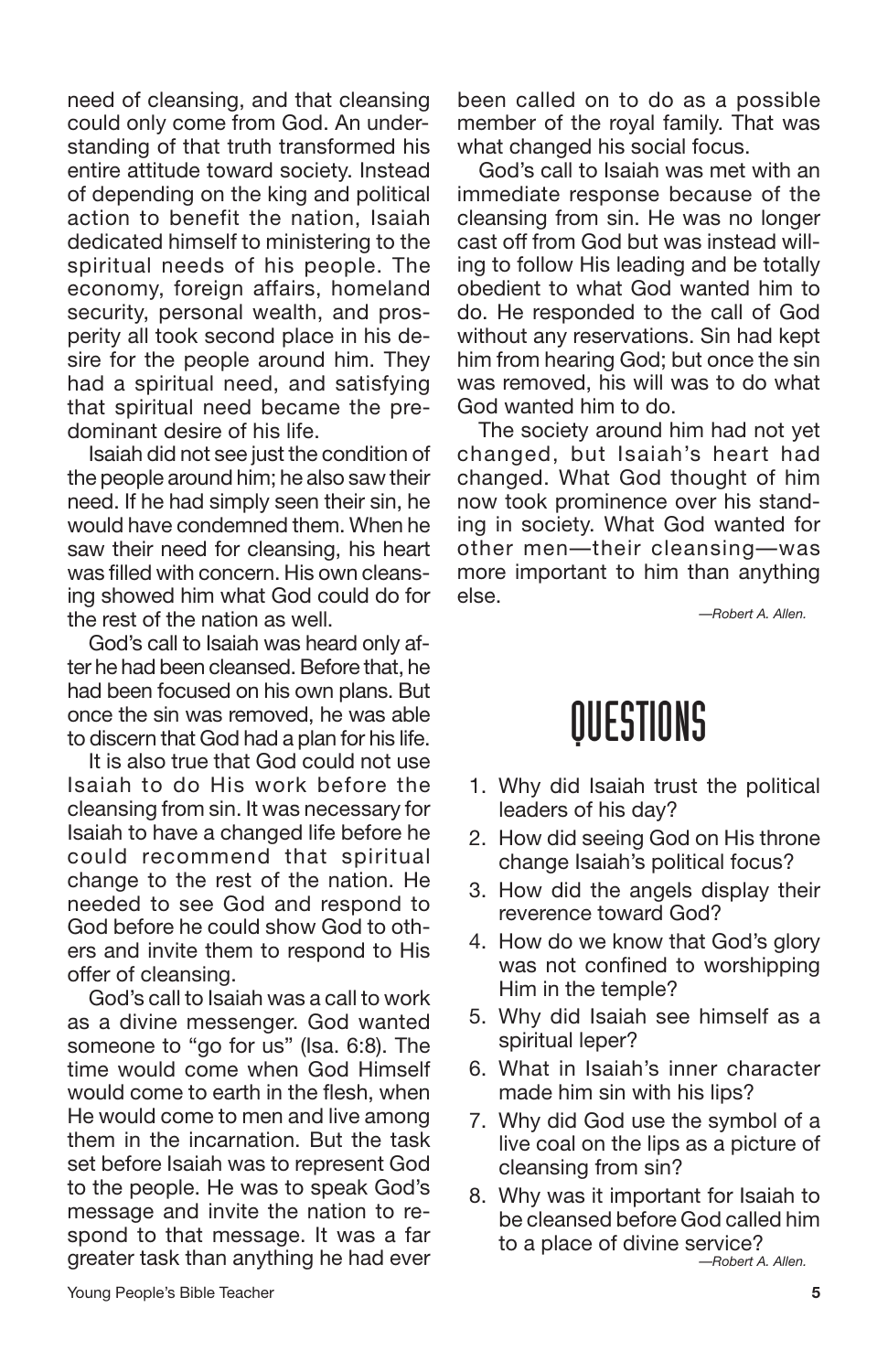## Sing and Shout!

## Lesson: Isaiah 12:1-6

Read: Isaiah 12:1-6

TIME: about 735 B.C. PLACE: Jerusalem

**GOLDEN TEXT—"Praise the Lord, call upon his name, declare his doings among the people, make mention that his name is exalted" (Isaiah 12:4).**

# *Lesson Exposition*

The nation of Israel had many reasons to be disappointed in the way kings had ruled their country. The great majority of the kings were evil, and the result of their reigns was domination by foreign powers, sent by God as a punishment. One of the common themes throughout Isaiah's prophecy was the coming kingdom of God. With the Messiah on the throne, conditions would be far different from the way they had been under earthly kings. Under the reign of the Messiah, the people would have manifold reasons to sing and rejoice in worship of God.

## **PRIVATE WORSHIP—Isa. 12:1-3**

**Private thanksgiving for an end to God's wrath (Isa. 12:1).** The history of Israel reveals a pattern of disobedience and punishment. God often used other nations to bring judgment on His people. They knew that it was ultimately the fact that God was angry with their sin that made them prey to the attacks of the enemies around them.

When the kingdom arrives and the King is on His throne, those attacks will no longer take place. God's anger will be turned away from His people. In that day they will look back on the judgment they faced and rejoice that the days of defeat at the hand of the enemy are over. The kingdom of the Messiah will be set up in the entire world in spite of the age-old opposition of the powers of Satan.

As long as we are in this world and the temptations Satan brings into our lives prevail, we will answer to a just God for our sin. His purpose in chastisement is always remedial; He wants us to humble ourselves and return to Him. When that happens, His anger will be turned away, and we will rejoice in the mercy of a restored fellowship with Him. So true worship should always include repentance that leads to divine forgiveness and renewed fellowship.

**Private thanks for the victory of our salvation (Isa. 12:2).** Salvation always includes both a present and a future aspect for the believer. We have a present salvation through the work of Christ the Messiah. Our salvation has already begun through faith in Him. But the same Christ who saves us also keeps us. The victory over sin is not just at one point in time but is also available to us moment by moment.

Victory in salvation will silence our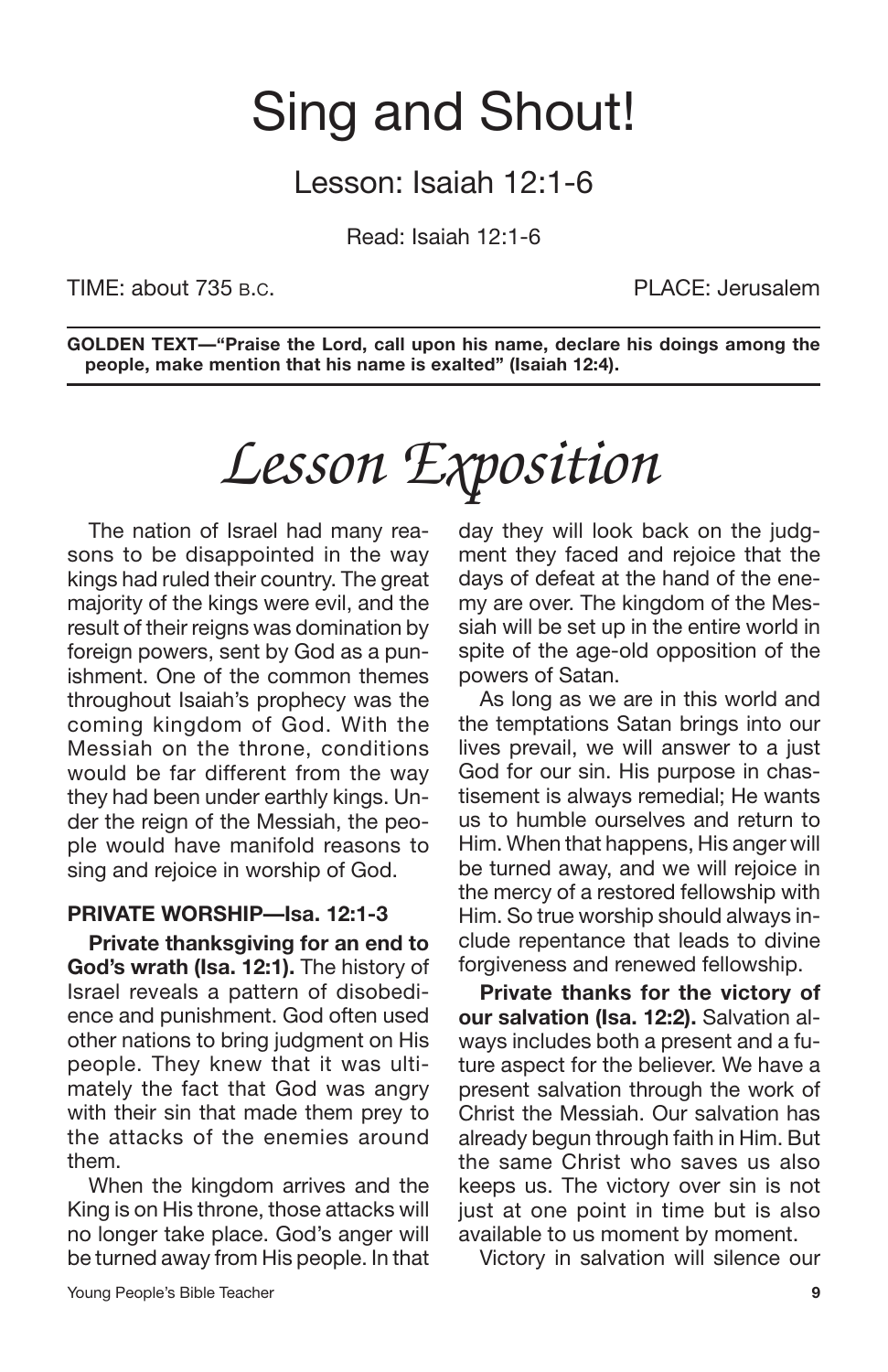fears. We will be able to "trust, and not be afraid" (Isa. 12:2). The nation of Israel had reason to fear their human enemies, and this song of praise and worship for the kingdom age reminded them that when the King came, those fears would be gone. As we worship the King, we must also remember that no enemy can defeat Him. "Greater is he that is in you, than he that is in the world" (I John 4:4). Our position in Him is secure, and that should remove any fear from our hearts.

Victory in salvation will also strengthen us for the spiritual battles we face. We will not need to depend on our own power because God is our strength. There will be attacks by Satan, who is the great tempter, but we can look to the Saviour for strength to overcome. There will be work to do and trouble to face. but it is not necessary for us to face them alone. He will always be there to hold us up and give us the victory.

This is one of only two places where the double title *Jah Jehovah,* or "LORD JEHOVAH" (Isa. 12:2), is found in Scripture. That title of God speaks of His unchangeableness and His eternality. Doubling the reference is a way of emphasizing the fact that He will not and cannot fail in His promise to sustain us through all the trials of life. With salvation from God, we do not need to fear.

Victory in salvation will also give us a theme for our worship. He will become our "song" (Isa. 12:2). The person who allows God to calm his fears and bring peace to his heart will naturally praise God in song. Since this still concerns private worship, the idea is not outward singing but rather the song in his heart. It is the song that reveals a settled trust in God that results in a peaceful, stress-free life.

**Private thanksgiving for our joy in the Lord (Isa. 12:3).** The kingdom will usher in a great time of peace such as the world has never seen. It will be a time when people will live without worry or anxiety because war will cease and prosperity will reign. Isaiah described it as a time when joy will flow like the water bubbling up from a well. The reason for that peace will, of course, be the salvation brought by the Prince of Peace, Jesus Christ.

Since we have experienced His salvation, we too can live a life of continual rejoicing. No matter what happens, the joy of the Lord can be our strength. The land may be parched around us, but the well of salvation will never run dry. A person who draws daily upon the water of the Word and lives in obedience to the promises of God will find that all of life becomes a joyful experience. As Jesus told the woman at the well, "The water that I shall give him shall be in him a well of water springing up into everlasting life" (John 4:14).

Private worship will help a person live such a life of joy. Reading the Word of God and fellowshipping with God in prayer will produce a spirit of joy that triumphs over every circumstance of life.

### **PUBLIC WORSHIP—Isa. 12:4**

During the kingdom, the entire world will be involved in worshipping the King of kings. There will be no false gods because Satan and his followers will have been defeated. So the public worship in the kingdom provides a model for what our worship should involve at the present time as well.

Public worship includes proclamation. The variety of public proclamation included in this text suggests some of the ways in which we can worship God in our times of gathering together. One of those methods is to speak our praise in the company of others. Such public proclamation can be an expression of our own hearts or an invitation to others to join us in praise. When we speak publicly of what God has done for us, we encourage others to re-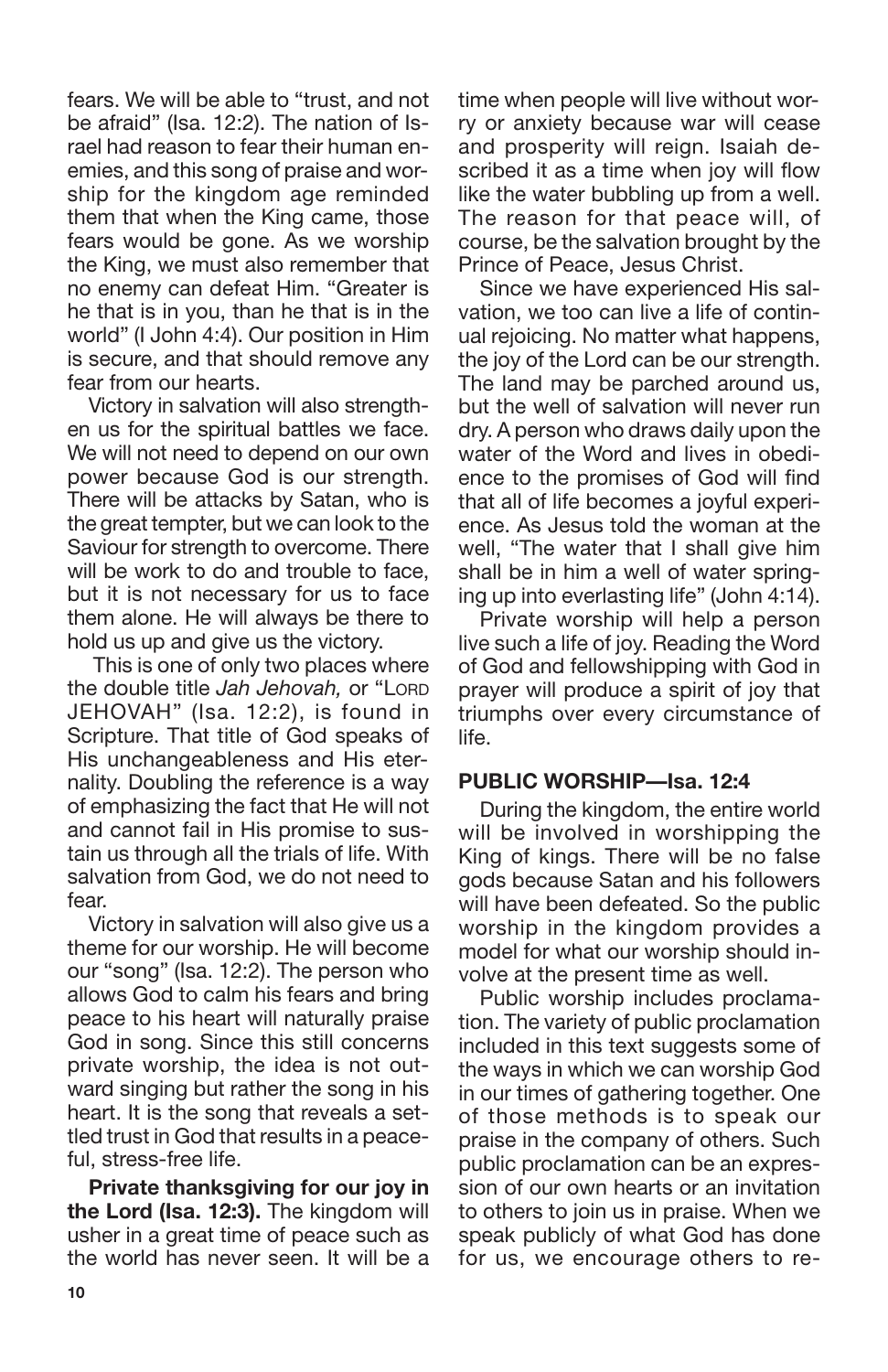spond with their own praises to God. That is one of the reasons a time of public worship is such an encouragement to the church.

Another method of worship is prayer. Isaiah wrote that in the kingdom, they will "call upon his name" (Isa. 12:4). Public prayer is not for the purpose of showing how eloquent one person can be in addressing God. Public prayer is for the purpose of uniting hearts in petitions and thanksgiving. As one person prays, all those present should pray right along with him so that all are worshipping as one.

Testimony is another way to worship. We can tell others of "his doings among the people" (Isa. 12:4). As we share what God has done in our lives and others share what He has done for them, it becomes evident that He deserves the praise for all that is taking place.

Actual words of exaltation are the fourth way of worship in the kingdom, and they should be part of our worship as well. Exalting God for who He is can be done through the reading of Scripture, through song, and through the preaching of the Word. Seeing a sermon as one means of worshipping God can keep us from arbitrarily dividing our services into two parts. We should not think of worship as the first part or singing part of the service and then relegate the sermon to a different status. Preaching is a means of exalting God and is definitely a form of worship.

## **PUBLIC GLORIFICATION— Isa. 12:5-6**

One of the great activities of the kingdom age will be the glorification of the Messiah. People will recognize that He alone is responsible for the prosperity, peace, and blessings of the kingdom and will accord Him the honor He deserves. This will happen in "all the earth" (Isa. 12:5). His greatness will

be the subject of the music of the kingdom. His accomplishments will be the subject of the news of the kingdom as men record the "excellent things" He has done. His glory will be the impetus of great public displays of cheering and adulation as men and women rejoice in the fact that the Holy One has come as their King and dwells in their midst.

As believers, we should accord to Christ the same exuberance and adulation. If we can compose songs, we should write about Him. If we can write articles, our writing should bring Him glory. Everything we do and say should resound to the glorification of the Son of God, who has given us salvation and all that accompanies new life in Him. Let us not wait for the kingdom to shout the praise of our God.

*—Robert A. Allen.*

## QUESTIONS

- 1. Why did Isaiah encourage the nation with his prophecies concerning the coming kingdom?
- 2. Why does God bring judgment on His own people?
- 3. How does salvation strengthen us for spiritual battles?
- 4. Why did Isaiah use a double title for God in Isaiah 12:2?
- 5. How can a believer live a life of continual rejoicing?
- 6. Why is it important for the church to engage regularly in public worship?
- 7. Why should preaching be considered a vital part of the worship experience?
- 8. How can we glorify God through the way we live?

*—Robert A. Allen.*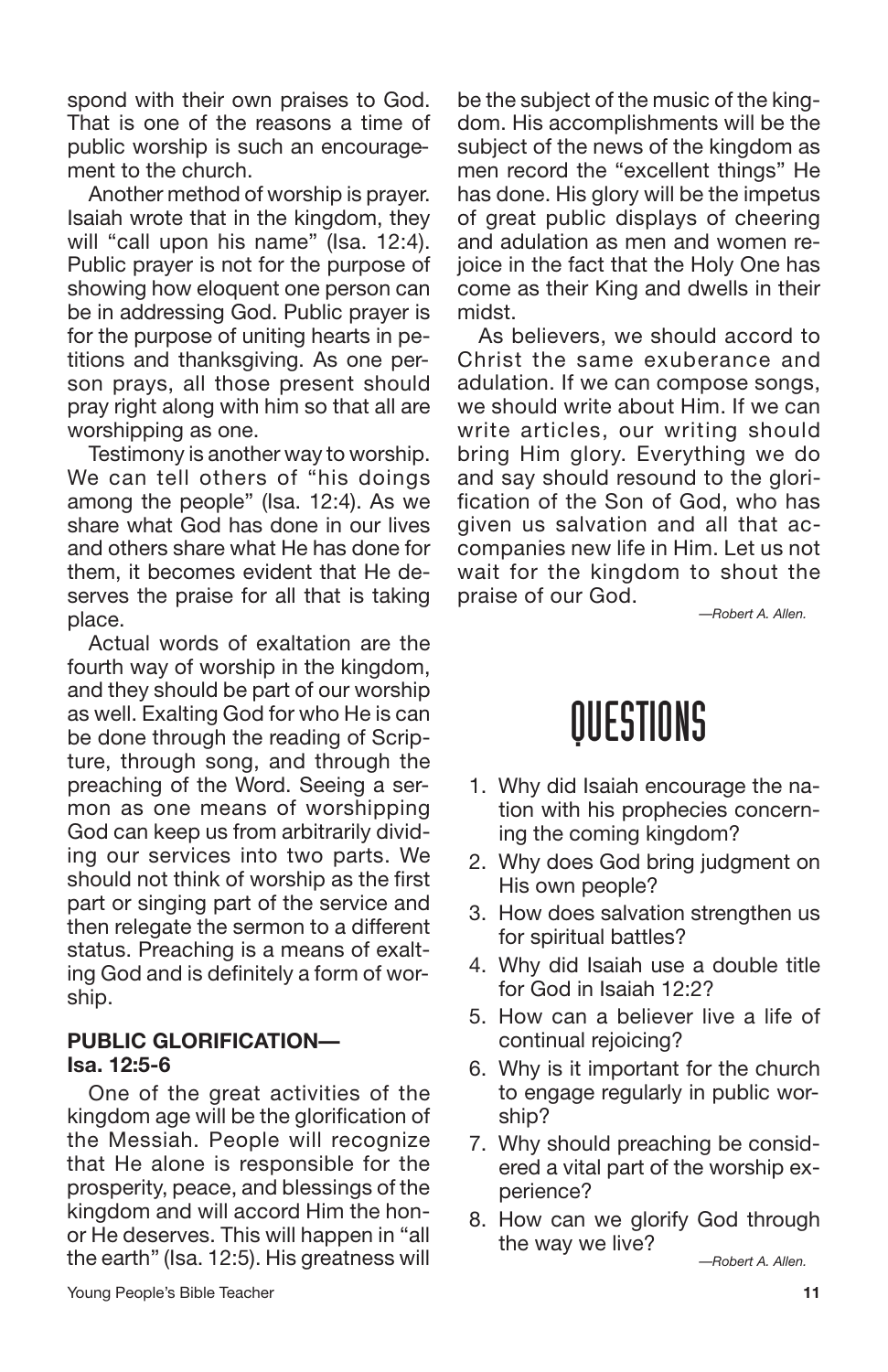## Meaningless Worship **Condemned**

Lesson: Isaiah 29:9-16

Read: Isaiah 29:1-24

TIME: probably 711 B.C. The Contract of the PLACE: Jerusalem

**GOLDEN TEXT—"This people draw near me with their mouth, and with their lips do honour me, but have removed their heart far from me, and their fear toward me is taught by the precept of men" (Isaiah 29:13).**

# *Lesson Exposition*

During the days of Isaiah, the nation of Israel continued to worship at the temple. They brought sacrifices and offered incense, but it had become empty ritual. Isaiah had told them at the very beginning of his prophecy that God was weary of their meaningless worship (Isa. 1:14).

In this section of his prophecy, Isaiah listed the reasons their worship had become empty. The people were still doing the same things, but they had lost the awareness of the spiritual meaning behind what God had asked them to do.

#### **WORSHIP WITH NO SENSE OF CONVICTION—Isaiah 29:9-10**

Isaiah was amazed at the spiritual deadness he saw in his own nation. They had the Law of Moses, they had God's prophets, and they had priests and Levites to teach them what was right. Yet they were totally insensitive to the repentance and conviction of sin that God desired of them. Because he was so amazed, Isaiah called on others in the nation to behold this folly as well.

The picture he used to describe the condition of the people is one of a drunk. They were so controlled by their evil ways that they had no ability to discern the right way to walk or talk. Spiritually they were like men overcome by alcohol. They staggered and stumbled over the truth God wanted them to obey.

Because of their evil choices, God had delivered them to their own devices. Since they had chosen to close their eyes to the truth revealed through Isaiah and others, God gave them what they wanted. He refused to give them insight and poured out on them a spiritual "deep sleep" (Isa. 29:10). Even the eyes of the "rulers" and "seers" had been blinded.

One of the great dangers of empty worship lies in the fact that joining with others in meaningless ritual blinds our eyes to what God really expects of us. Simply going through the motions of praying and singing and going to church can actually convince a person that all is right between God and him. Many people today live in the presence of gospel light and yet have no sense of conviction over sin. People who go through the motions of worship without seeking forgiveness from God for sin are just as blind as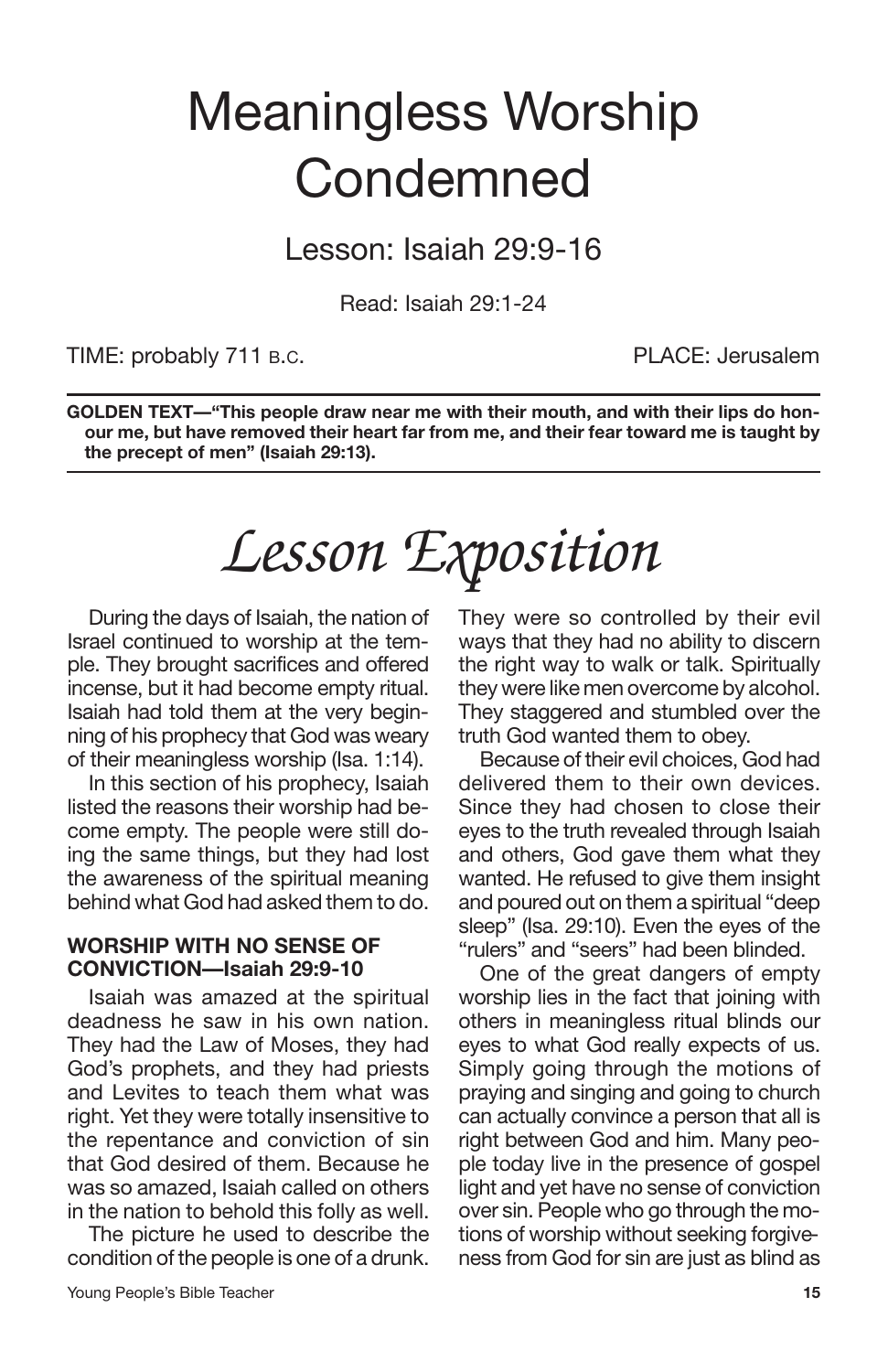those who lived in the days of Isaiah.

A person who has been raised in church may well struggle with the possibility of empty worship. What seems real to others is simply ritual to him. He needs conviction of sin in order to really understand what Christ has done for him.

#### **WORSHIP WITH NO UNDERSTANDING OF THE WORD—Isa. 29:11-12**

God was right then in the process of revealing His Word to the nation of Israel. The prophecy of Isaiah would join the books of Moses and the psalms of David and the rest of the inspired books from God. But the spiritual blindness of the people kept them from understanding what was written.

There were two attitudes among the people—both of them wrong. Those in the first group were like a student who has been given a book that is sealed and fails to open it. He has the book, but it does him no good because he does not read what it says.

There are those who claim to worship God and yet never even begin to study what He says in His Word. It is like a sealed book to them because they never read it. Worship will never be of spiritual value unless it includes diligent study and application of the truth of the Word of God to a person's life. Corporate worship will be the outgrowth of personal worship and study of the Person of God in His Book.

The second group used the excuse that they were "not learned" (Isa. 29:12). They were offered the Word of God but claimed that they could not understand it because they had not been taught how to read.

It is important for our churches to spend time teaching people how to read and understand the Scriptures. Attending a worship service can be an empty exercise in religion if our knowledge of God's Word is not increased during that time. At the same time, it is foolish to use the excuse that we cannot read and understand the Word. God has revealed Himself in His Book, and it was written so that men can understand it if they study. Laziness is not an excuse for a lack of knowledge of God. It is readily available to us. Commentaries and books on how to read and understand Scripture make it possible for every person to learn God's truth.

#### **WORSHIP WITH OUTWARD CONFORMITY BUT NO INWARD CHANGE—Isa. 29:13-14**

God knew the hearts of those who were coming to the temple to worship. They were saying the right things, praying the right prayers, and bringing the right offerings. At the same time their hearts were in rebellion against what God wanted them to do and be. When their offerings were given to God, their thoughts were on the things they were going to do once the service was over. When the incense rose to God along with their memorized prayers, they were laughing in their hearts at how they had once again been able to deceive those around them into thinking they were really spiritual. But God knew their hearts.

One of the reasons for this false worship was simply because their fear of God was taught "by the precept of men" (Isa. 29:13). That means that they were worshipping because it was what men expected of them. Their worship did not spring from a desire to please and serve God. Instead, it was an attempt to keep up appearances in society.

That same attitude is a real danger for young people today, especially those from Christian homes. They may participate in worship and service only because that is what is expected of them since they come from a godly family. God expects a genuine change in a person's heart because of repentance of sin and faith in Christ. If that change does not take place, regular church at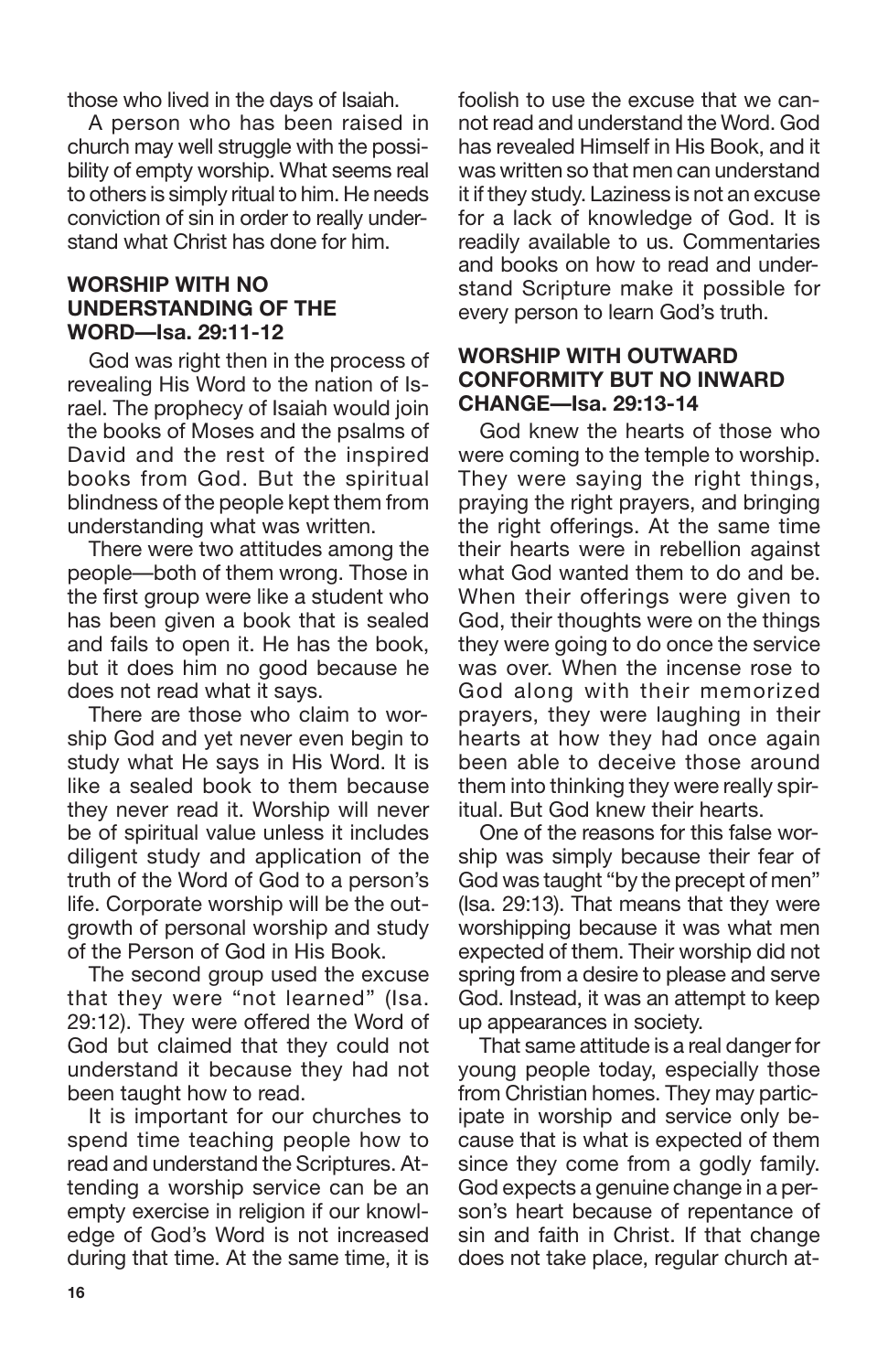tendance, memorization of Scripture, and participation in a music group become empty, meaningless worship.

Many Christians live their lives in conformity to what others expect of them rather than to what God desires. They live by the standards imposed by men rather than by the biblical holiness that pleases God. They think that if they look just like everyone else and say the same things others say, no one will know what is really in their hearts. But God knows the heart. Participating in meaningless worship will not help a person hide from God today any more than it did in the days of Isaiah.

When a person chooses to follow men instead of God, He often gives them what they desire. Since they have hardened their hearts against Him, He allows them to seek and receive advice from others. What they do not realize is that those to whom they are listening have no wisdom, for they have also rejected God's truth. They think they are wise, but they have no wisdom because they do not know God's Word.

#### **WORSHIP WITH NO NEED FOR GOD—Isa. 29:15-16**

The end result of the empty worship of God's people was that they had no need for God. They were hiding from Him instead of seeking Him. They had convinced themselves that simply going to the temple had deceived both God and their fellow men of their righteousness. No one knew what they were really thinking, and no one knew what they were really doing.

But God did know what they were thinking and what they were doing. They could not hide from Him. To think that God did not know was the height of foolishness. To think that God did not understand what was happening in their false worship simply revealed their lack of knowledge concerning Him.

Using religious exercises as a cover for evil thoughts and deeds was particularly reprehensible to a holy God. It was dishonoring to Him for them to think that He was being deceived by their actions. They did not believe that God knew all things, so they were really the ones who were being deceived. Their poor knowledge of the Word led to a poor understanding of God.

They also dishonored God by thinking they could turn His plans "upside down" (Isa. 29:16). They had forgotten that He was the Creator. He made them, and He alone understood what was best for those He had made. Instead of considering His will, these people chose to do their own will.

An empty life is one that is lived apart from a need for God. All plans that do not include Him will leave a person unsatisfied. Only living in His perfect will can bring peace and happiness to men. True worship will take place only when a person seeks to know God and genuinely honors Him with his whole heart. *—Robert A. Allen.*

## QUESTIONS

- 1. Why did the spiritual condition of the nation amaze Isaiah?
- 2. How were the people like those overcome by alcohol?
- 3. How do people today treat the Bible like a sealed book?
- 4. Why is it foolish to claim that we cannot understand the Bible?
- 5. Why is our heart attitude important when we worship?
- 6. Why does God want more than outward actions in worship?
- 7. How does a genuine knowledge of God help us worship?
- 8. How do we dishonor God when we try to run our own lives?

*—Robert A. Allen.*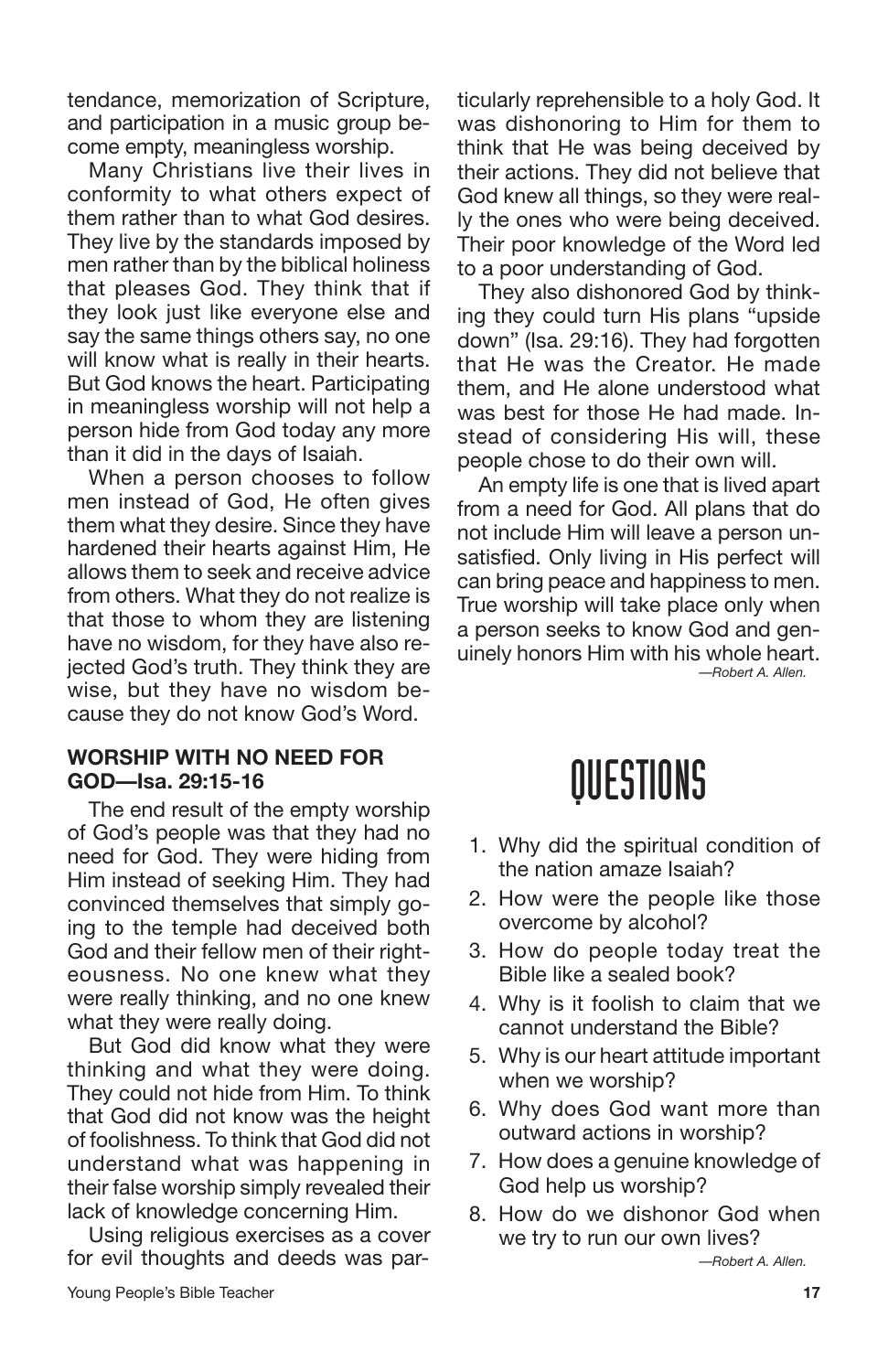## The Glorious New Creation

## Lesson: Isaiah 65:17-21, 23-25

Read: Isaiah 65:1-25

TIME: about 700–695 B.C. PLACE: Jerusalem

**GOLDEN TEXT—"Behold, I create new heavens and a new earth: and the former shall not be remembered, nor come into mind. But be ye glad and rejoice for ever in that which I create" (Isaiah 65:17-18).**

# *Lesson Exposition*

God had promised to bless His people. Because of their sin, that blessing was too often changed to a curse. Their false worship offended God, and His blessing was not given to a disobedient people. Isaiah looked forward to the day when God's blessing will be fully realized during the days of the kingdom. All those who enter the kingdom will have faith in God and will not be false worshippers. So the blessing of God will be seen in complete fulfillment of all of God's prophetic promises.

### **ECONOMIC BLESSINGS IN THE KINGDOM—Isa. 65:17-18**

The millennial kingdom follows immediately on the heels of the Great Tribulation. Under the rule of the antichrist, the earth will suffer because of war, plagues, earthquakes, and famine. It will be necessary for the King of kings to restore the earth after those years of destruction. This is the beginning of God's plan to recreate the earth to the glory it had in its original state. It will eventually become "new heavens and a new earth" (Isa. 65:17) where even death itself is destroyed (cf. Rev. 21:4). During the kingdom there will still be death, but the effects of sin will be so mitigated that the terrible memories of the tribulation period will fade away.

The economic blessings of the kingdom will usher in a time of prosperity previously unknown in the world. The new earth will not suffer from the effects of war and famine. Resources will be reallocated to areas that will benefit the human race. Wealth will not be wasted on weapons. Science will focus on economic issues, and freedom from fear will be the experience of all people. Poverty and want will be forgotten as the entire world rejoices in the blessings of the kingdom.

The highlight of the entire process of restoration will be the city of Jerusalem, which will bear the brunt of the destruction wrought by the antichrist. It will become the capital city of the kingdom, and the beauty of its re-creation will produce joy in the hearts of all who dwell there or visit the city. There Christ will reign as King, and God will see that the city is a place worthy of the glorious presence of the King of kings and Lord of lords.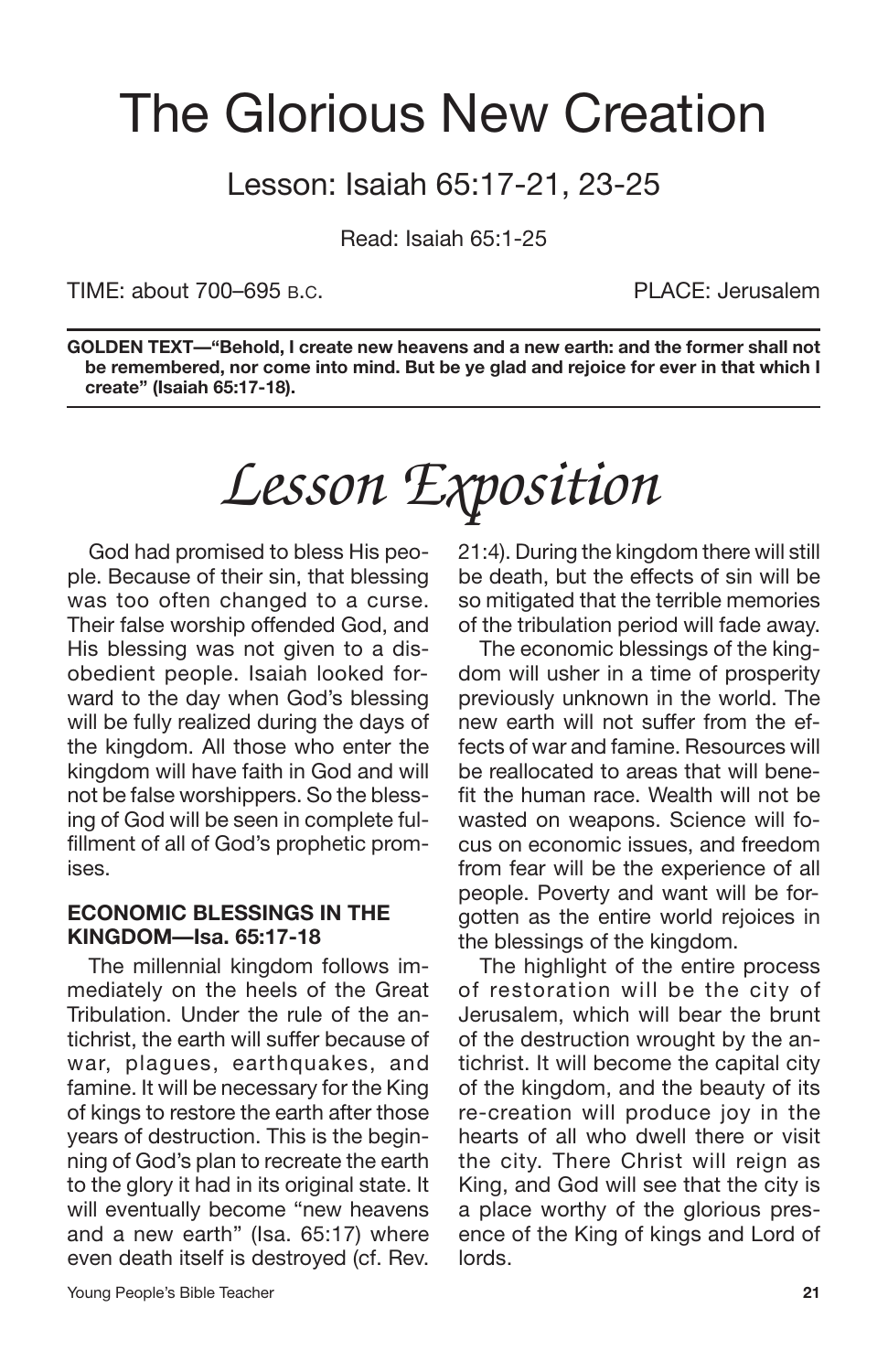### **SOCIAL BLESSINGS OF THE KINGDOM—Isa. 65:19-20**

The nation of Israel had often been a disappointment to God because of disobedience. During the kingdom, however, He will rejoice over them. The only way that is possible is through the salvation they will receive when the nation accepts Him as Messiah. Only a redeemed people can bring joy to the heart of God. All those who enter the kingdom will be part of that redeemed remnant.

Social blessings in the kingdom will result from the fact that sin has been cleansed by the blood. Weeping and crying will disappear because the reasons for tears will be gone. The King will reign in righteousness, and crime of all types will be suppressed. Disobedience to authority, abuse of drugs, thievery, abusive relationships, white-collar crime, and all those things that bring sorrow and heartache in today's world will be uncommon.

Sin has also had a tremendous effect on the human body and therefore on longevity. Not every death is a direct result of some sin, but every death is ultimately caused by the sin that universally affects mankind. As sin is subdued in the kingdom, disease and its accompanying destruction will fade away. Infant mortality is still high today, but it will not be in the kingdom. Physical deformity and infirmity will be unknown. Longevity will be enjoyed by all those under His rule. Men will live on earth in a kingdom environment and under the direct rule of Christ in a fashion that will be the greatest one thousand years of human history.

This is not the final state of man that we call heaven because judgment on sin will still be present. People will experience the grace of God, but if a person does die young, it will be seen as a judgment from the King that is deserved. The example given by Isaiah is of one dying when one "hundred years old" (Isa. 65:20). Children born during the kingdom will have to choose Christ just like all those who went into the kingdom before them. If they refuse Him, judgment will come in the form of an early death. But death at one hundred years old will be considered early, which shows the mercy of God. Those who love and obey Christ will have long lives and possibly could live through the entire millennial age. Old age without infirmity will be a blessing available to everyone.

### **SPIRITUAL BLESSINGS IN THE KINGDOM—Isa. 65:21, 23**

One of the greatest blessings of kingdom living will be the realization that everything people enjoy comes from the hand of God. Prosperity will abound, and men will recognize it as a gift from God. Home ownership will be universal, with no fear of foreclosure or eviction. The wars during the tribulation will produce homelessness throughout the world, but the kingdom will be a time of peace and property rights. During the kingdom, war will cease, for Christ will rule without opposition. No one will take someone else's property away, and people will dwell in peace and safety in their own homes.

Wars are often fought over territorial boundaries. Those who exploit others through economic strife and class conflict succeed in stealing what rightfully belongs to others. During the kingdom, that will not happen. Each person will enjoy the benefits of his own labor. No one will be cheated out of his just reward for his work. Christ will make sure that employers treat employees fairly. In turn, employees will be honest and diligent in their chosen occupations.

The blessings poured out by God on His people will make labor enjoyable. Men will work, but even that will become part of their spiritual activity. Crops will be abundant, for thorns and weeds will disappear. Men and women will not face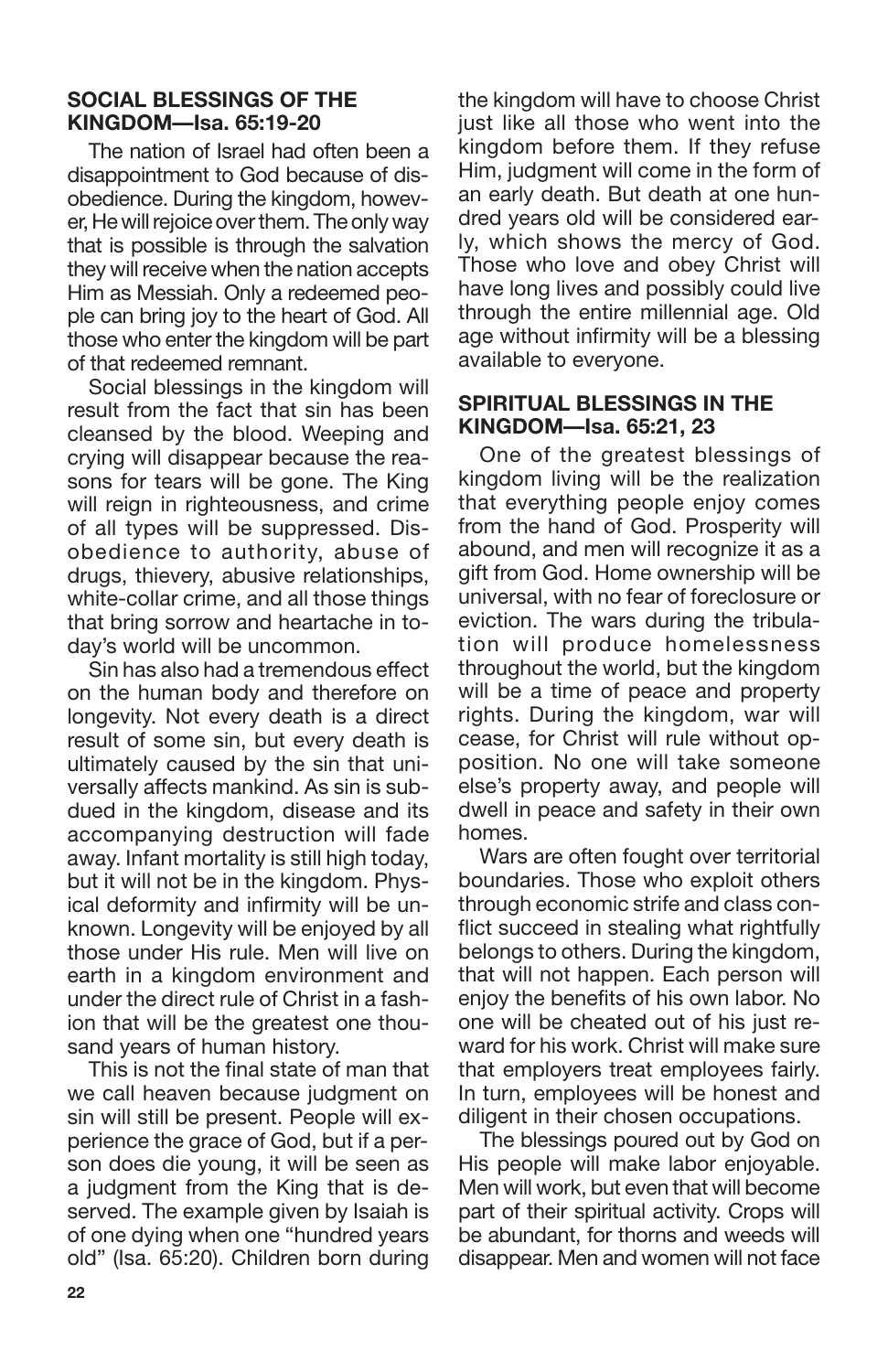the troubles that plague the work environment today. They will not work in vain. Work will be a part of kingdom life, but it will always be profitable for those who work and produce success.

These spiritual blessings come from the fact that the kingdom dwellers are the children of those who have been blessed by the Lord. Entrance into the kingdom demands faith. A perfect environment and a divine political system will give mankind an opportunity to please God and live righteous lives for His glory without the temptations present in a world dominated by sin.

The reference to "offspring" (Isa. 65:23) speaks of those who will be born during the kingdom. Like all others, they will be born in sin. In spite of the perfect environment, some of them will choose to rebel against the King. They will not have the excuse that a wicked society caused them to sin. Men are evil because their hearts are sinful. Even in a perfect environment, men will be wicked without salvation in Christ. The spiritual blessings of the kingdom come because God has transformed hearts.

### **PHYSICAL BLESSINGS OF THE KINGDOM—Isa. 65:24-25**

When He first created Adam and Eve, God's desire was to have regular fellowship with them. One of their joys was to communicate with Him daily. That blessing will be part of the kingdom as well. Christ will be physically present on earth and will be in instant communication with His people. At the very time they are calling on Him, He will answer. The King will be aware of every need of His people and will meet those needs before they even think to ask for help. The blessing of prayer in worship will be enhanced. At times it seems that answers to prayer are long in coming today, but in that day there will be immediate communication.

In the present age, the Spirit indwells

the believer. During the incarnation, Christ lived among us. The kingdom will enjoy His physical presence as well as immediate access. The glory of living with Him will be far beyond anything men have known up to that time.

The physical blessings of the kingdom are so vast that all of nature will experience a complete transformation. Those who were predators will dwell in peace alongside their former prey. The animals that were carnivores will become plant eaters. Death will be so far removed from the kingdom that not even the animal world will fight.

Snakes will no longer strike and kill. Instead, they will eat dust. They will be tamed along with all the rest of creation. The curse of sin will be lifted almost entirely, looking forward to the day when Satan's defeat will be total and the final triumph over death complete.

*—Robert A. Allen.*

- 1. Why will the earth be restored at the beginning of the kingdom age?
- 2. How will economic prosperity happen in the kingdom?
- 3. Why will the beauty of Jerusalem become a reason for rejoicing?
- 4. How does the subduing of sin bring social blessing?
- 5. Why will judgment still need to be part of the kingdom?
- 6. How do the blessings of the kingdom increase longevity?
- 7. How will property rights be protected by the King?
- 8. How will God make work enjoyable and everyone successful in their work?
- 9. How will peace extend even to the animal kingdom? *—Robert A. Allen.*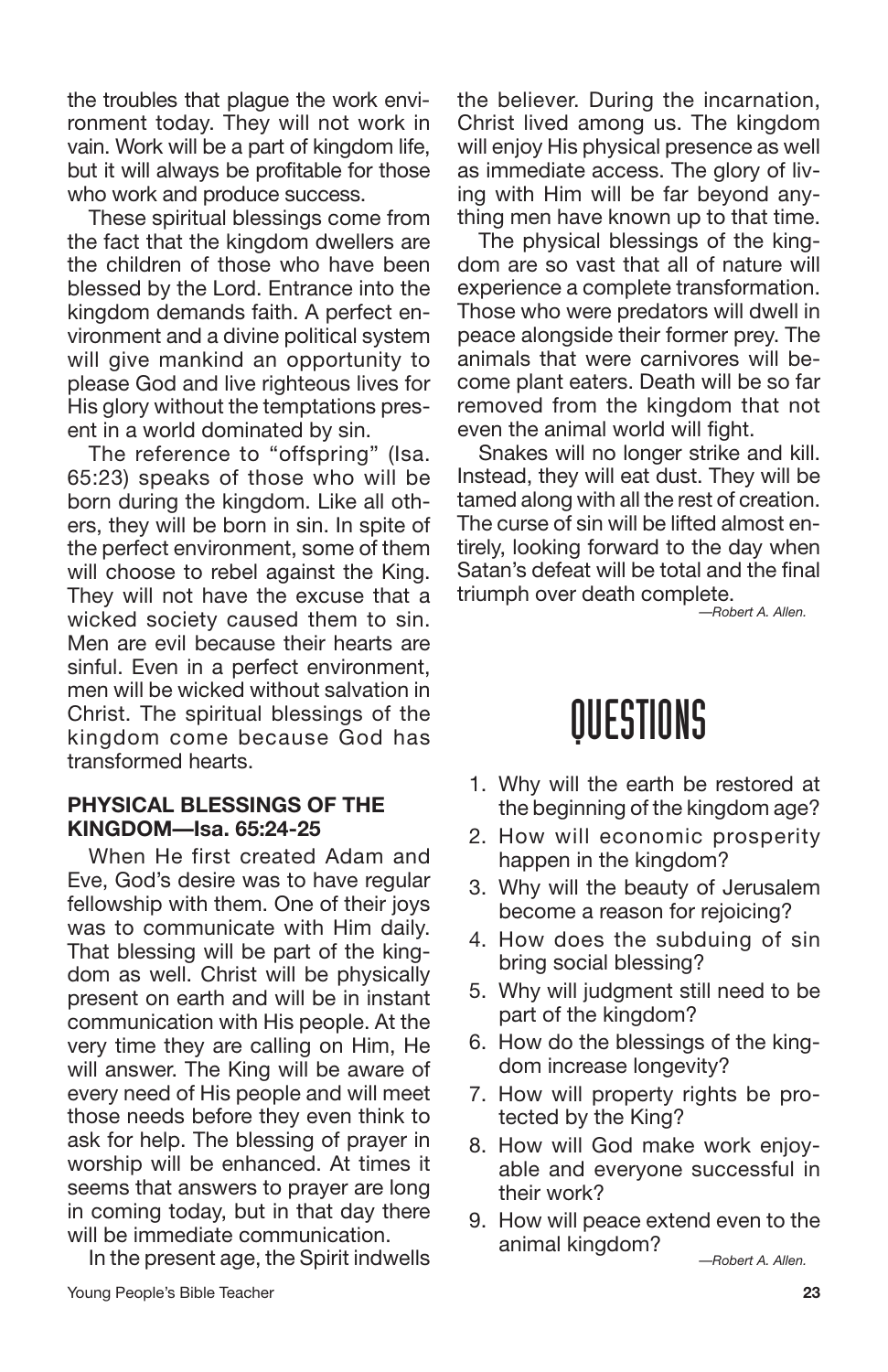## Joyful Worship Restored

## Lesson: Ezra 3:1-7

Read: Ezra 1:1—3:7

TIME: 537 B.C. PLACE: Jerusalem

**GOLDEN TEXT—"They kept also the feast of tabernacles, as it is written, and offered the daily burnt offerings by number" (Ezra 3:4).**

# *Lesson Exposition*

Formal worship had ended for the nation of Israel at the time of the destruction of the temple. After seventy years in captivity, they were now returning to the land. Their first concern was reestablishing the worship of God. They knew that the Captivity had been a result of their disobedience to God, and now they wanted to obey His commands.

Zerubbabel helped lead the people back from Babylon to Jerusalem with the permission of Cyrus, king of Persia. They had returned with a command to build the temple (cf. Ezra 1:2). So they were obeying God and also fulfilling the desires of the king who had granted them permission to return.

### **WORSHIP AT THE ALTAR— Ezra 3:1-3**

Even before they started on the building of a new temple, the people wanted to restore the sacrificial system required by the Law of Moses.

The seventh month was a great spiritual month for godly Jews. The first day of the month they were to celebrate the Feast of Trumpets. On the tenth day they commemorated the Day of Atonement. And on the fifteenth day began an eight-day festival called the Feast of Tabernacles (cf. Lev. 23:23- 44). As the people gathered in Jerusalem for these holy days, they were reminded of the fact that they were without an altar. The altar was the central place of worship because it was there the offerings they brought to God were sacrificed.

Jeshua was a priest at that time. His grandfather Seraiah had been the high priest at the time Nebuchadnezzar destroyed Jerusalem (cf. I Chron. 6:14- 15). His father, Jozadak, had been one of the men carried off into captivity when the city fell to the Babylonian army. Zerubbabel was the political leader of the remnant who returned (cf. Ezra 2:2). He was a descendant of the kingly line of David.

The purpose for rebuilding the altar was to be able to restore the morning and evening sacrifices commanded by Moses. To obey God meant to keep the law, and that was what the remnant desired to do. They had gone into captivity because they had not obeyed God. Instead, they had worshipped the false gods of the nations around them. They were determined not to make the same mistake, now that they were back in the land. They wanted to do everything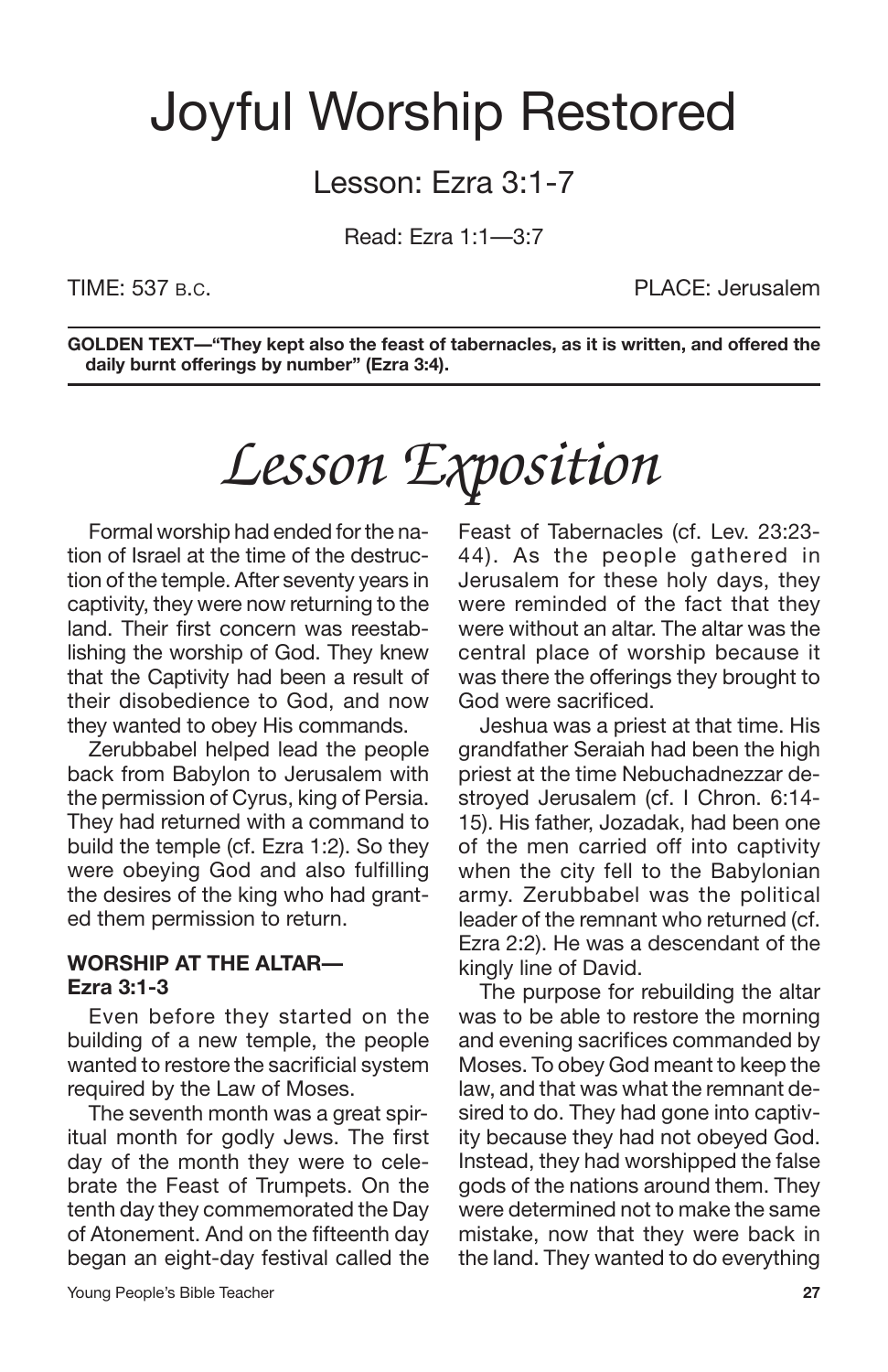exactly the way God commanded.

Obedience to God has always been based on obedience to His Word. Those who claim to love Him will walk in accordance with His commandments. If a person is not reading and following what God teaches in the Scriptures, he cannot claim to be genuinely worshipping God.

Another reason the people wanted to restore the altar was a desire that God provide protection. They had many enemies, and they feared them. Before the Captivity, they had tried to defeat their enemies without help from God. They had turned to Egypt for protection and had sacrificed to false gods in order to feel safe. Now they knew that God Almighty was their only hope, so they wanted to be certain they were right with Him.

In the same way, trouble today often makes us turn to God for help. We should worship God at all times, but sometimes it takes a severe dose of anxiety to awaken in us a real sense of our need. A person who knows that he needs God will turn to Him for help, while a person who thinks he can handle trouble on his own will try to muddle through without asking for divine guidance. It was only with the help of God that this small remnant had any hope of surviving with enemies completely surrounding them.

### **WORSHIP AT THE FEASTS— Ezra 3:4-5**

Once the altar was in place, the nation was able to observe the eight-day Feast of Tabernacles in accordance with the way it had been established by Moses. The feast included sacrifices, or "daily burnt offerings by number" (Ezra 3:4). On the first day, for example, they were to offer "thirteen young bullocks, two rams, and fourteen lambs" (Num. 29:13). The next day it was "twelve young bullocks, two rams, fourteen lambs" (vs. 17) and so on through the end of the feast days. Without the erection of the altar, those sacrifices would have been impossible.

The Feast of Tabernacles reminded them of God's provision and protection during their wandering in the wilderness after the Exodus. It also spoke in a prophetic way of the blessings of the millennial kingdom and the return of the Messiah. So it was very appropriate to begin their worship with this particular celebration after the return.

In addition to all the offerings required during the feast, the people restored the rest of the sacrifices God commanded in the law. They made provision for the daily sacrifices, the monthly offerings at the "new moons" (Ezra 3:5), and the other feast days.

Besides all that, the people found it in their hearts to give offerings that were not required. They were so thankful for all that God had done that they were willingly sacrificing of their own possessions to express gratitude for His mercy and goodness.

One of the aspects of church services today that we do not normally associate with worship is the offering. But it is very much an integral part of worship. By giving to God, we are acknowledging that everything we have comes from Him. We are offering a portion of that back to Him in praise for His provision. A person who sees giving as an act of worship rather than an obligation will be the type of cheerful giver God desires (II Cor. 9:7).

### **WORSHIP IN THE TEMPLE— Ezra 3:6-7**

The building of the altar and the restoration of the feasts and offerings of the seventh month were a good start toward the worship of God they desired. The fact that the temple was not yet built gave them a great goal and an incentive to start the preparations for that accomplishment.

At that time, not even the foundation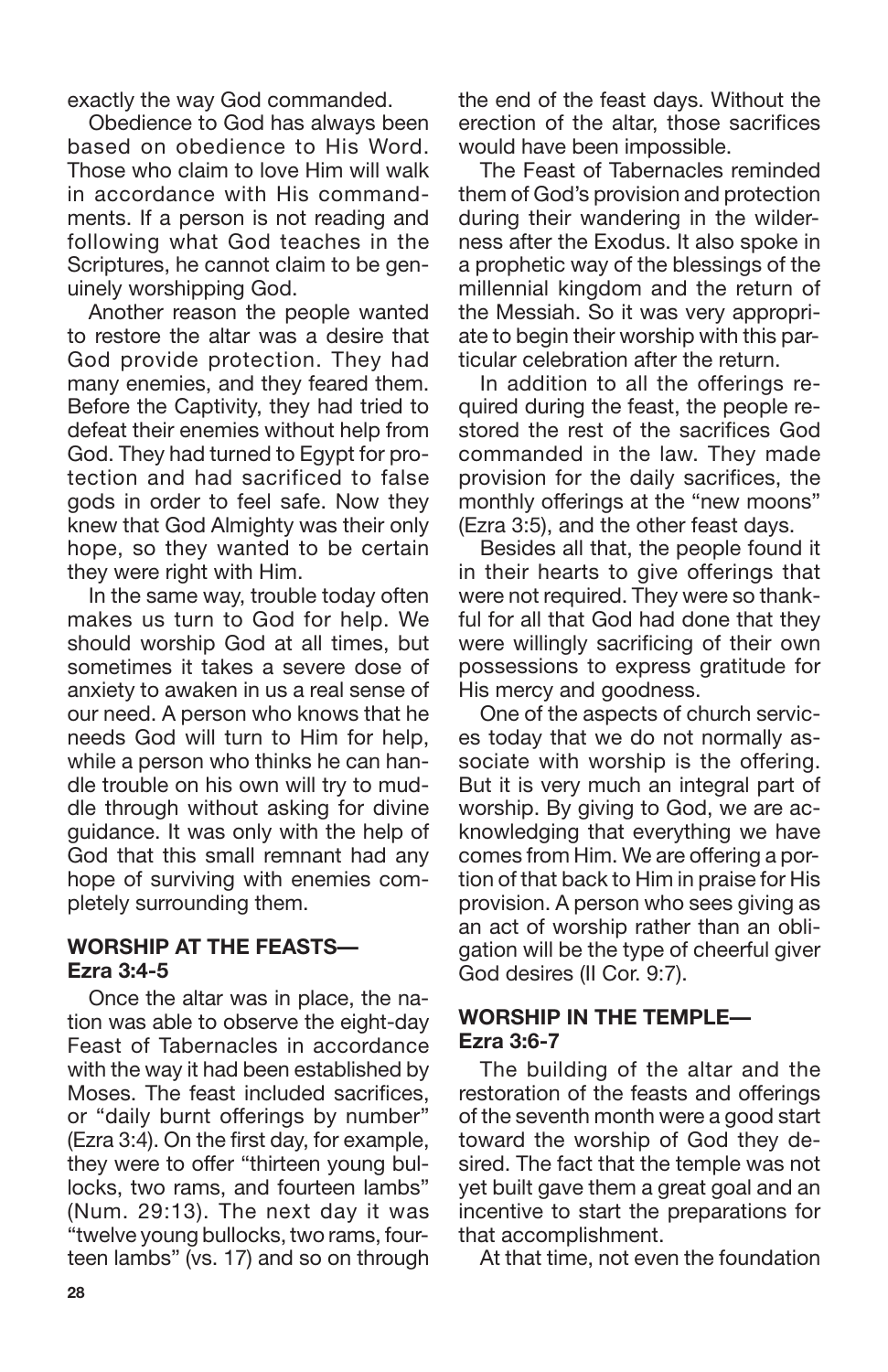had been laid. They had built the altar on the very spot where Solomon's altar had once stood, but now the building of the temple around the altar needed to take place. The preparations were extensive, but the people were so excited that worship had actually been restored that they entered into the process with zeal.

During their days in Babylon, some of the exiles had been trained in masonry and carpentry. They were given the task of preparing the stones and wood for the rebuilding project. They were not expected to provide their own materials but instead were given money for the purpose of buying what was needed.

The supplies came from Lebanon, the country to their north, and particularly from the cities of Tyre and Sidon ("Zidon"). The payment made to those cities was in the form of "meat, and drink, and oil" (Ezra 3:7). The cedar trees of Lebanon were famous and had been used in the building of the first temple constructed by Solomon. Much of the money they used for these purchases came from a grant by King Cyrus. He had restored to them the articles Nebuchadnezzar had stolen from the Solomonic temple and had given them funds to buy what was necessary for the construction of the new temple as well.

God was the one who had moved on the heart of Cyrus to allow the return and to finance the building of the temple. Cyrus probably had his own reasons for doing it, but it was clear to God's people that "the Lord stirred up the spirit of Cyrus" (Ezra 1:1). Throughout the Old Testament it is clear that God rules in the affairs of men, including the hearts of kings.

Men today may think that they are doing what they have chosen to do, but ultimately God is still the one in control. That does not excuse a person when he does wrong, for men have free will and can refuse to serve and trust God. But even when they rebel, He sets limits on what they can do and ultimately works His will in all their plans. That should be a great encouragement to those who trust in Him. We do not need to fear what men will do, for we know that He directs the very course of history.

That is the reason the people of the remnant worshipped God and not Cyrus. They knew that Cyrus had issued the decree to return, but it was God who caused him to reconsider their captivity. They knew that Cyrus had given them the money to build the temple, but it was God who had moved on the heart of Cyrus to make that provision. It was God who deserved their praise for everything men had done. A true heart of worship will always see the hand of God behind every event in life. We can praise Him for His protection, for His provision, and even for His judgment. We know He wants the best for us.

*—Robert A. Allen.*

- 1. Why was the seventh month special in the Jewish calendar?
- 2. Why was it necessary for an altar to be built before the feast?
- 3. Why did their fear of enemies compel them to build an altar?
- 4. Why was the Feast of Tabernacles a good way to begin the worship?
- 5. Why did the people give offerings that were not required?
- 6. How is the giving of an offering today an act of worship?
- 7. Why did the people choose to import cedarwood from Tyre and Sidon up in Lebanon?
- 8. Who provided the money for the rebuilding of the temple?
- 9. Why did the people praise God rather than Cyrus? *—Robert A. Allen.*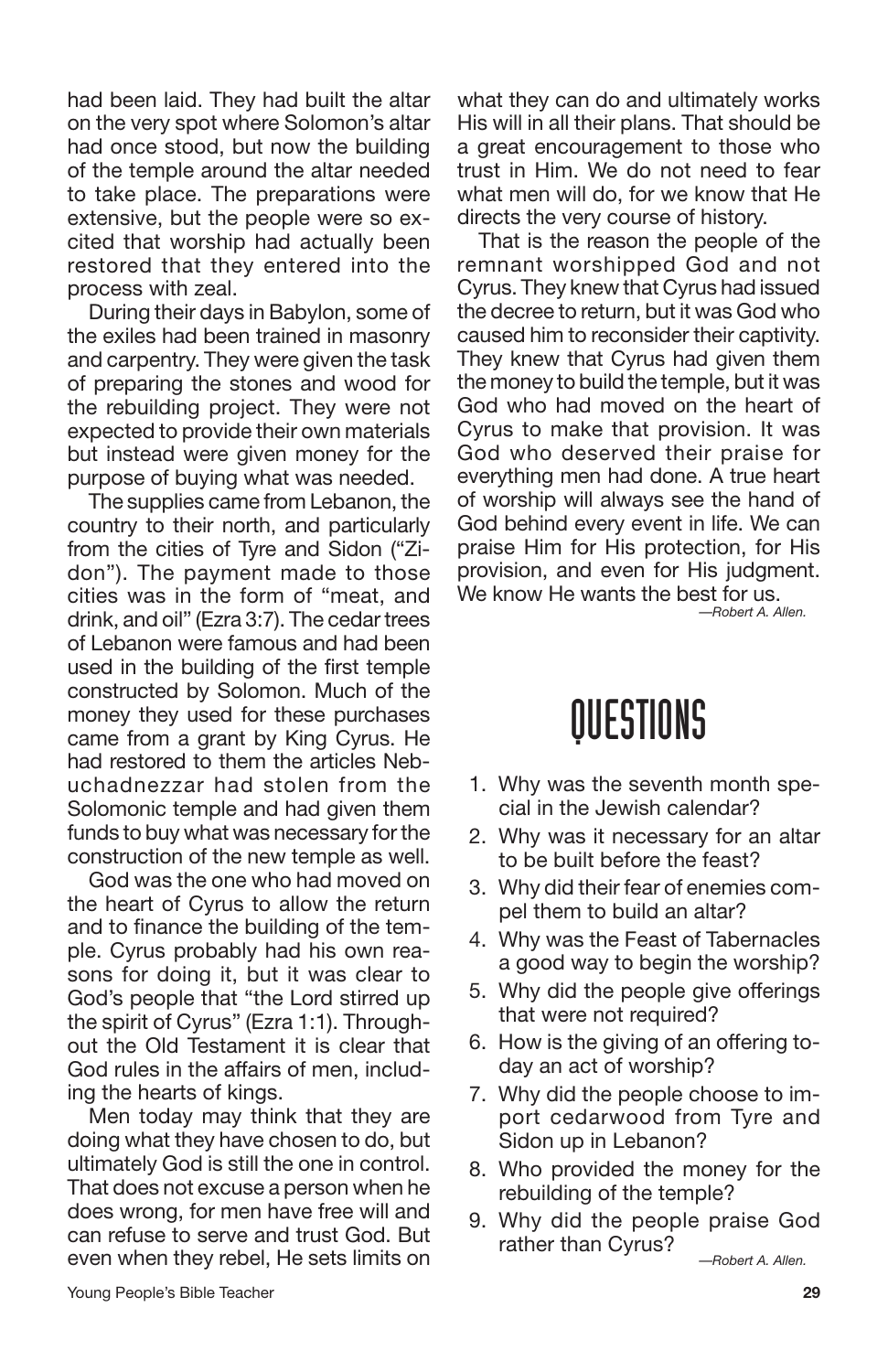## The Temple Restored

## Lesson: Ezra 3:8-13

Read: Ezra 3:8-13

TIME: 536 B.C. PLACE: Jerusalem

**GOLDEN TEXT—"All the people shouted with a great shout, when they praised the Lord, because the foundation of the house of the Lord was laid" (Ezra 3:11).**

# *Lesson Exposition*

The remnant had returned to the land with the express purpose of rebuilding the temple. King Cyrus had given the command and provided the money for the project. But there were still preparations that needed to be made. The people had to do the work, and it was their dedication that would make the project successful. Their bodies, hearts, and minds needed to be ready for the task that lay before them.

#### **PREPARATION OF THE WORKMEN—Ezra 3:8-9**

The work on the temple had not started immediately upon their arrival back in the land. Seven months had passed since the altar had been laid, but those had not been months of inactivity. The cedar trees from Lebanon had to be delivered, which could well have taken that long to accomplish. The people were eager to begin the work, but there were other preparations that needed to be made as they awaited the arrival of the raw materials they had ordered.

One of the first preparations involved the organization of the workmen. The political and religious leaders, Zerubbabel and Jeshua, along with the entire community worked together to plan the course of action. As we have already seen, they were giving offerings of their own free will, and we also see them encouraging those who would do the actual work by their presence and support. One of the blessings of working to-

gether for God is the prayer support and encouragement God's people give to those who are serving in various capacities. Not everyone goes to a foreign mission, for example; but those who do not go can be a great encouragement through their support and their prayers.

The actual workers came from among the Levites, a group of individuals who had been given the responsibility of working on and maintaining the temple ever since the days of Moses. They were divided into three groups according to families. "Jeshua" was a different Jeshua from the high priest mentioned in the previous verse. He was head of one Levite family. Kadmiel and Henadad were the heads of the other work groups. The purpose for this division may have been to schedule successive work crews throughout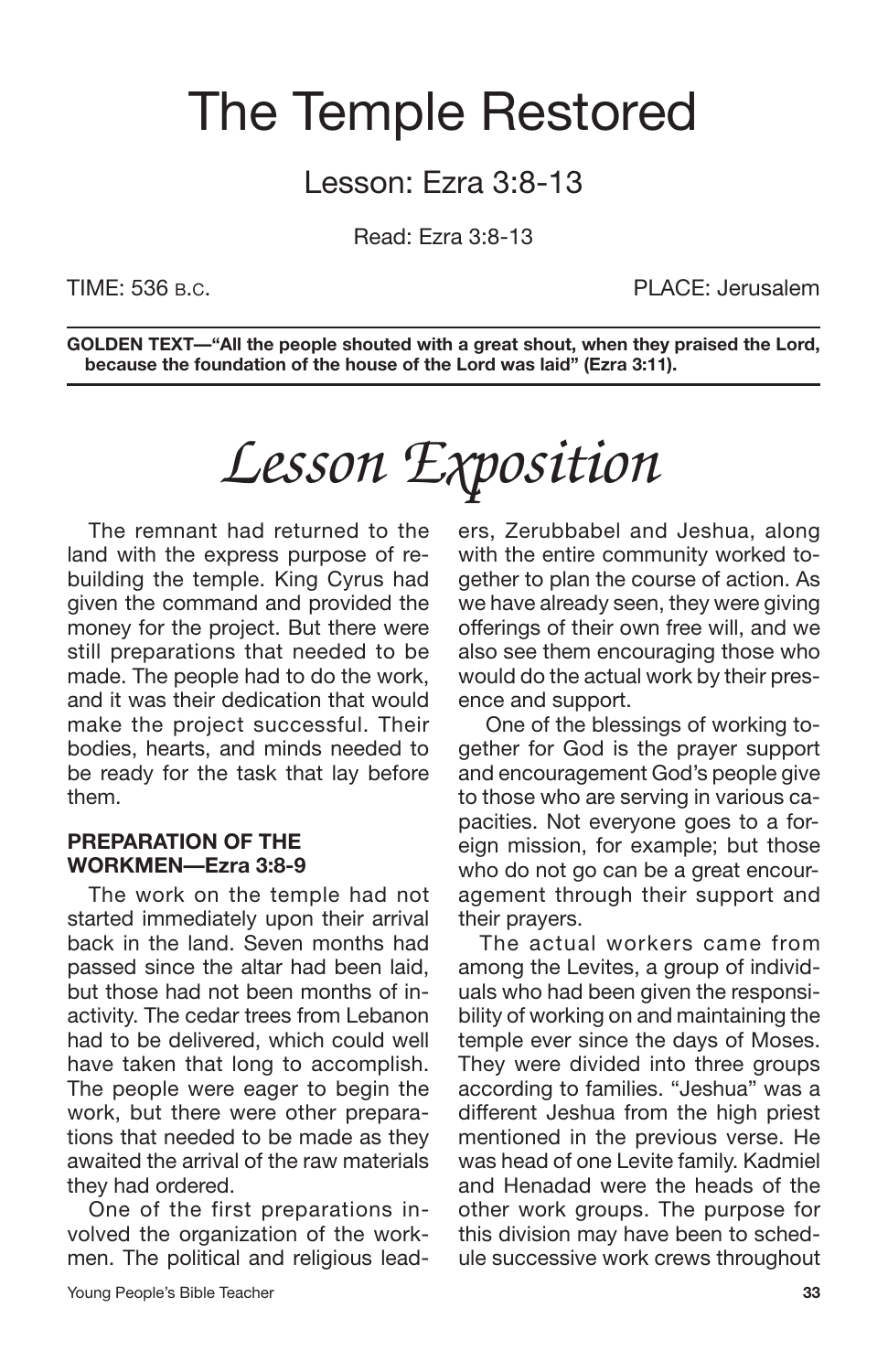the day.

Service to God always involves the help God gives and the work He expects from us. We depend on Him, and He provides; but He also expects us to use what He sends and work hard to make every project a success. As James told us, it is our work that shows we have faith (cf. Jas. 2:22). We work hard because we are trusting Him.

### **PREPARATION OF THE HEARTS OF THE PEOPLE—Ezra 3:10-11**

Because of their experiences during the Captivity, the remnant knew that whatever they did had to be with the approval of God. Their hearts and not just their outward actions had to be genuine in worship. So the laying of the foundation of the temple was accompanied by a great festival of praise and worship. Spiritual preparation for building was just as important as the provision of the supplies and the organization of the workers.

Some of the priests were skilled in the playing of musical instruments and singing. The "sons of Asaph" (Ezra 3:10) were known for their musical abilities (cf. Neh. 7:44). Their ancestor had written some of the songs used in worship (cf. Pss. 79—82). David himself had helped plan the use of the sons of Asaph as permanent musicians in the temple. Among the instruments they used to accompany their singing were trumpets and cymbals.

The music they used was sung "by course" (Ezra 3:11), which may mean that they sang antiphonally. One group would sing, and then another chorus would respond. The words came from Psalm 136: "O give thanks unto the Lord; for he is good: for his mercy endureth for ever" (vs. 1). It is easy to see how that psalm could be used antiphonally, since the phrase "for his mercy endureth for ever" is repeated all the way through it. One choir could sing the first part of each verse, with the other choir singing the response.

The response of the people to the singing of the psalm and the playing of the instruments was a great shout. The purpose of the entire event was to show their thanks by giving praise to the Lord God, who had made that day possible. He had provided the materials through Cyrus. He had worked in the hearts of those who returned and given them the skills necessary for the work. And now He had worked in the hearts of the people to get completely behind the endeavor because their hearts were fixed on worship of the Lord.

Music has always played a large part in the worship of the Lord. Those who are skilled in singing and the playing of instruments can be a great encouragement to the entire congregation, but it is important for all of God's people to participate as well. It is good for those who have musical abilities to lead in worship so that the experience is one of united praise and not just a performance. When that happens, the hearts of all of God's people will be joined together in praise, and they will be prepared to do the work of the Lord.

Those who were involved in the preparation and presentation of the music were just as much a part of the building project as those who had been chosen to do the physical work. When God gives gifts and abilities to His own, He does not make a distinction between them. Sometimes we start thinking that one position is more important than another, but in His plan, God has a place for each one to work. What one person does for Him is just as important as what anyone else does, whether that work is in the nursery or in the choir.

### **PREPARATION OF THE MINDS OF THE PEOPLE—Ezra 3:12-13**

As a whole, the people of the remnant had a mind-set that rejoiced at the prospect of having a temple once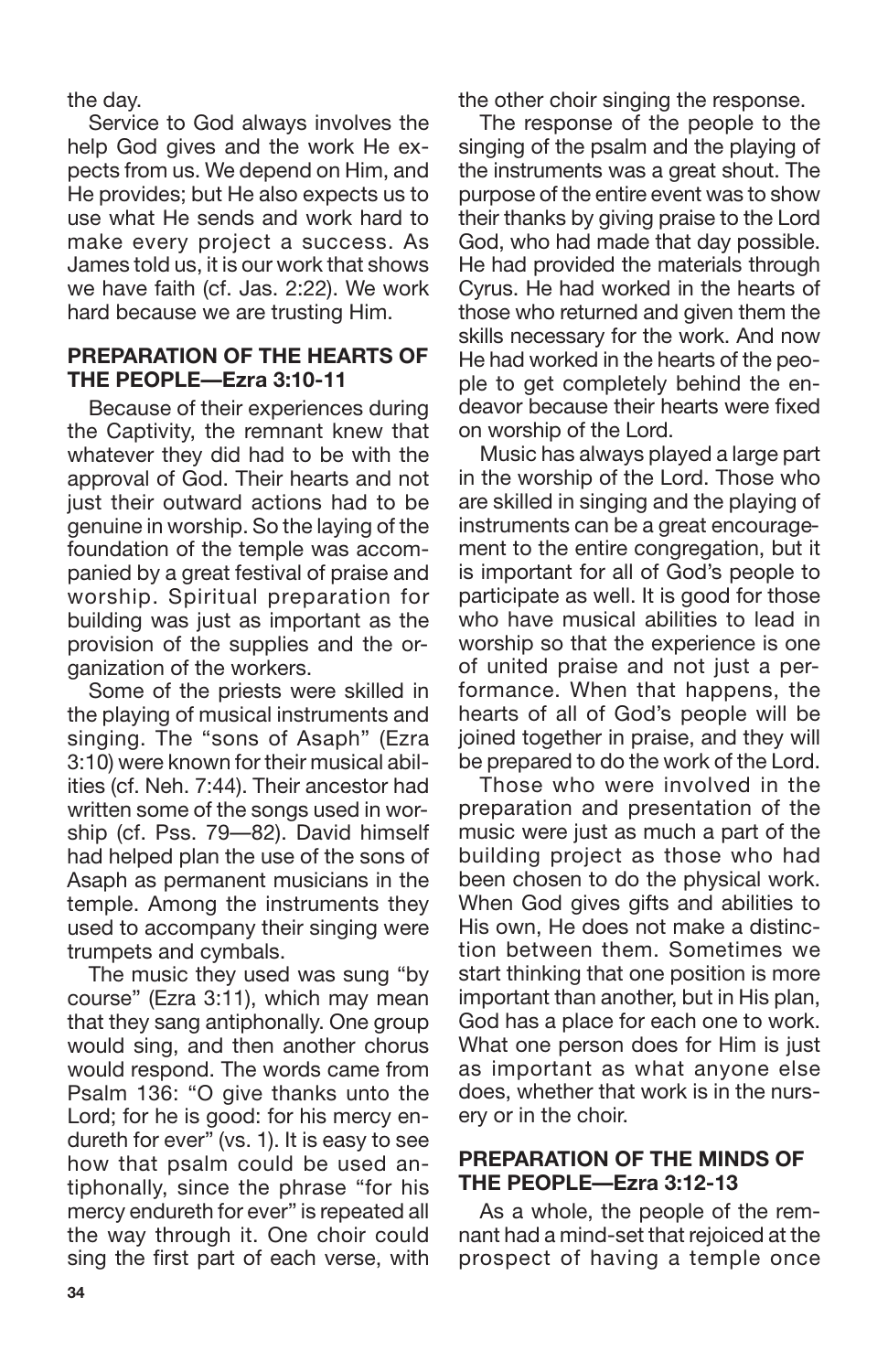again. The laying of the foundation was to them an occasion of great joy. Not every individual within that group had exactly the same attitude, however.

There was a group of older men who could remember Solomon's temple from before it was destroyed. They remembered the beauty of the temple and how glorious it was with all the gold Solomon had used in its construction. To them this new temple was never going to be as large or as beautiful as what they had known (cf. Hag. 2:3). They were glad the temple was going to be rebuilt, but they were saddened by the fact that it would not be as glorious as what they recalled. They were sad that the glory would not be the same, but they were also grieving over the fact that the beauty of what Solomon had built no longer existed.

When sin enters into a life and causes its inevitable destruction, there is still a place for mercy and restoration. God will forgive, but sometimes what has been lost will never be completely recovered. There will always be a sense of what might have been had the sin not intervened. That was the situation these older men faced. They were glad for the restoration, but they were sad that sin had destroyed a very beautiful and important part of Jewish history.

It is important for Christian young people to live lives of holiness and separation from sin. We must never fall into the trap of thinking that what we do does not matter because of the availability of forgiveness. God will forgive, but at times the scars that are left by sin can never be removed. A person who abuses his body with drugs or alcohol can certainly be forgiven, but the effects of that abuse will remain with him. In many cases relationships that have been broken by sin can never be completely restored. We can end up like this group of people who were both rejoicing in the mercy of God and grieving over what they had lost.

How much better it would have been had the Captivity and subsequent destruction of the temple never taken place! Similarly, it is much better for a person to avoid sin and the sorrow it brings. Purity and holiness will prevent many tears in the life of one who trusts in Christ.

The mixture of shouting and weeping produced a sound that could be heard far away. Anyone living near the city of Jerusalem was aware of the celebration that was taking place. Laying the foundation of the temple meant the start of a process of spiritual renewal for the people of the remnant. They were not just back in the land; they were now doing what God had sent them there to do. No longer would they be without a place of worship. Instead, they would once again be able to keep the Law of Moses as God had intended them to. *—Robert A. Allen.*

- 1. Why did seven months pass before the work began on the temple?
- 2. Why were the Levites organized into three groups?
- 3. Why does God's work always require divine and human effort?
- 4. How did the music of praise encourage those who worked?
- 5. Why was Psalm 136 so appropriate for antiphonal singing?
- 6. How does God want us to view the abilities He gives to all?
- 7. Why were the older men in tears at the laying of the foundation of the restoration temple?
- 8. How was this temple different from the one built by Solomon?
- 9. Why is separation from sin so important for the believer? *—Robert A. Allen.*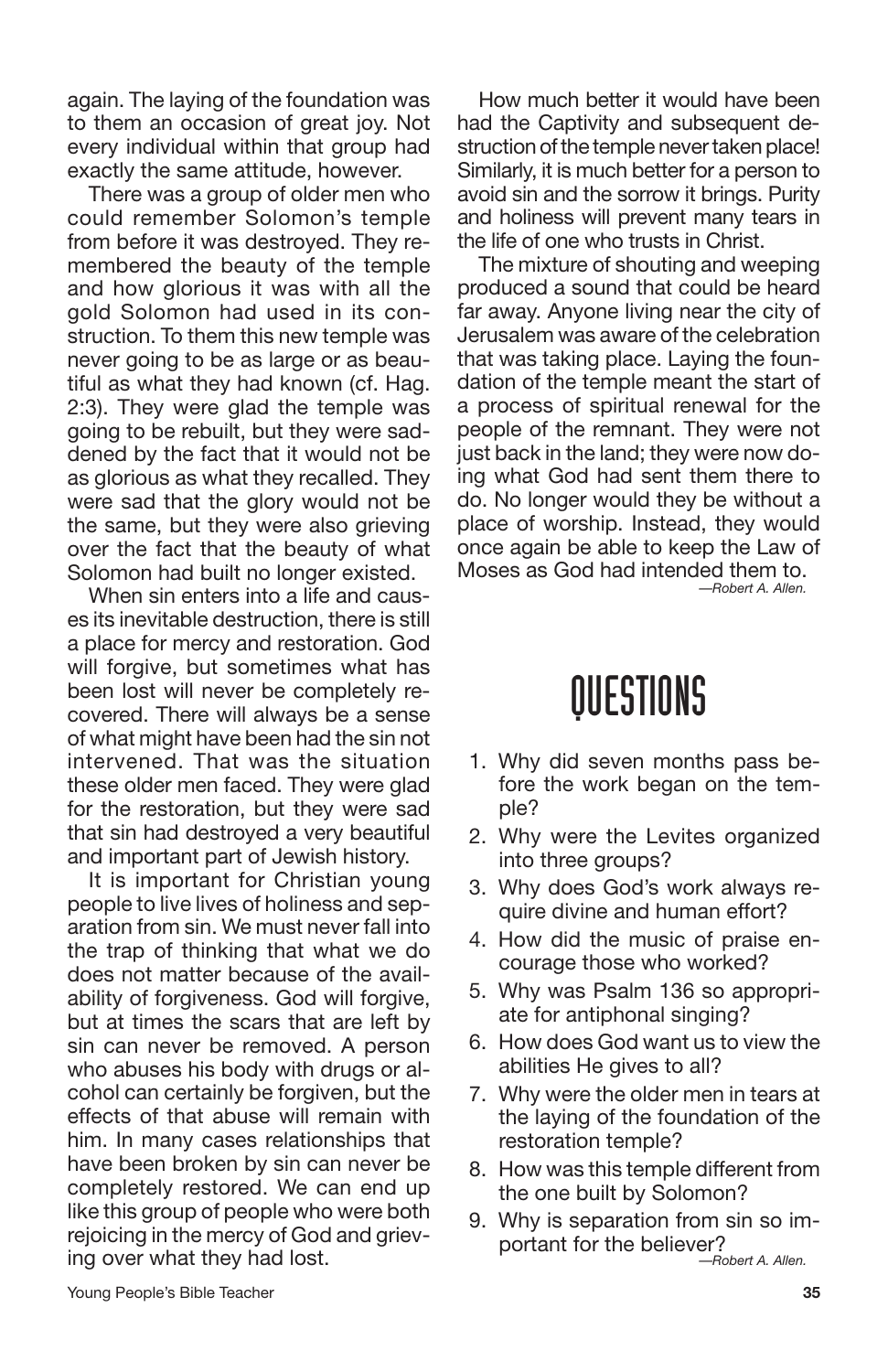## Celebrating with Joy

## Lesson: Ezra 6:13-22

Read: Ezra 6:1-22

TIME: 516 B.C. PLACE: Jerusalem

**GOLDEN TEXT—"The children of Israel, the priests, and the Levites, and the rest of the children of the captivity, kept the dedication of this house of God with joy" (Ezra 6:16).**

# *Lesson Exposition*

Sixteen years had passed since the foundation of the temple was laid by the remnant who returned from Babylon. They had been discouraging years. Now word had arrived from Babylon that Darius had confirmed the initial decree by Cyrus allowing them to rebuild the temple. The joy with which this message was received invigorated the people and caused them to start again on their work for God.

#### **GOING TO WORK WITH JOY— Ezra 6:13-14**

There were actually a number of reasons why the people were joyful when the work on the temple resumed. The decree of Darius brought a cessation of the opposition they had faced from the neighbors who surrounded them. Tatnai and Shetharboznai were the same men who had called into question their initial permission (cf. Ezra 5:3).

Once the decree arrived from Darius, they stopped their opposition to the project and instead complied quickly with the command of the king. It brought great joy to the hearts of the remnant to see peace restored with their neighbors. They did not want to come into conflict; they simply wanted to be free to worship and live in accordance with the will of God.

The second circumstance that brought them joy was the preaching of the prophets Haggai and Zechariah. The fact that God sent them men who spoke to them on His behalf reminded them that He was the one who had made both their return and their work on the temple possible. God was the one who had directed Cyrus to give permission in the first place and the one who led Darius in his decision to permit the work.

Listening to the preaching of the Word of God should always be a great joy to the believer. It is good to be challenged by the Word, which was the primary ministry of Haggai. It is also good to be encouraged by the Word, a characteristic of the ministry of Zechariah. Both purposes of preaching should produce joy.

The third element that caused them to work with joy was the knowledge that they were doing the will of God. The work on the temple was in complete obedience to the "commandment of the God of Israel" (Ezra 6:14). They knew exactly what God wanted them to do and rejoiced to be living in obedience to His commands. A believer who is resisting the will of God will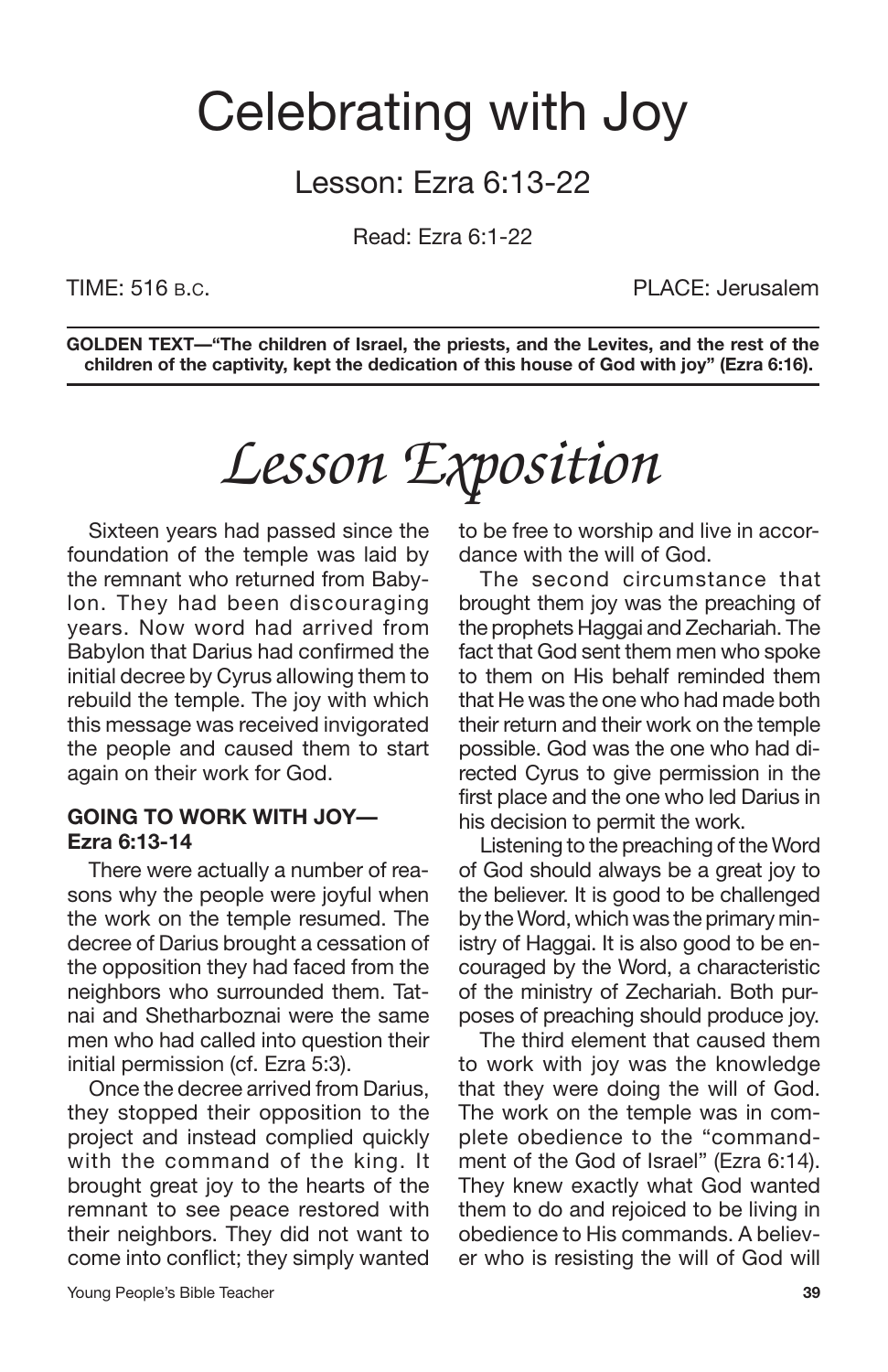never live a life of joy. But one who knows God's Word and does God's will finds satisfaction and contentment in work that is done for Him.

There was also joy in their hearts because of the support they received from foreign leaders. Cyrus had made the original decree (cf. Ezra 1:2). Darius had now confirmed that decree and added his permission. Later on, Artaxerxes would join the others in providing materials for the temple (cf. 7:20). The people were thankful that these foreign rulers wanted to see the house of God built as well.

### **CELEBRATING WITH JOY— Ezra 6:15-18**

**Joy for the completion of the work (Ezra 6:15-16).** The work on the temple of the Lord, which began again by the decree of Darius, took another four-andone-half years to complete. They finally finished it in the "sixth year of the reign of Darius the king." Haggai records that the work began in the second year of Darius (cf. 1:14-15). It had been a long project, but now the work was done. It was time for a dedication and celebration.

The entire congregation of those who had returned from Babylon participated in the celebration. The priests and Levites presided over the preparations since they were in charge of the temple. But all of the people took part in the time of worship. It is interesting that they are described as "children of the captivity" (Ezra 6:16). The reference is to the fact that they had been born in Babylon. They had gone to a land where they had never lived, and they were now worshipping in a temple that was new. They did not remember the land or the old temple, but they rejoiced in what was now their own present experience.

**Joy for the opportunity for sacrifice (Ezra 6:17).** The altar had been set up when the remnant first returned to the land (cf. 3:3). Now, with the completion of the temple, all of the offerings required by Moses could be reinstituted. The abundance of the offerings given at the dedication of the temple was indicative of the hearts of the people toward God. Compared to the offerings given at the dedication of the first temple, this celebration was small (cf. I Kings 8:63). But in relation to the size of the remnant and their financial straits, the offerings were in great abundance. God did not ask of them more than they had. They had joyful hearts because they were able to give back to God a portion of that with which He had blessed them.

The fact that twelve male goats were offered is particularly significant. Two tribes had been carried away into Babylon. The other ten tribes had been dispersed years earlier by the Assyrians. Now representatives from all twelve tribes were back in the land and rejoicing together in the reconstruction of the temple and the restoration of worship.

**Joy for the provision of continual worship (Ezra 6:18).** The plan that made continual worship in the temple possible had been in effect since the days of David. The priests had been assigned to divisions so that some of them were present at the temple at all times. They were there to accept the offerings from the people and to sacrifice them before God. Each of the priests belonged to one of the divisions, and the divisions served during the months of their assignment.

The Levites were organized into groups. They had responsibilities in accordance with their service in the temple. Some of them were musicians, some were doorkeepers, and others served in other ways.All ofthe jobs had to be done in order to keep the temple open as a place of continual worship. They did not come up with these ideas on their own. Instead, they went back to the Law of Moses and organized the jobs in the temple the way he had commanded. They were intent on doing everything in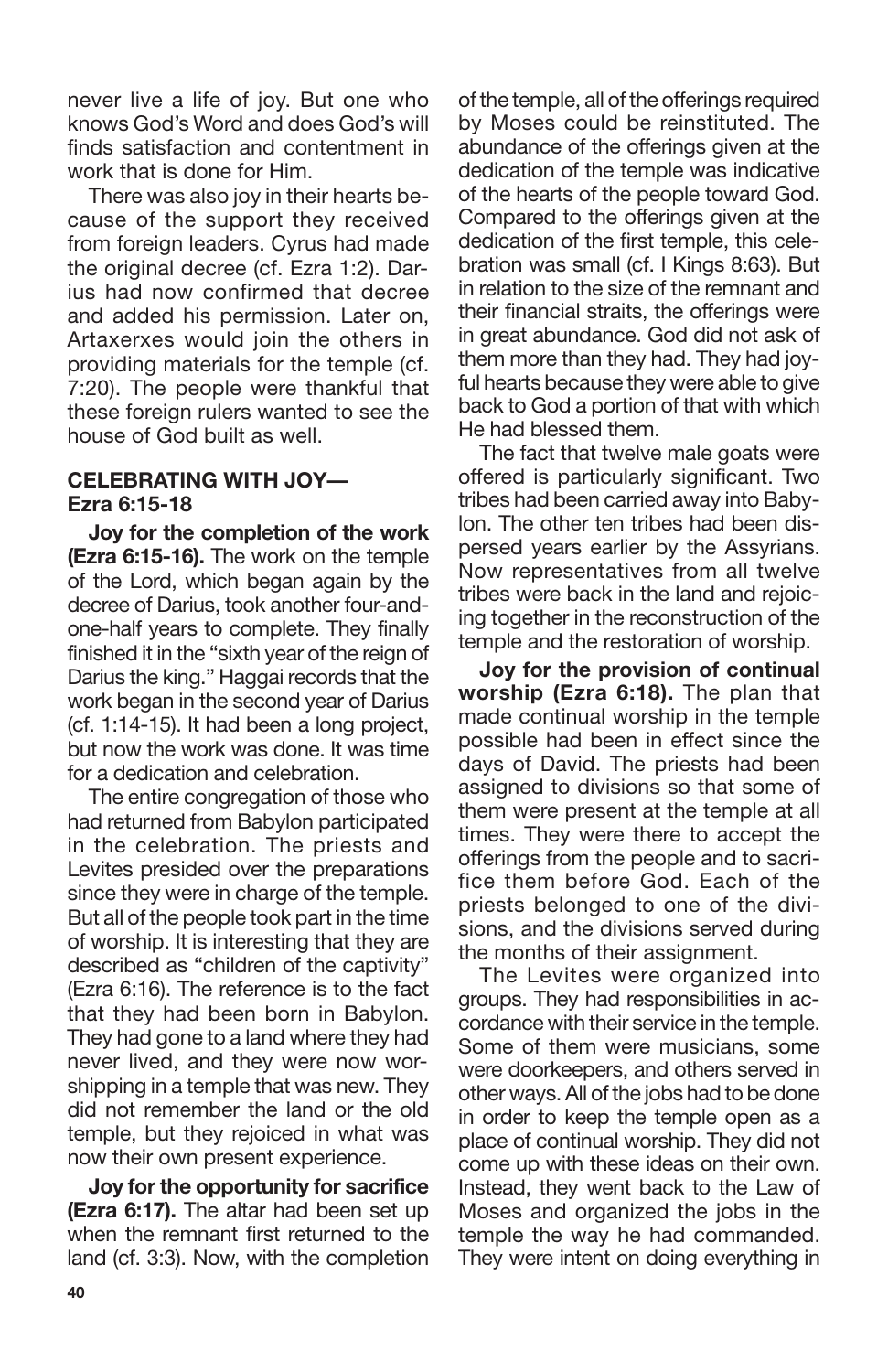accordance with the will of God because He was the one they worshipped.

### **CONTINUING WITH JOY— Ezra 6:19-22**

The celebration to dedicate the temple did not mark the end of rejoicing among God's people. Instead, they put in place elements of worship that would ensure their continued joy in the service of God.

**Joy in the Passover (Ezra 6:19-20).** One of the first activities in the temple after the dedication was the celebration of the Passover. The Passover came during the first month of their year and reminded them of God's deliverance from Egypt.

One of the purposes of the Passover was to remind the people of the need for sanctification, or purification. The shedding of the blood as the Passover lambs were killed reminded them that they needed a substitute, something pure and clean that could bear their sin and die in their place. The entire ceremony pointed toward the perfect Lamb of God, who would one day come to take away the sin of the world. The priests and Levites paid special attention to this need for purity. They were aware that the mercy of God was necessary if any one of them was to stand before Him.

**Joy in the Feast of Tabernacles (Ezra 6:21-22).** The Passover was followed immediately by the Feast of Tabernacles or Booths. During this time the people camped out in shelters made of branches and leaves so that they would remember their time in the wilderness as God brought them into the Promised Land.

The priests and Levites prepared the sacrifices for these great celebrations, but all of the people ate of the feasts as they worshipped God and sought the Lord. Those who had returned from the Captivity had many reasons to rejoice in their return to the land and the restoration of godly worship. They were joined by others who had separated themselves to them from the uncleanness of the Gentiles. These were either Gentiles who had come to believe in the God of Israel or some of those left in the land earlier who were now returning to faith in God. In either case, they were welcomed and joined in with the worship of God.

The Lord and His work on their behalf were the ultimate reasons for the joy in the hearts of the people. He had turned the favor of the king toward them. He had given them the opportunity to work on the temple. Now He had given them the privilege of worshipping Him and celebrating their forgiveness by means of the sacrificial system in the temple. They were overwhelmed with rejoicing over all that God had accomplished on their behalf.

*—Robert A. Allen.*

- 1. How did Darius's decree bring peace to the region?
- 2. How did the preaching of the prophets bring joy?
- 3. Why was there rejoicing among the former captives?
- 4. How did the number of the offerings show the sincerity of the people?
- 5. How were all the tribes represented in the dedication?
- 6. What provisions were made for the continuation of worship after the dedication of the temple?
- 7. Why did they organize the Levites according to the Law of Moses?
- 8. Why was purity important in celebrating the Passover?
- 9. Why did they camp out during the Feast of Tabernacles? *—Robert A. Allen.*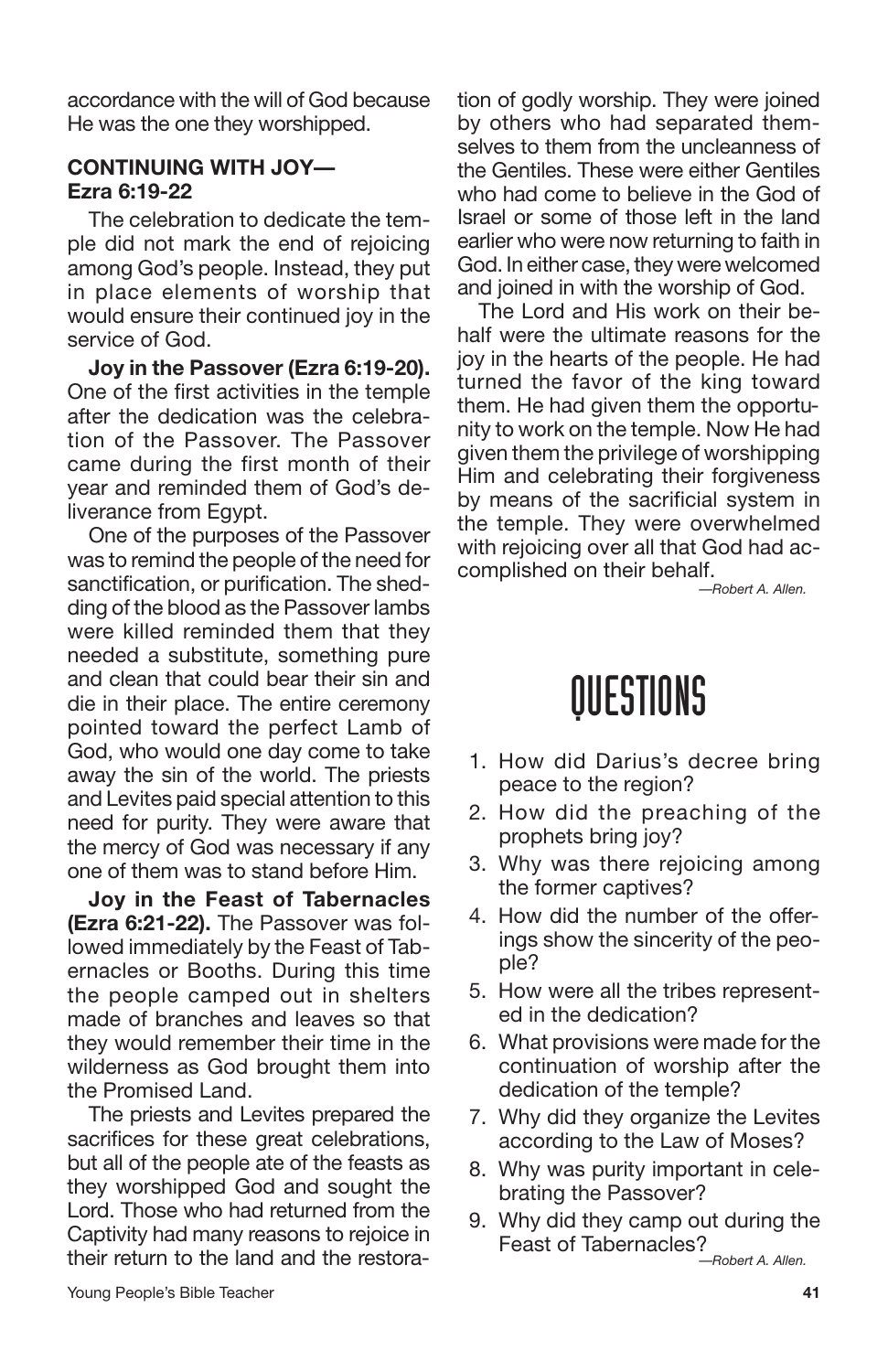## Fasting and Praying

## Lesson: Ezra 8:21-23, 31-32

Read: Ezra 8:21-23, 31-32

TIME: 458 B.C. PLACES: Ahava Canal; Jerusalem

**GOLDEN TEXT—"So we fasted and besought our God for this: and he was entreated of us" (Ezra 8:23).**

# *Lesson Exposition*

The first half of the book of Ezra records the return to Judah under Zerubbabel. The second half records the return that was led by Ezra himself. Ezra was of the priestly tribe and was also a scribe (cf. 7:11). As a priest, he was a very godly man who is known for his fervent prayers. One of those prayers is the subject of this week's lesson.

## **A TIME OF FASTING—Ezra 8:21**

Not long after leaving Babylon on their journey up the Euphrates River and around the Fertile Crescent to Israel, Ezra stopped by the river Ahava. The location of that river is not known today, but it was a tributary of the great Euphrates. There he and his company stayed for three days for the purpose of holding an extended prayer meeting.

**A fast to express humiliation (Ezra 8:21***a***).** It was the desire of Ezra and all those with him to be in a proper relationship with God. They were leaving the land of captivity and returning to the Land of Promise. Their motives were spiritual, and they wanted God to know how much they honored Him. To show that honor, they entered into a fast in order to "afflict" themselves before God.

The type of affliction they were imposing on themselves was simply refraining from eating. The purpose of fasting was to show in an outward fashion the inward condition of their hearts. They longed for God more than they longed for food. They thought it was more important to approach Him in prayer than it was to assuage their own hunger pangs.

John Piper wrote, "Fasting is not a no to the goodness of food or the generosity of God in providing it. Rather, it is a way of saying, from time to time, that having more of the Giver surpasses having the gift" (*A Hunger for God,* Crossway). The people of Israel were not unthankful for what God had provided. Rather they were willing to forgo even what He had given to them in order to have more of Him.

**A fast to make time for prayer(Ezra 8:21***b***).** Eating takes time, and time is a valuable commodity for all people. The task of rising each morning, packing up a tent, gathering a crowd of people, and marching on to the next night's destination took time. Then add to that the process of preparing and eating meals. Ezra realized that if they were to have time for a concentrated period of prayer,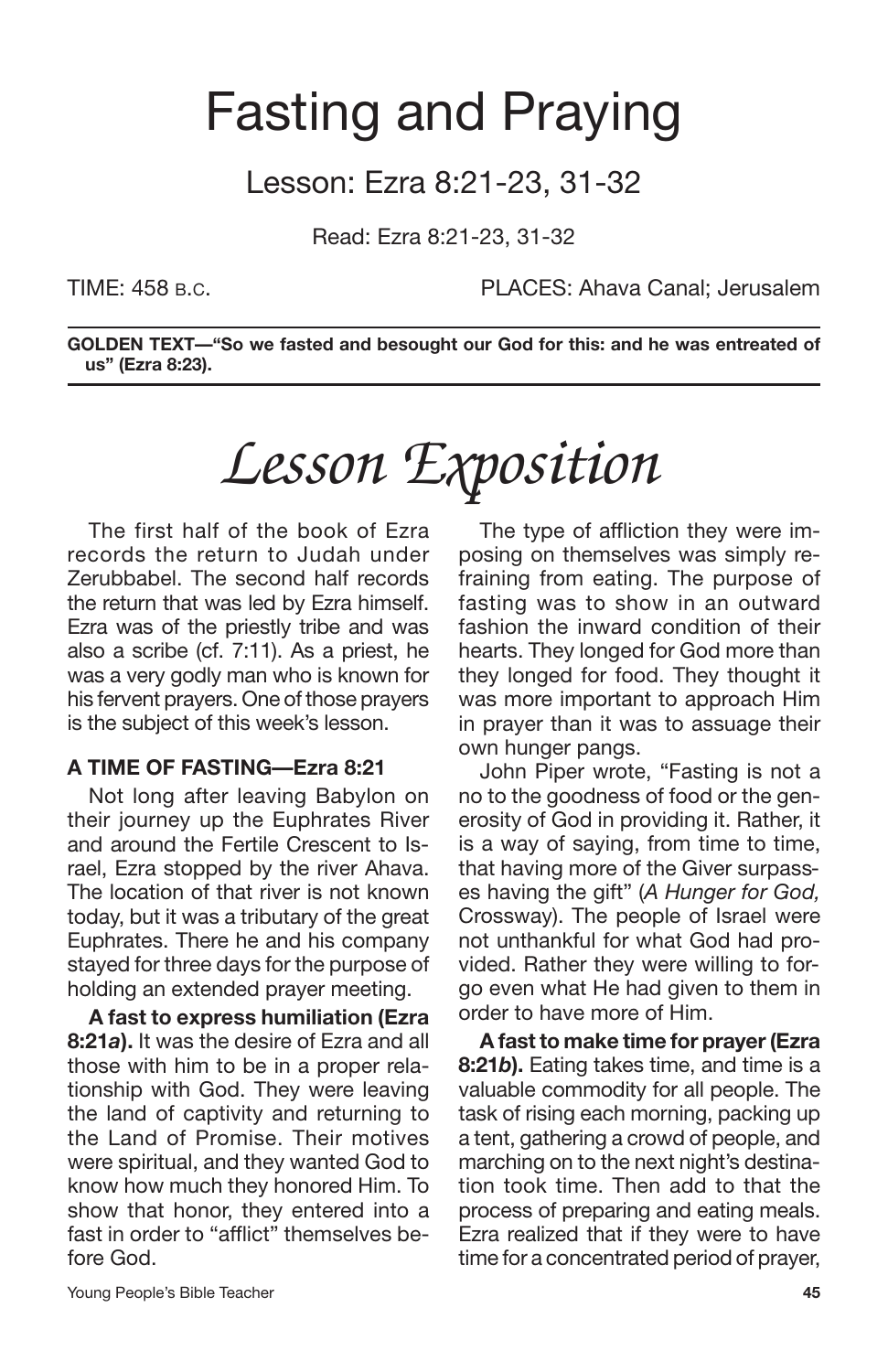they would have to stop and camp for a while. The decision to go without meals simply enabled them to spend even more time in prayer.

Fasting is always associated with fervent prayer in Scripture. Its purpose is to acknowledge our hunger for God and give us more time to spend with Him. This not just fasting to go on a diet. It is forgoing meals and meal preparation in order to use that time for a solemn approach to the throne room of God.

### **A TIME OF PRAYER— Ezra 8:22-23**

**Prayer to seek guidance and protection (Ezra 8:22).** Ezra was in somewhat of a dilemma. He had approached King Artaxerxes for permission to return to the land. The king not only had granted permission but also had generously supplied him for the journey. He even gave back the silver and gold vessels that Nebuchadnezzar had taken from the temple. So they had some very valuable items they were carrying with them.

In approaching the king, Ezra had told him about God. He had informed the king that God was mighty and was able to punish those who rejected Him.

Now they were on their way back to Israel, but the one thing they did not have was any military protection. Ezra had been ashamed to ask for a band of soldiers to march alongside them. That was one of the reasons for the three days of prayer. They would be facing possible attacks from robbers as well as foreign armies as they marched. They needed protection, and the only source of protection available to them was the power of God.

Sometimes it is good to be backed into a corner where the only one we can trust is God. It brings us to the point that we must increase our faith because there is no other option. If Ezra had been accompanied by a band of soldiers from Babylon, he might not have been so quick to stop and spend time in prayer.

Our prayer lives should be regular and consistent; but since we are human, they are often stronger when the difficulties around us increase. In that sense, God may be allowing the difficulties in order to remind us of the need for and privilege of prayer. Instead of depending on outside forces or our own strength, we have to depend on Him.

**Prayer for assurance of His presence (Ezra 8:23).** The result of the three days of fasting and prayer was a confidence that God had answered their prayer. They became convinced that God really was with them, that He would travel with them all through the four-month journey. They believed that He would guide them so that they would know the right path to take. They recognized that He would protect them even though they did not have an army.

Because of this time of fervent prayer, they were ready to move ahead and travel through dangerous territory. They were ready to face whatever came with the knowledge that God was on their side. Their time of prayer made them stronger than they would ever have been in the presence of a company of soldiers. God was shown to be mighty, and they were willing to put their trust in Him.

#### **GOD'S ANSWER TO PRAYER— Ezra 8:31-32**

**Protection on the journey (Ezra 8:31).** Stopping for prayer at the beginning of their return to Jerusalem did not make the journey any easier. There were still dangers along the way. But while the dangers still existed, God answered their prayer in that He provided protection for them as they went.

Ezra mentions two types of danger they faced. God protected them from enemies. Not every nation was at peace with Darius, and those who opposed the Persians would naturally oppose anyone coming from Babylon,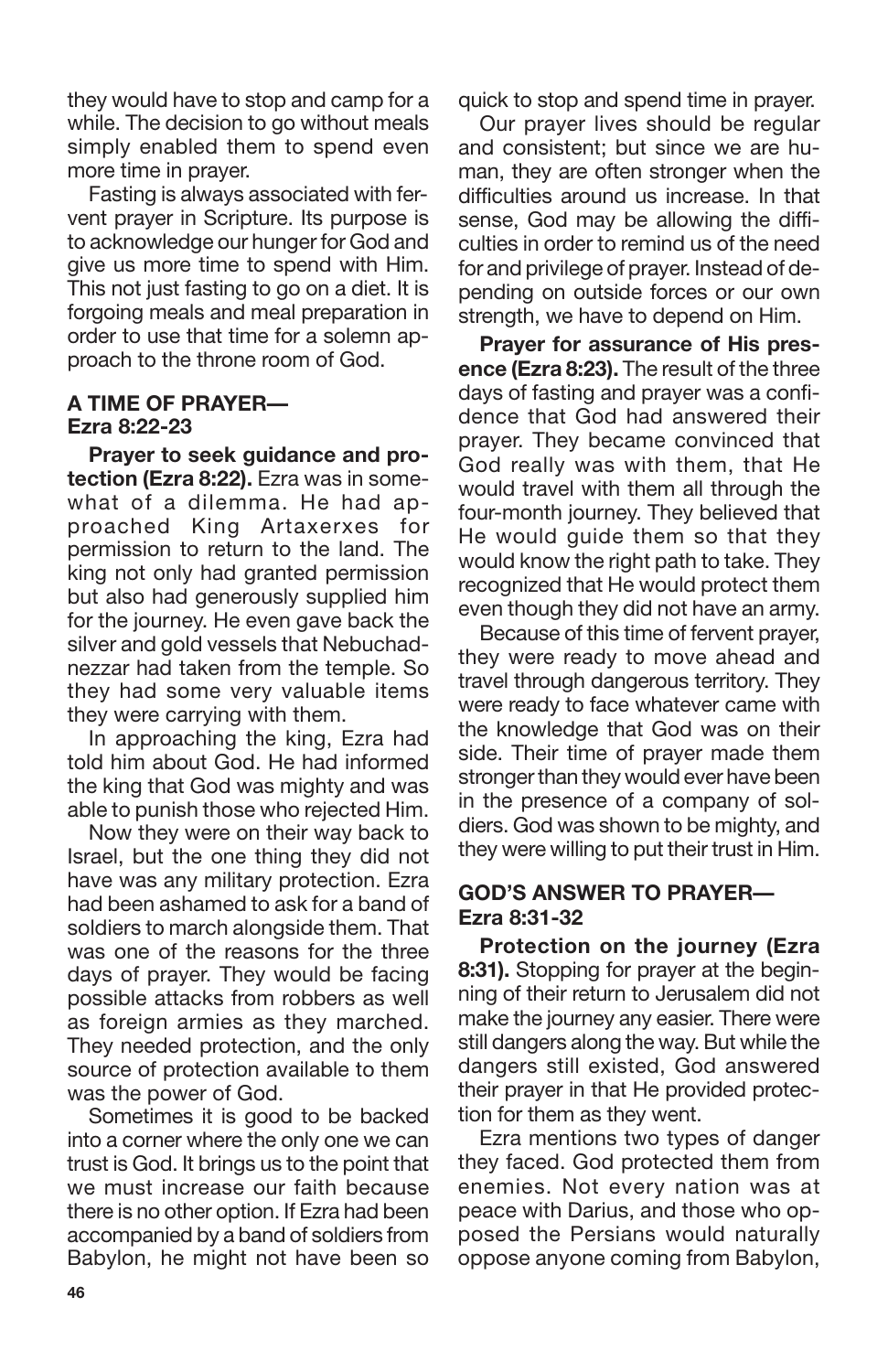a Persian vassal state. As the Jews came closer to Jerusalem, there were those who did not want them coming back to reclaim their homeland. They were enemies because of their hatred for God's people. Many of them were well armed, while the group with Ezra had left without making any military preparations for the trip.

Ezra called the second group those who "lay in wait by the way" (Ezra 8:31). These were the thieves and robbers who preyed on travelers, especially in sparsely populated places. They would be after the treasures Darius had given to the Jews to carry back for the service of the temple.

God does not always eliminate all of the dangers from our lives. We still face disease and drought and natural disasters. We still need to be aware of those who are out to steal from us, for fallen human nature is always prone to sin. At the same time, we can take comfort in His protection. He will not allow anything into our lives that is not in accordance with His will. When we face dangers, we can endure them with the strength He provides. We can learn from them to increase our faith and trust Him even more.

**Safe completion of the journey (Ezra 8:32).** One of the requests Ezra made was for "a right way" (vs. 21). He wanted to know the best path to follow so that they would arrive in Judah safely with their families and possessions. That was another prayer God answered. Their path led them to Jerusalem, and they arrived in safety.

We should never take for granted the safety that God provides for every believer. When we do encounter trouble or get in an accident, we tend to blame God. The truth is that we have no idea of the number of times He has protected us from similar incidents. We should be just as quick to thank Him for a safe arrival as we are to ask for help when we encounter difficulty in life.

The company with Ezra had spent three days in prayer and fasting at the river Ahava (cf. Ezra 8:15, 21). Now that they had arrived in Jerusalem, they spent another three days before going to work. They may have been tired and needed to rest. But it is also probable that those three days at the end of the journey mirrored the three at the beginning. They were thankful for what God had done, and they paused to praise Him for the answers He had given to their fervent prayers back in Babylon.

Prayer is more than simply asking and receiving. It involves adoration and thanksgiving and confession as well. Prayer is our means of communication with God. He wants to hear from us, and He wants to give us what we ask as long as we are asking for those things that will benefit our spiritual lives. If we delight in Him, He will give us our delights. *—Robert A. Allen.*

- 1. Why did Ezra's company stop at the river Ahava?
- 2. How does fasting demonstrate our humility before God?
- 3. How does fasting give us more time to spend in prayer?
- 4. Why did Ezra not ask for military protection?
- 5. Why did the items from the temple make military protection even more important?
- 6. How did prayer prepare them for the journey ahead?
- 7. How did God answer their prayers as they traveled to Jerusalem?
- 8. What were the dangers they faced along the way?
- 9. How did their safe arrival demonstrate the power of God? *—Robert A. Allen.*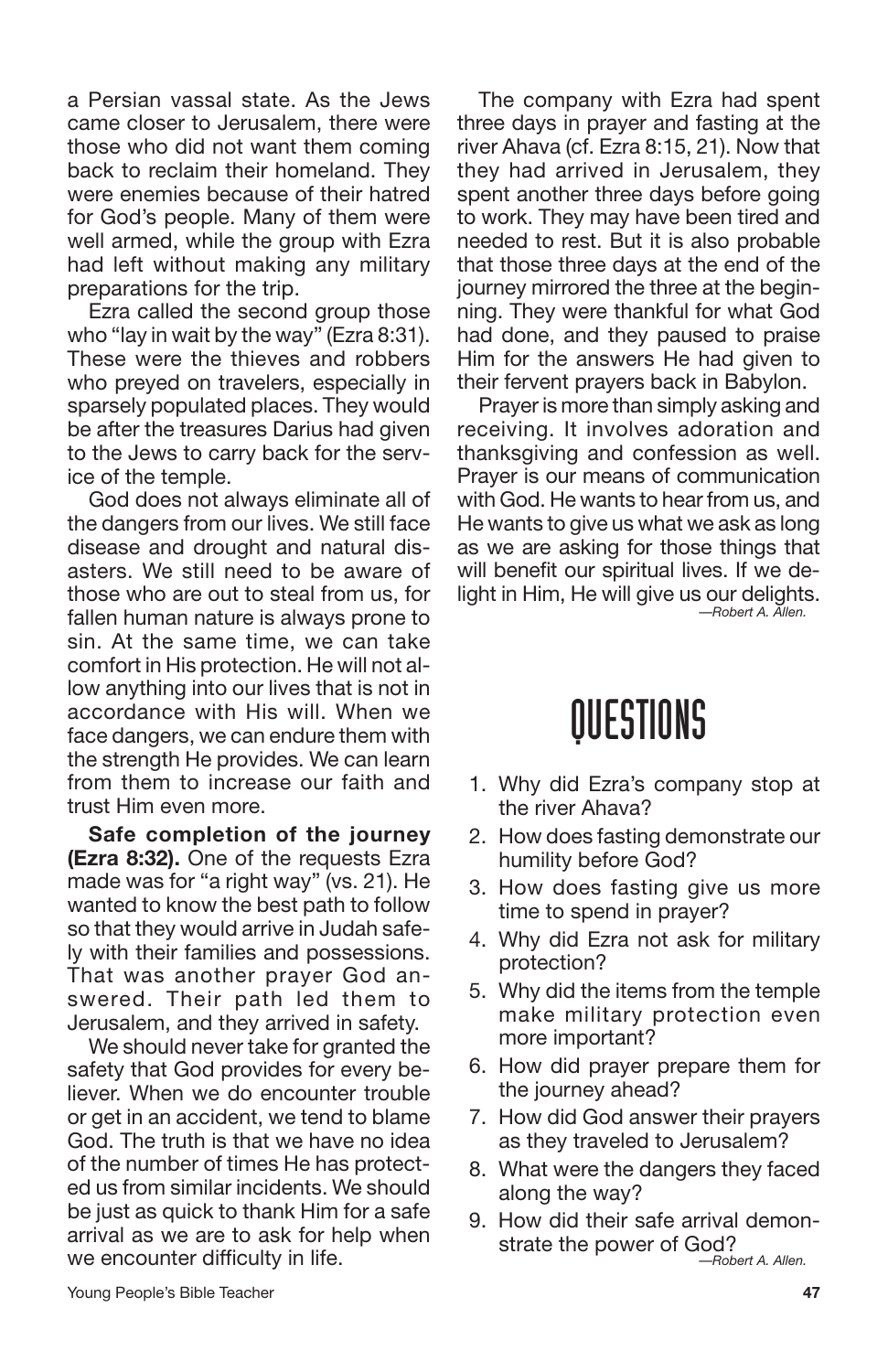## Gifts for the Temple

## Lesson: Ezra 8:24-30

Read: Ezra 8:24-30

TIME: 458 B.C. PLACE: Ahava Canal

**GOLDEN TEXT—"Ye are holy unto the Lord; the vessels are holy also; and the silver and the gold are a freewill offering unto the Lord God of your fathers" (Ezra 8:28).**

# *Lesson Exposition*

The temple in Jerusalem had been rebuilt and the sacrifices restored. However, many of the articles for use in the temple were not available. They had been taken by Nebuchadnezzar and were still in Babylon. When Ezra prepared for his return, King Artaxerxes gave him the treasures of the temple. The value of all the treasures was great. That was one of the reasons Ezra was concerned about robbers along the journey, as we saw in the last lesson. After praying, he organized the people for the protection of the gifts for the temple. These were treasures that belonged to God.

## **TREASURES HANDLED BY FAITHFUL MEN—Ezra 8:24-25**

The entire purpose of Ezra's journey back to Jerusalem was to further the work of God among the remnant. He had been commissioned by the king, but his primary roles were as priest and scribe. The political decree that allowed him to return simply made possible the spiritual goals of his trip.

One of those goals involved transporting the temple treasures without suffering any loss. Not only were there robbers on the way and enemy armies to face; there was also the possibility of greed and theft among the company itself. So Ezra chose twenty-four men he could trust. These were faithful men who had already proved themselves in service to God. Twelve of them were priests—not just any priests but those who were *chief* (Ezra 8:24) among them. Twelve were Levites, headed by Sherebiah and Hashabiah (cf. vs. 18).

These twenty-four men were entrusted with a large amount of treasure. Some had been given to Ezra by the king. That would include all the gold vessels Nebuchadnezzar had earlier taken from the temple. Other treasure had been donated by the royal household. The royal household in Babylon gave of their own substance to help furnish and decorate the temple in Jerusalem. This came because of the influence of Daniel and Nehemiah and Ezra, who served in the government and gained favor among the leaders of the land of Babylon.

A third source of treasure came from those Israelites who were staying in Babylon. "All Israel there present" (Ezra 8:25) refers to the many Jews who were living in the city and had decided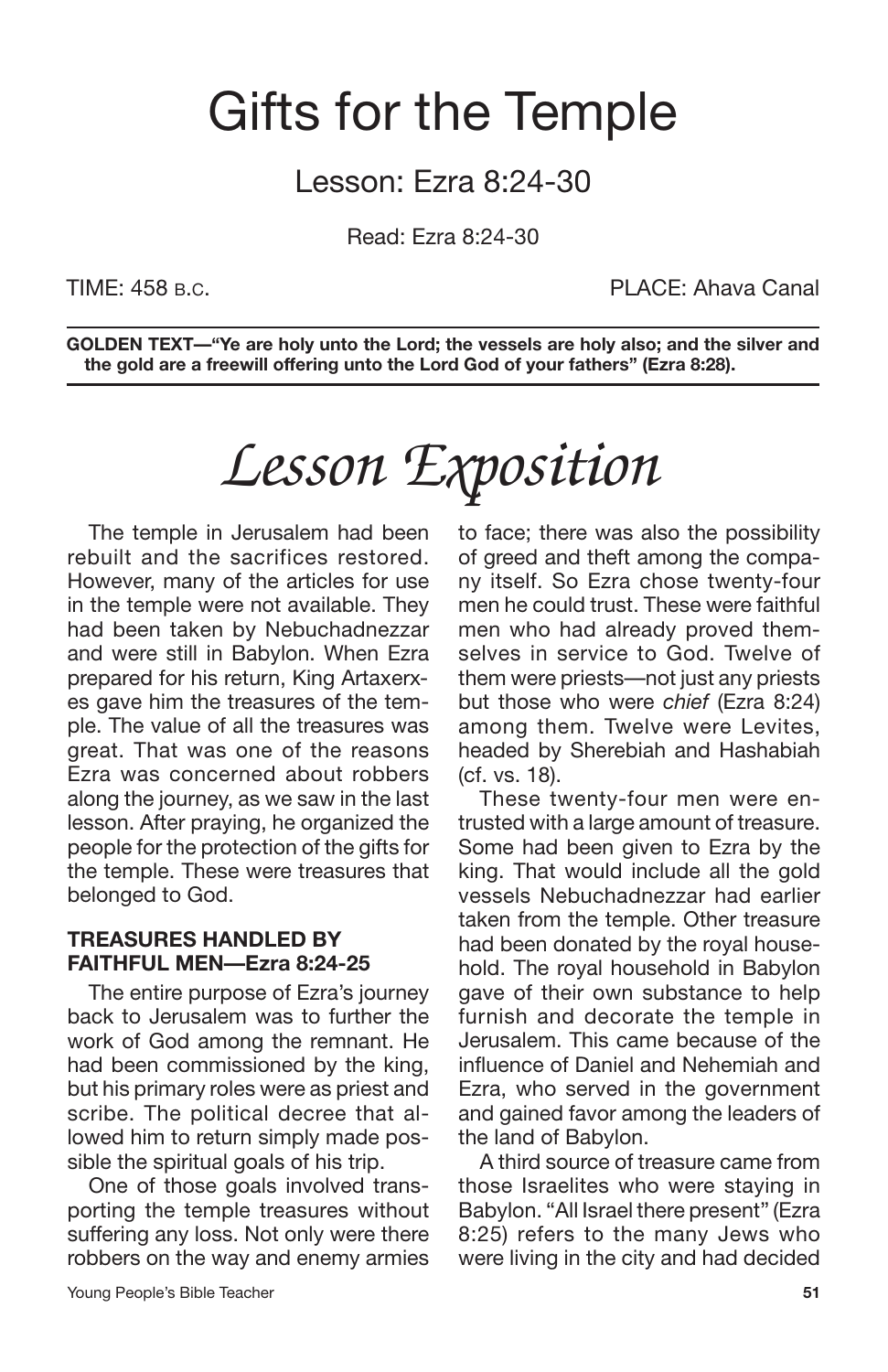to stay. Even though they were not returning to their homeland, they were still concerned about the worship and glory of the temple. So they sent gifts for the restoration of its glory.

### **TREASURES HANDLED WITH PROPER CAUTION—Ezra 8:26-27**

Even though the men chosen by Ezra were faithful and trustworthy, he still took proper precautions in the handling of the gold. The purpose for weighing it was to be sure that the same weight of treasure arrived in Jerusalem as was given out in Babylon. That did not mean that he distrusted those who handled the money. Instead, it was a protection for them so that no one could accuse them of taking part of the treasure.

It is very important that financial matters be handled with proper caution in the work of the Lord. Churches, for example, normally have at least two people counting offerings for the protection of all those involved. Church leaders should not be placed in situations where they can be accused or even suspected of mishandling funds. The work of the Lord should always be above reproach.

The treasures of the temple were valuable because of their gold and silver content. But they were valuable for an even more important reason. Their purpose was divine. They were for the service of God. They were made of gold and silver because those precious metals best represented the worth and value of the God the Jews worshipped. They wanted the very instruments used in His worship to symbolize His value.

Even the vessels of copper were said to be as precious as gold. The description refers to the golden brilliance of the copper, which would "glitter like gold" (Keil, *Ezra,* Eerdmans). Though it was not gold, it was polished to the point that it shone like the golden objects. The person who maintained the copper vessels took pride in keeping them clean and shining for the Lord.

It is easy to forget that everything done for God is a spiritual service. Those who clean the church and polish the wooden pews are serving God just as much as those who lead in public worship. A caution in how we do His work and a commitment to excellence are indicative of our genuine desire to honor Him.

### **TREASURES HANDLED WITH SPIRITUAL CONCERN— Ezra 8:28-30**

**Those in charge of God's work should be spiritual (Ezra 8:28).** Ezra had a special challenge that he gave to the priests and Levites charged with the care of the temple treasures. They were not only to value the items entrusted to them; they were also to see themselves as spiritual vessels for the service of the Lord.

The vessels had been set apart for service in the temple, and so had those who handled them. Both the people and the vessels were consecrated. They had been chosen by God for this task and were therefore sanctified or set apart for His service. But that meant it was also important for them to be holy in their own lives. Their responsibility as servants of God did not end with the transportation of the temple treasures. It extended to every area of their lives. They were to be holy in what they did and what they said even when they were not carrying the gold through the journey. Their character was to be a testimony to the God they served just as much as their service.

Service to God in our day demands the same type of holiness. It is not enough to simply worship God on Sunday and then live for self the rest of the week. We cannot be holy if we draw lines between the sacred and the secular. How we work and how we play are just as important to God as how we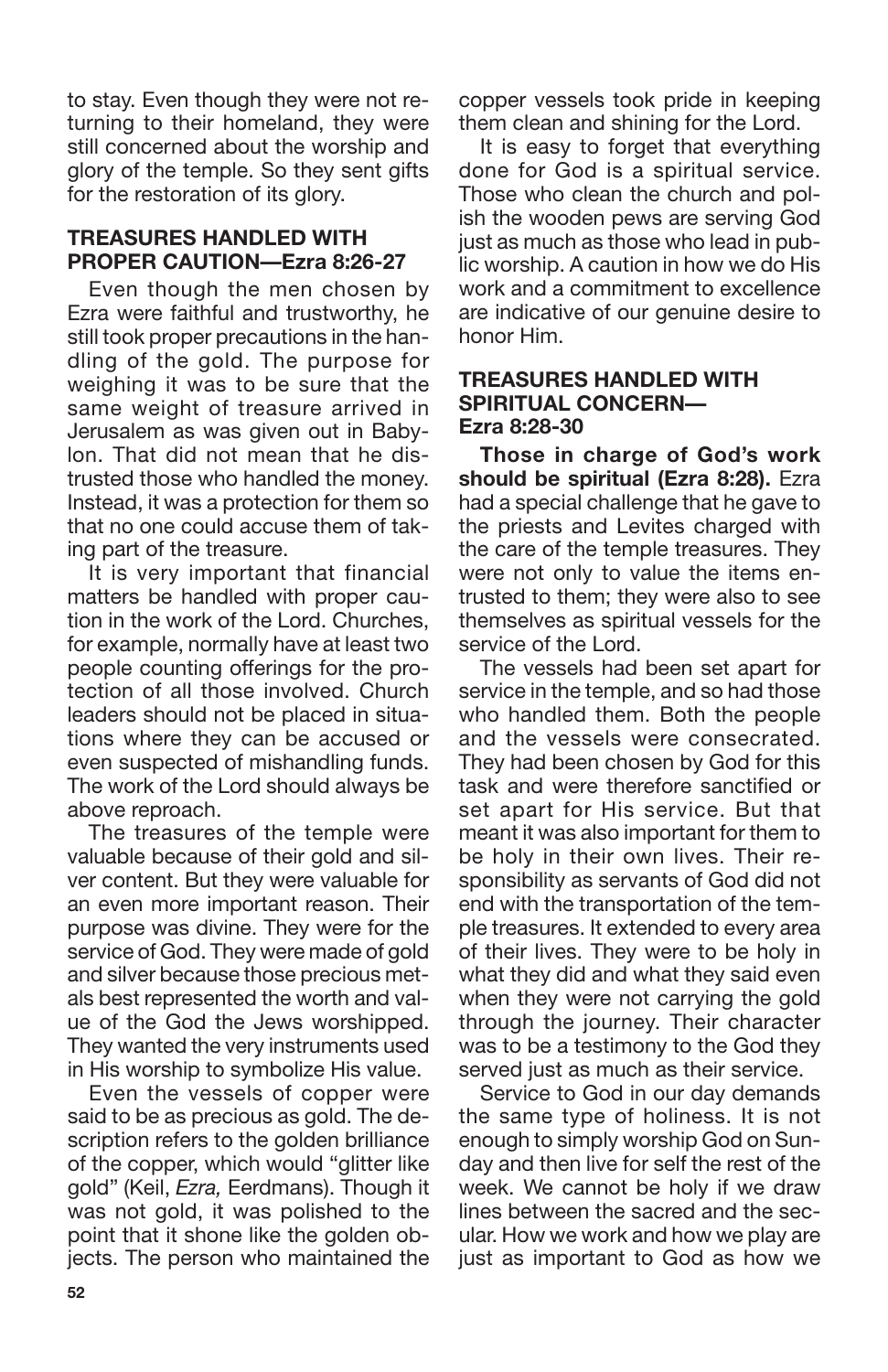worship. The command "Be ye holy; for I am holy" (I Pet. 1:16) does not end at the church door.

**The work of service to God should be considered spiritual (Ezra 8:29).** The priests and Levites entrusted with the temple treasures had a job to do that was important to God. The challenge from Ezra was to take their task as a spiritual endeavor. They were to watch over the treasure with a carefulness that came from the realization that they were chosen as holy vessels before God. That included keeping careful records so that the items for the temple were not lost or stolen or mixed in with the other luggage people were taking to Jerusalem.

When they arrived at the end of the journey, the items entrusted to them were to be in the same condition as when they received them. They were to be delivered to the "chambers of the house of the Lord" (Ezra 8:29).

It is interesting that in the present age we have been called the "temple of God" (I Cor. 3:16). The care of our own bodies and spirits is a spiritual task entrusted to us by God Himself. What we eat and drink, as well as how we use or abuse our bodies, is a matter of spiritual concern. It should be our desire to deliver back to God lives that are holy, for that is what He has given to us in Jesus Christ.

**Spiritual service to God should be accepted willingly (Ezra 8:30).** The immensity of the task entrusted to the chosen priests and Levites had been clearly explained by Ezra. They would face danger because of the value of the items they carried. They would face potential criticism over how they handled the vessels. They would need to give an honest accounting of their task when they were finished. Above all, the job required a holy character since it was being done for a holy God. All of those responsibilities were accepted willingly by this group of twenty-four men.

There was no personal financial gain for them in the process. All of the treasures they accepted were to be delivered to the temple. Their only profit came from the knowledge that they were doing a spiritual service to the God they loved.

In ministry today there is a danger of seeing it as a means of personal gain rather than as an opportunity for service. The gain may not always be financial. A person may sing because of the fame or honor associated with musical talent. A person may give with the motive of having his name on a building. Another person may accept an office in the church because of the recognition it brings. How much better to serve simply because we love God and have yielded our will to doing whatever He asks of us! That is the type of willing service that pleases the heart of God. *—Robert A. Allen.*

- 1. How did the king make Ezra's spiritual goals possible?
- 2. Why was it important to choose faithful men to guard the temple treasure?
- 3. Who had contributed to the plan to beautify the rebuilt temple in Jerusalem?
- 4. Why was it important that the men who guarded the treasure be holy before God?
- 5. How could the job of physically carrying treasure be considered a spiritual task?
- 6. Why did these men choose to accept the dangerous job that Ezra required of them?
- 7. What benefit did the men receive from this act of service? *—Robert A. Allen.*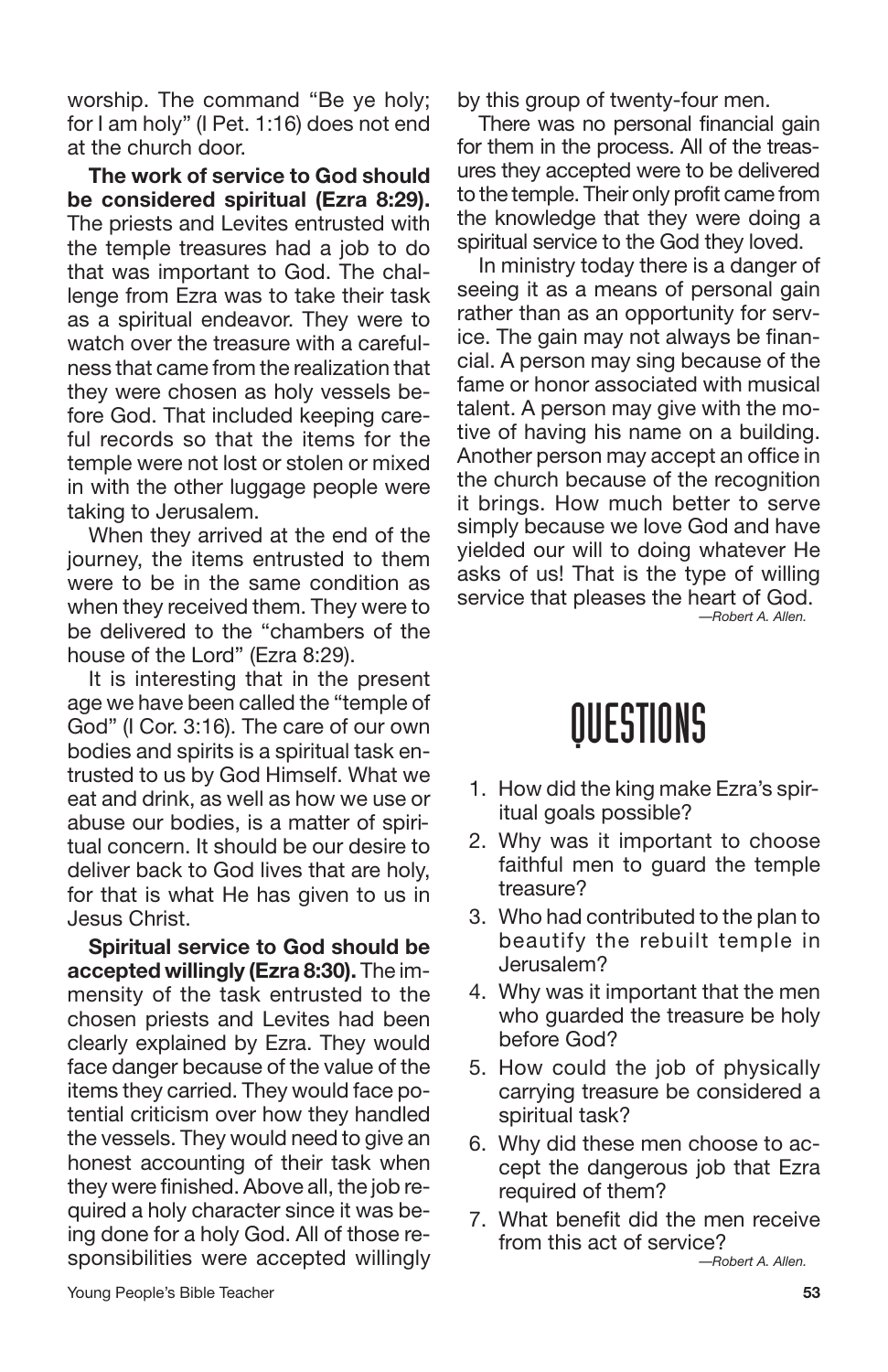## The Festival of Booths

## Lesson: Nehemiah 8:13-18

Read: Nehemiah 7:73—8:18

TIME: 445 B.C. PLACE: Jerusalem

**GOLDEN TEXT—"All the congregation of them that were come again out of the captivity made booths, and sat under the booths: . . . And there was very great gladness" (Nehemiah 8:17).**

# *Lesson Exposition*

The wall had been completed. Now that the city was safe, the people could worship in peace. That brought great joy. It was not just the safety that caused them to rejoice, however. Their greatest joy came from the understanding of the Word of God and the obedience to the Word that brought them into fellowship with Him.

#### **JOY COMES FROM GOD'S WORD—Neh. 8:13**

**When attention is paid to it (Neh. 8:13***a***).** During the building of the wall, it had been difficult to spend time hearing the Word of God. But that had been one of the purposes for which the wall had been built. The people needed safety from those who did not want them to worship God.

Once protection was assured, they immediately turned their attention to the Word. The political and religious leaders came together to hear the scribe Ezra read and explain what God had communicated to them. Bible reading was not just a religious ritual. They were not reading the Book as a part of worship because that was what everyone expected them to do. They were listening and paying attention because this was a word from God Himself. It revealed the way God wanted them to live now that they were back in the land He had promised them.

There will be periods of trouble in a person's life when time will be consumed by the necessity of providing protection. But we can prepare for those times by giving attention to the Word during times of peace. The very safety that characterizes most of our lives should be an incentive to seek the knowledge of God. What often happens is that we do not recognize our need for Him until we are in the middle of trouble, and at those times it is difficult to spend time in study. How much better it would be to prepare for the difficult times by giving attention to His Word when we have time available!

**When we understand it (Neh. 8:13***b***).** The Bible is not an obscure book full of incomprehensible sayings. It is a book God gave with the intention that it be understood. The leaders of Israel gathered to read the book for the purpose of understanding. Copies of the Law were not available except in the temple, so the reading had to be done in a public gathering. As Ezra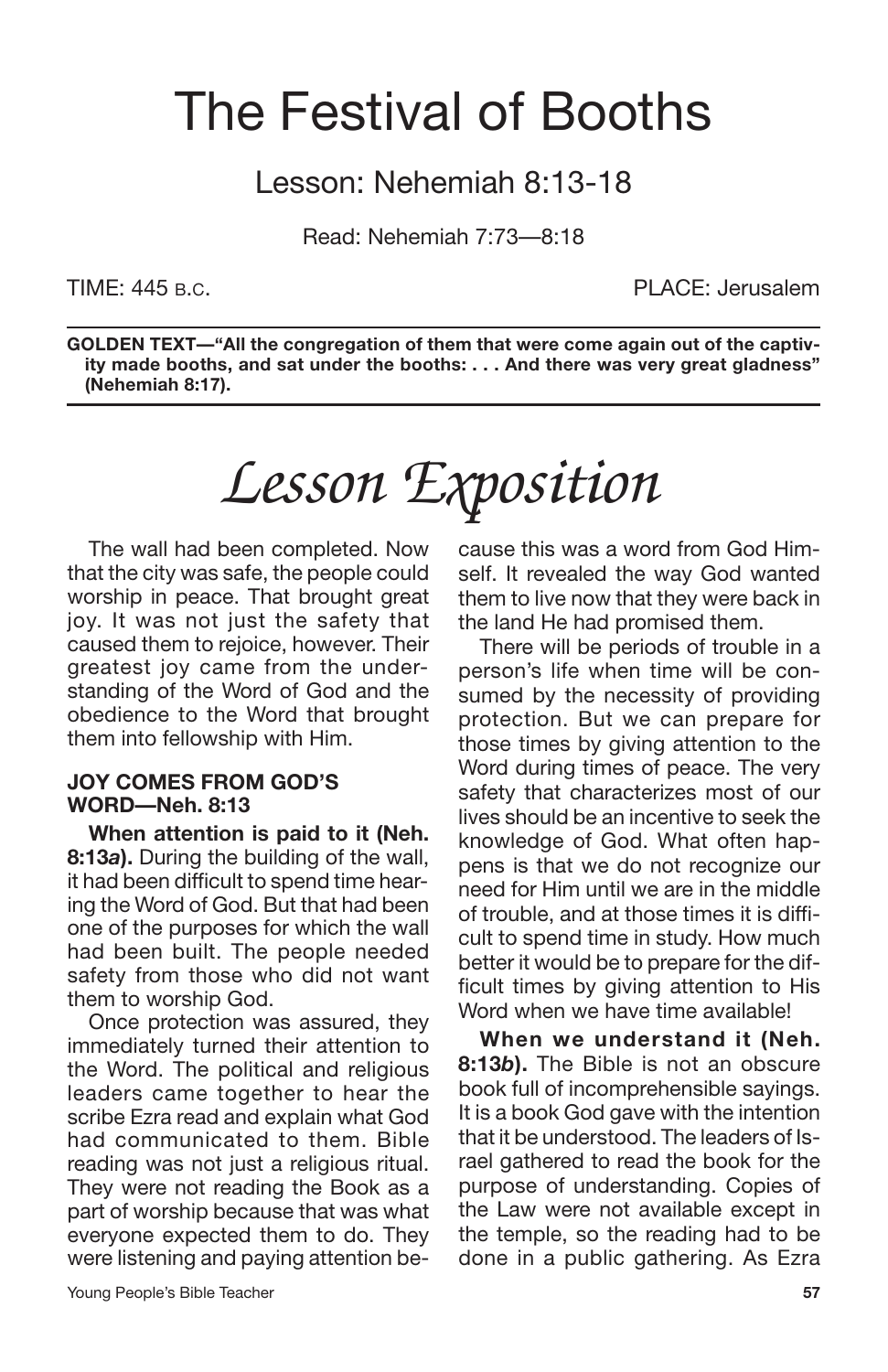read the Word and explained it, the people had no problem understanding what God wanted them to do.

The main reason people fail to understand the Bible is simply that they do not read it. Even the more difficult passages become clear as a study of the Word helps a person compare Scripture with Scripture. In addition to that, the Holy Spirit gives insight into the Word. As a person obeys what he already understands of the Word, the rest of it starts to make more sense as well. The important thing is to start reading and studying, allowing God to speak through His revelation.

#### **JOY COMES FROM OBEDIENCE TO GOD'S WORD—Neh. 8:14-15**

**Understanding God's Word brings conviction (Neh. 8:14).** The Law of Moses had instituted a series of feasts that the people of God were to observe yearly. During the latter years of the kings and on into the Captivity, those feasts had not been kept. Even when people remembered the feasts, they did not celebrate them the way Moses had commanded.

The Feast of Tabernacles or Booths was to be celebrated over the course of an entire week (cf. Lev. 23:34). The Jews were to move out of their homes and live for that week in simple structures made from branches. The week of camping out reminded them of their deliverance from Egypt and the journey through the desert. It provided a physical experience that caused them to rejoice in the provision God had made for them during that time.

Reading the Word brought them under the conviction of the fact that they had not been doing what Moses had commanded. When they became convicted, they started to seek a remedy. Rather than complain about the conviction, they sought to make things right between God and them.

Sometimes a person will stop growing

in faith simply because he comes to a command in the Word of God that he understands but refuses to obey. The purpose of conviction is not to make a person upset. The purpose of conviction is to make him joyful because he understands what he should do and makes the decision to obey the Word of God.

**Conviction that leads to action brings joy (Neh. 8:15).** The leaders who were listening to Ezra read the Word understood that this command of Moses was not just for them. The entire nation was to keep the Feast of Tabernacles. So they did not keep the message to themselves but instead had a desire for all the people to participate in this step of obedience that would bring them joy in their united worship of God.

God gives positions of leadership for the purpose of encouraging others to obey Him and live lives of joy. Parents need to encourage their children to understand and obey the Word. Husbands and wives need to encourage each other to grow in the Lord. Pastors and church leaders should have as their primary purpose the teaching of the Word so that people will know and do what is right. As believers, we should never keep the Word to ourselves but should share it with those around us, including the lost who need Christ as Saviour.

### **JOY COMES FROM WORSHIP IN OBEDIENCE TO GOD'S WORD— Neh. 8:16-18**

**United in worship (Neh. 8:16).** Those who heard the Word from Ezra shared it with the people. When the people understood the Word, they obeyed immediately. The preparations for the feast followed the clear instructions from Moses. People gathered branches and constructed simple shelters in their own yards and even in the streets of the city. The festive at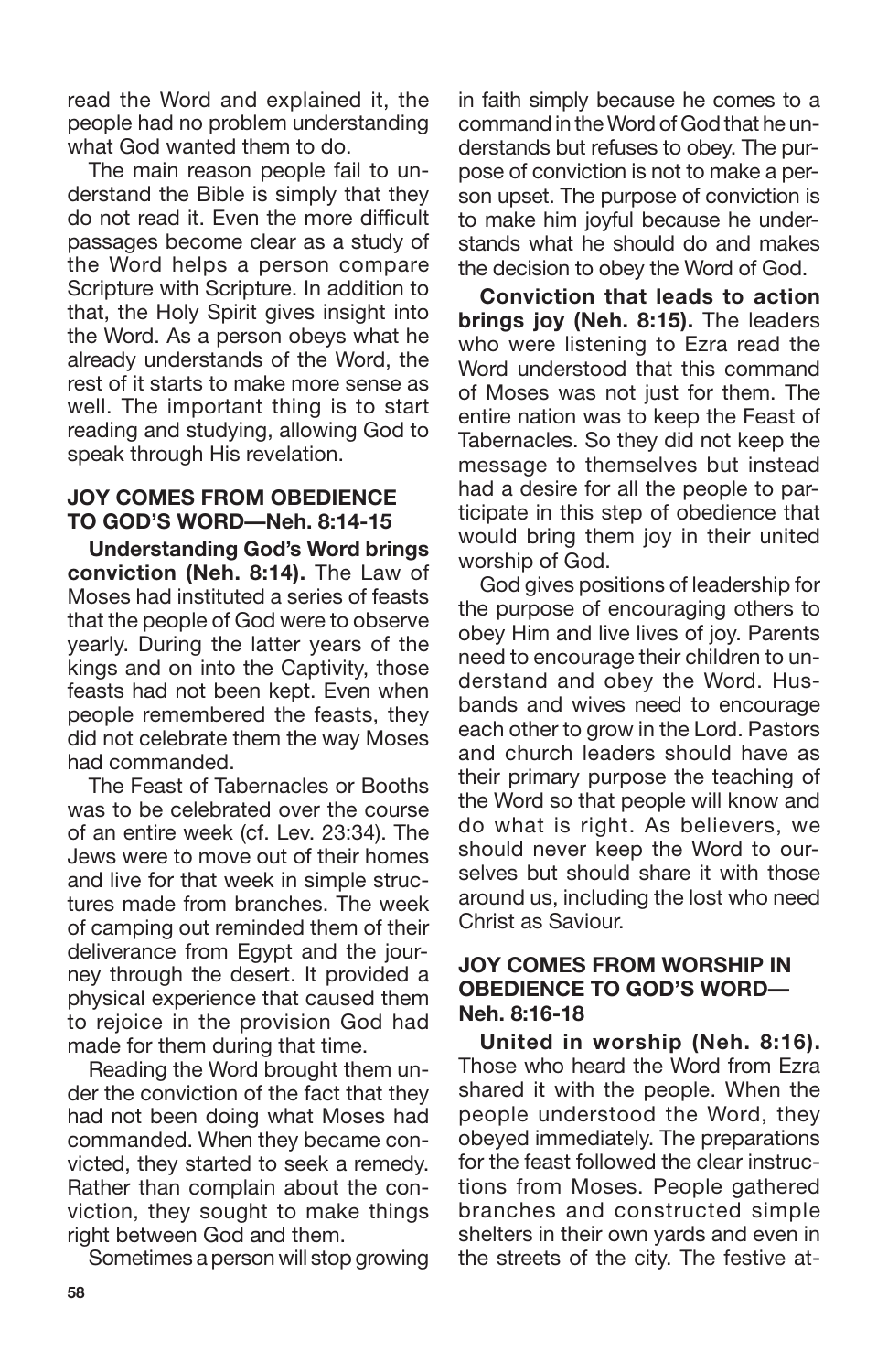mosphere spread throughout the remnant who had returned from Babylon.

You could not walk through the streets of Jerusalem during that week without being reminded of God's provision in rescuing them from Egypt. That was the purpose for the feast, and the united action of the people assured the success of what God had planned. It reminded them that all protection, even that from their newly completed wall, was a gift from God. That was exactly the encouragement they needed as they faced the task of rebuilding their land after the years of captivity.

**United in praise (Neh. 8:17).** There were times during the period of the kings when the Feast of Tabernacles *had* been observed. But the nation had not been united in its desire to obey God completely during those years. Not since the days of Joshua had the entire nation built booths and camped in them for an entire week. The fact that they were doing it this time caused them to greatly rejoice.

As a nation, they spent an entire week doing nothing but praising God. Their actions during the day were focused on worship. These were holidays in the right sense of the word holy days. Work ceased so that they could honor God with their time. Meals were prepared as feasts of praise to God. Their time with friends and neighbors was enjoyed with the knowledge that honoring Him was foremost in all their minds and hearts.

Time spent in united worship will always bring rejoicing when people see the importance of honoring God. If the focus shifts to what people are wearing or who is singing a solo or whether someone has chosen to sit in the place where I usually sit, those times of worship will no longer be times of great gladness. It is the united praise and worship of God's people that brings strength to those who have gathered.

**A greater thirst for the Word (Neh. 8:18).** The week off from work served the purpose of uniting people in worship. But a key element of that worship was further study of the Scriptures. Every day Ezra "read in the book of the law of God." The people found great joy in learning from God's Word.

Sometimes churches draw a distinction between the worship portion of a service and the preaching time. Rather than separate them, we should see the preaching of the Word as a major part of worship. Singing should prepare our hearts to hear the Word. Prayer and testimonies and special music should awaken in us the desire to understand and obey what we learn from God's Word. We should willingly set aside all other distractions so that we can concentrate our complete attention on the message God wants us to hear.

*—Robert A. Allen.*

## **OUESTIONS**

- 1. How did the completion of the wall make worship possible?
- 2. Why did the leaders want Ezra to read the Law to them?
- 3. Why do we sometimes wait to study the Bible until we are in the middle of trouble?
- 4. Why do we find joy in obeying what God has written?
- 5. What is God's purpose in convicting us through the Word?
- 6. How can leaders encourage others to obey the Word?
- 7. How did God's people encourage each other by uniting in the observance of the feast?
- 8. How did obedience to the Word of God create a thirst for greater knowledge of the Word? *—Robert A. Allen.*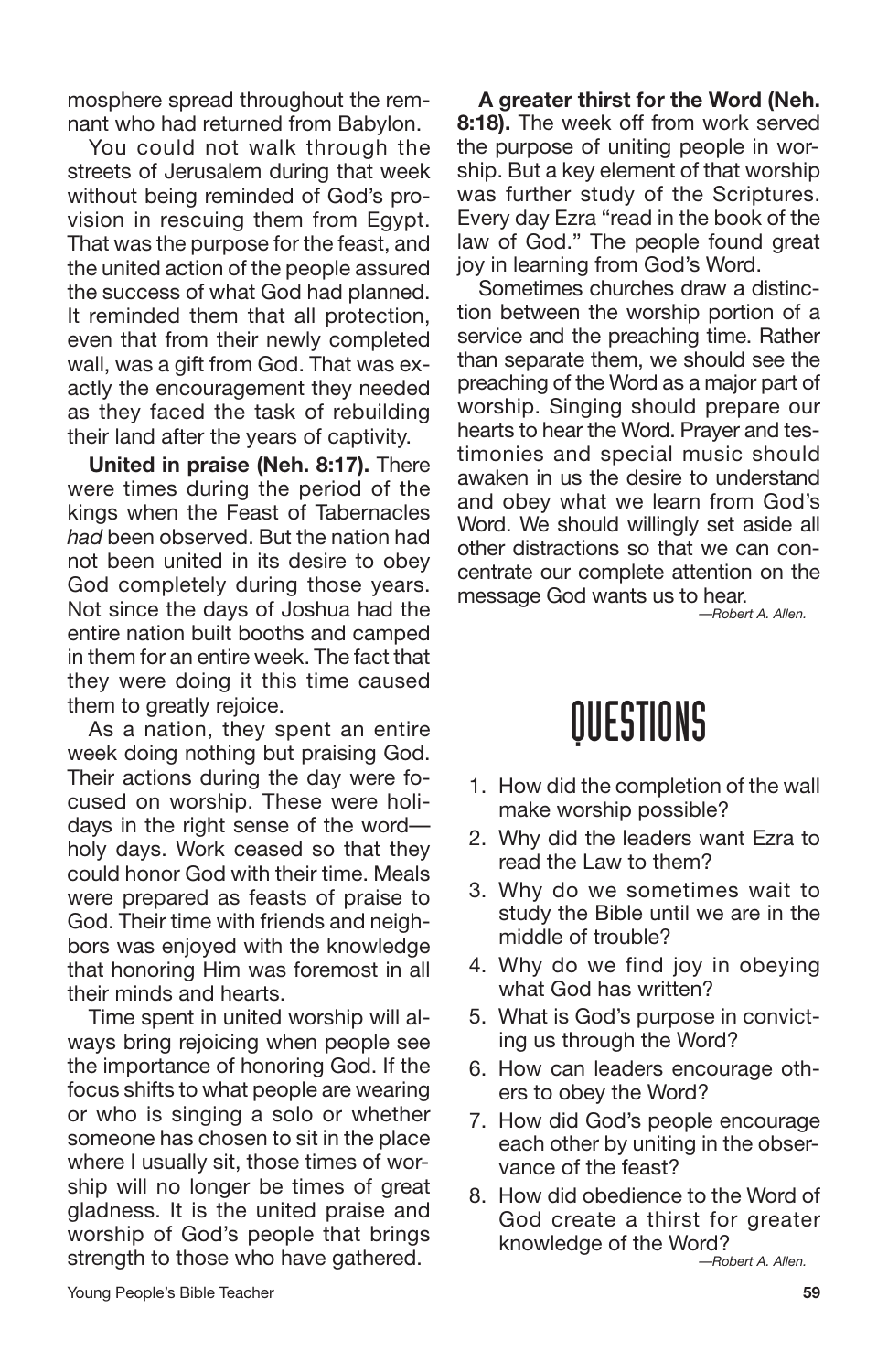## Corporate Confession of Sins

## Lesson: Nehemiah 9:2, 6-7, 9-10, 30-36

Read: Nehemiah 9:1-37

TIME: 445 B.C. PLACE: Jerusalem

**GOLDEN TEXT—"Thou art just in all that is brought upon us; for thou hast done right, but we have done wickedly" (Nehemiah 9:33).**

# *Lesson Exposition*

An understanding of the Word of God led the people of Israel to restore worship. It also convinced them of the need for corporate confession. The Captivity had taken place because of their sin as a nation. Now that they had returned, they did not want to incur the wrath of God and be faced with additional judgment because of sin. They needed to confess sin in order to be restored to fellowship with God.

### **CONFESSION INCLUDES AN UNDERSTANDING OF THE CHARACTER OF GOD— Neh. 9:2, 6-7**

**God's holiness (Neh. 9:2).** The people's study of the Word of God began to open their eyes as to who He truly was. They recognized His holiness and their own need to separate from those who did not worship Him. One of the sins in the former days had been their willingness to assimilate the religions of the people among whom they lived. A holy God could not be worshipped in the same ways the heathen worshipped their gods. So separation had to take place.

The great divide between the people and a holy God came because of their sin. He had given them the law to show them their sinful state. They had never kept the law but instead had disobeyed God at every turn. They worshipped false gods, desecrated the temple, and refused to observe the Sabbath. A righteous God could only bring judgment on them; anything else would not have been just, and God is always just.

**God's omnipotence (Neh. 9:6).** The knowledge that God created all things gave the people an understanding of His omnipotence. He had the power to create everything in the universe, both in the heavens and on the earth. Not only did He create them; He also preserved them. The fact that summer and winter, springtime and harvest, came every year was not due to the appeasement of the gods of nature, as the heathen believed. It happened because God's power preserved the earth and maintained the laws of nature.

All of the created world praised God and gave Him honor. Even the "host of heaven" (Neh. 9:6) worshipped Him. So it was foolish to worship the stars and sun if they were giving honor to the Creator. The sin of worshipping the creation instead of the Creator had been one of the great failures of the nation.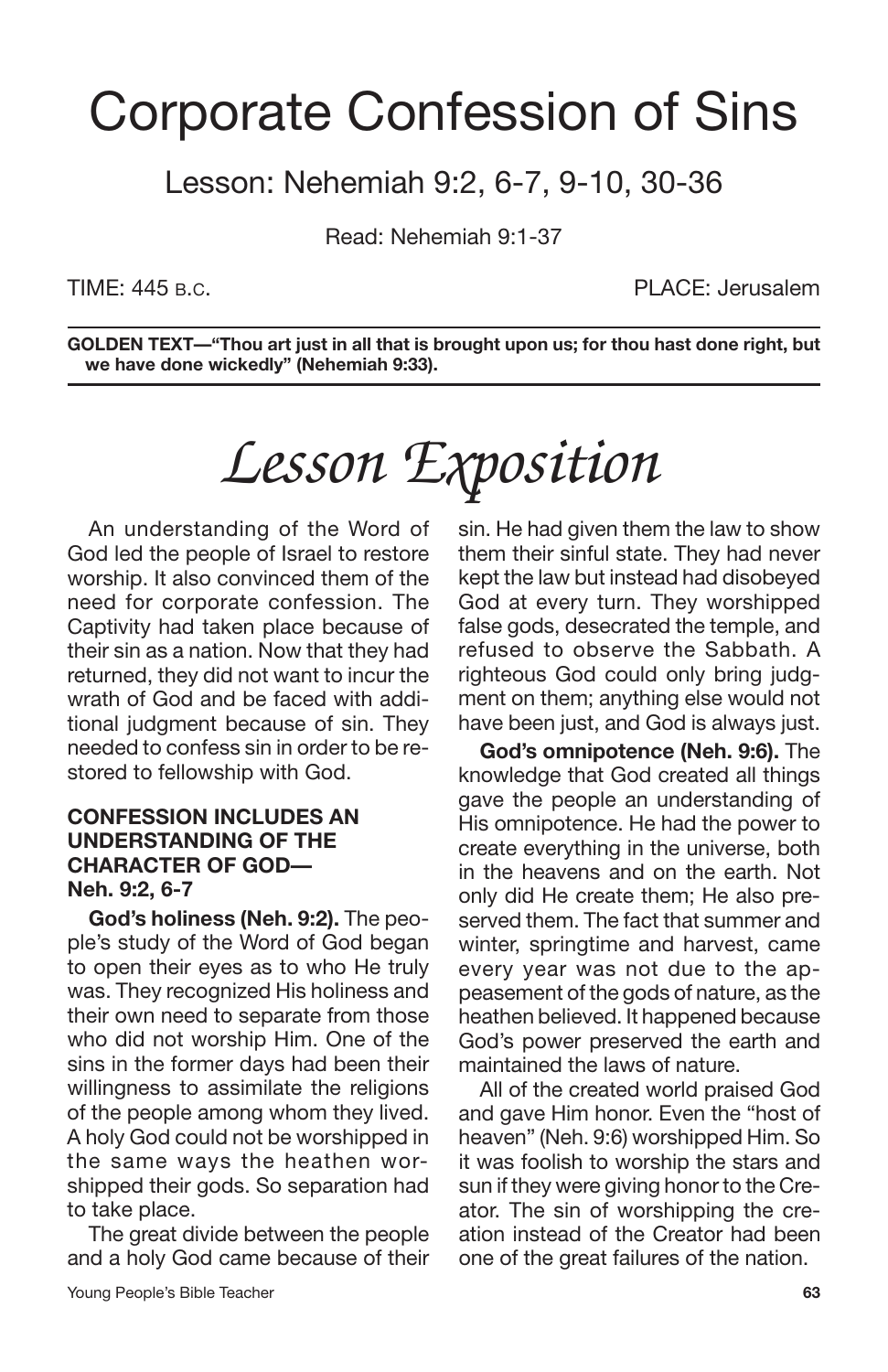**God's faithfulness (Neh. 9:7).** Abraham is singled out as the first in a long line of those to whom God proved Himself faithful. The record of the history of Israel recorded in the Word should have reminded them constantly of the faithfulness of God. They had forgotten His promises to them because they refused to remember His faithfulness to others. Once they became convinced of His faithfulness, it became easy to know that everything He had said about their future was also true.

One of the steps toward confession was to compare God's faithfulness with their own. He always kept His word, but they had often broken their promises to Him. He had remained faithful even when they disobeyed Him. They had proved faithless even during those times when He was blessing them.

### **CONFESSION INVOLVES ADMITTING A NEED FOR GOD— Neh. 9:9-10**

In the history of Israel, the greatest example of their need for God came from their time of slavery in Egypt. God's redemption of the nation from slavery stood as the epitome of His mercy and kindness toward them.

During the years in Egypt, there was nothing the nation could do for itself. They were totally dominated by the pharaoh and his armies. They had no rights as citizens. They labored under taskmasters who were cruel and uncaring. The only one to whom they could turn for help was God.

Because of the abject need, the Exodus stood in their history as a shining example of what God could do forthem. He could engage the natural world to work on their behalf as He did when He sent the plagues on Egypt. He could destroy the army that kept them in submission as He did in the Red Sea. He could demonstrate His power over the powerful pharaoh. He could give freedom to a people who had no freedom.

All of these events had given God "a name" (Neh. 9:10). That means that the Exodus had made Him famous as a deliverer. Not only Israel but all of the nations around them knew who God was because of His power on Israel's behalf. Now they were once again in great need; so they confessed that need before Almighty God.

## **CONFESSION RECOGNIZES THE RESULTS OF SIN—Neh. 9:30-31**

**Sin brings judgment (Neh. 9:30).** Those who returned from Babylon were very aware of the reason for their seventy years of captivity. God had been patient with His people for many years as king after king served false gods. He had continued to send prophets to call them back to Him even when they refused to listen. So the day came when He could no longer forbear, and the Captivity was the result. He gave them into the hand of their enemies.

The fact that God is long-suffering causes some people to think that He is not concerned about sin. They think they can disobey God and not suffer the consequences. While some sin brings immediate suffering, there are times when the results of sin are not instantaneous. When that happens, sin should still be confessed, for the justice of God assures us that eventually all sin will bring the sinner pain and sorrow.

**Sin can be forgiven (Neh. 9:31).** The mercy of God was another great attribute that the people had learned from their study of the Word. He had demonstrated His mercy on many occasions throughout their history. They had seen it evidenced in the fact that not all of them had died in Babylon. The very fact that they were back in the land was evidence of the mercy of God. He had not forsaken them even while they were in captivity in Babylon. His grace, which they did not deserve, was still present, and now they were back in the land.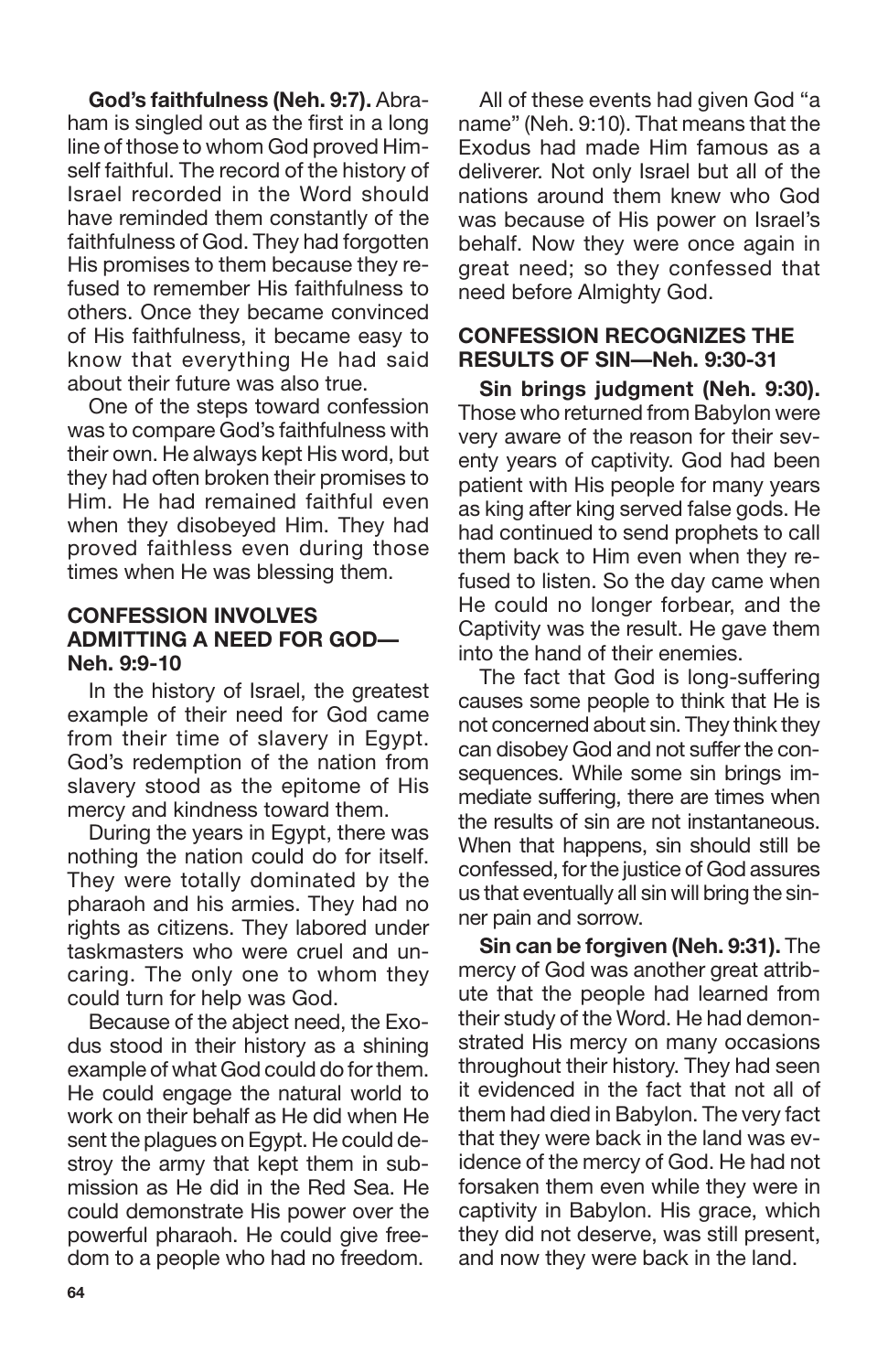### **CONFESSION RESULTS WHEN MEN DESIRE THE GUIDANCE OF GOD—Neh. 9:32-36**

**A need for guidance (Neh. 9:32).** The experience of the people during the past seventy years had convinced them of their need for God. Their trouble had come from their enemies the Babylonians, but the reason for that trouble had been their disobedience to God. They did not consider that to be a small thing, and they wanted God to know that they understood their guilt.

Confession always involves agreeing with God about our sin. As long as we downplay the significance of sin, true confession will not take place.

**Personal guilt (Neh. 9:33-34).** Even though the sins of the past had brought about the Captivity, the remnant remained conscious of their own sin as well. They did not excuse themselves by accusing their parents. They acknowledged that God, in perfect justice, was right in punishing sin—not only the sins of the past but their own wickedness as well.

Confession takes its rightful place in worship only when personal guilt is faced. We are told that forgiveness comes when we confess our sins (I John 1:9). Coming to God about someone else's sin will not bring a person forgiveness. We must acknowledge our own evil hearts before Him.

**Corporate guilt (Neh. 9:35).** This prayer of the people of Israel admitted both personal and corporate guilt. As a nation, they had failed to follow the guidance God had provided to them through His Word. God had blessed kings by giving them the throne, but they had failed to serve Him. He had blessed His people by allowing them to possess a "large and fat land," but they had disparaged His blessing and complained about His provision. Instead of living the holy lives He desired, they rebelled (cf. Isa. 1:21-23).

**Thankfulness for mercy (Neh. 9:36).** During their time of confession, the people were acutely aware of their own position before Almighty God. They had been redeemed from captivity in Babylon. They had returned to the land—but not as kings. They were servants. They were servants to the king of Persia, who still ruled over them. They did not yet have freedom, but they did have mercy. They were back in the land and were eating the "fruit thereof." God had blessed them, and they did not want that blessing to cease.

True confession will include a trust in God for the future. Guilt should not leave a believer in despair. Instead, it should remind him of the abundance of forgiveness available through the Son of God. It should cause us to seek cleansing and rejoice with thanksgiving that God has promised to forgive us when we come and confess our sins.

*—Robert A. Allen.*

- 1. Why did God's people need to separate from strangers?
- 2. How does the created world show honor to God?
- 3. What happens when we compare God's faithfulness to our own?
- 4. How did conditions in Egypt reveal a need for God?
- 5. How did the Exodus make God famous?
- 6. Why did God eventually come to the point of allowing His people to be taken captives?
- 7. What is the inevitable result of sin?
- 8. Why is it important to be honest with God about our own sin?
- 9. Why should we never allow guilt to cause us to despair? *—Robert A. Allen.*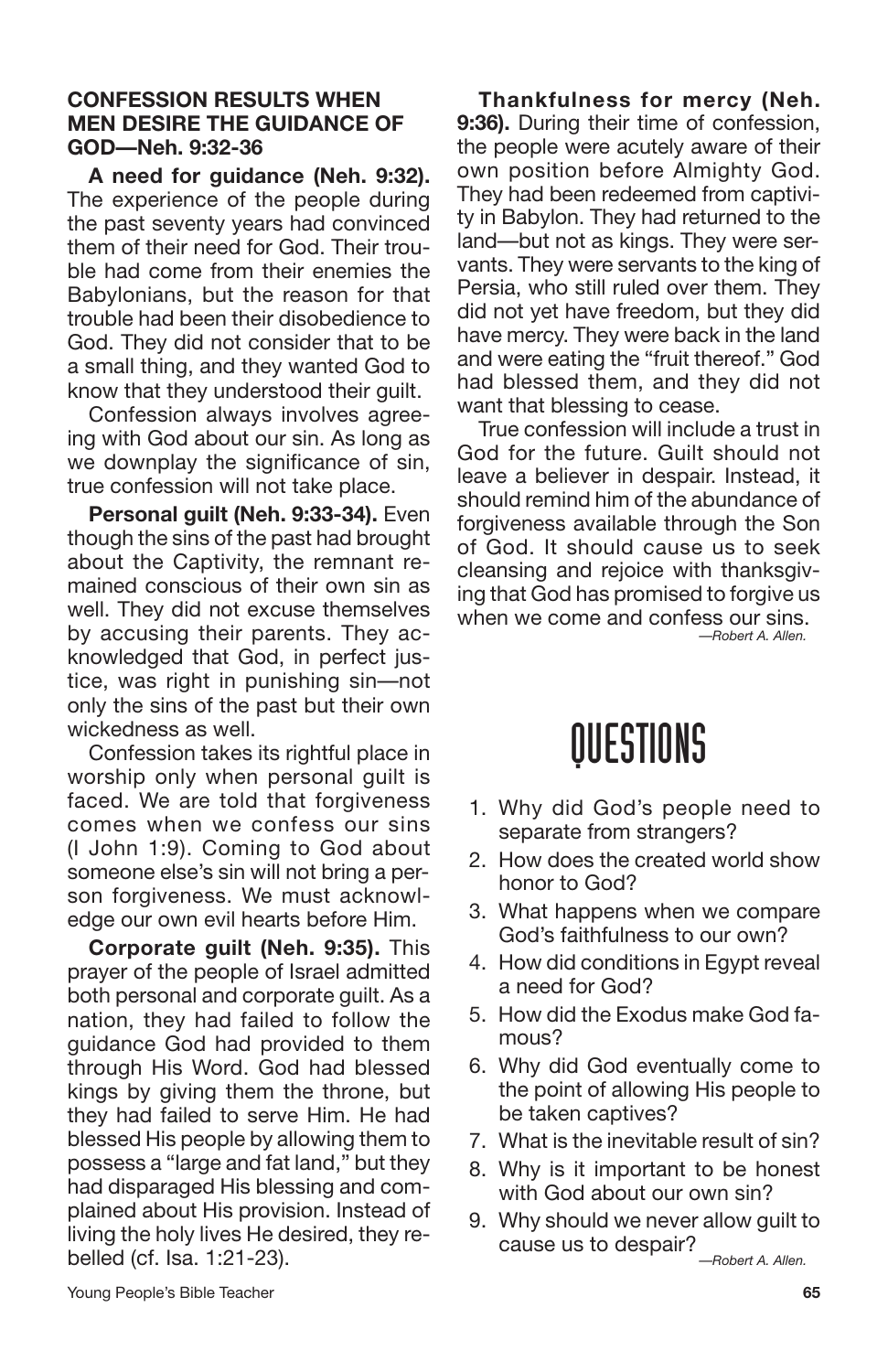## Dedication of the Wall

## Lesson: Nehemiah 12:27-36, 38, 43

Read: Nehemiah 12:27-43

TIME: 445 B.C. PLACE: Jerusalem

**GOLDEN TEXT—"That day they offered great sacrifices, and rejoiced: for God had made them rejoice with great joy: . . . so that the joy of Jerusalem was heard even afar off" (Nehemiah 12:43).**

# *Lesson Exposition*

On the day of the dedication of the wall around Jerusalem, Nehemiah organized a great celebration. The entire remnant joined together in worship of God. The city resounded with the thanksgiving that sprang from the hearts of the people in light of what God had done for them.

#### **THE RESPONSIBILITY FOR THANKSGIVING—Neh. 12:27-28**

From the very beginning of the temple services, it had been the responsibility of the Levites to aid in worship. They were the doorkeepers, the incense makers, the ones who prepared the consecrated bread, the musicians, and the singers (cf. I Chron. 9:14-34). All of those ministries worked together to provide the people and priests with the elements necessary for worship and praise. When Nehemiah began to plan his day of celebration, he made sure that the Levites would be present. "Cymbals, psalteries, and . . . harps" (Neh. 12:27) are representative of the estimated thirty different musical instruments in use at that time in the temple. Many of them had been invented by David and used since the time of his reign.

Many of those who returned from Babylon had settled outside Jerusalem. They were called back for the dedication so that they could be involved in the worship preparations. Along with playing musical instruments, the Levites were also those who made up the choirs that would participate on that day.

### **THE REASONS FOR THANKSGIVING—Neh. 12:29-30**

The main reason for celebration at that particular time was the completion of the wall. But there were many other reasons to rejoice as well. They were dwelling in safety after many years of struggle. It was possible for them to live in villages built around Jerusalem. If danger did surface again, they now had the option of fleeing into the city for the safety of the wall. That was a great blessing for each of the families in the land.

Another reason for thanksgiving was the godly leadership now in place. There were priests and Levites who were willing to purify themselves before God. There were men like Nehemiah and Ezra who were available to teach them the Word and lead them in public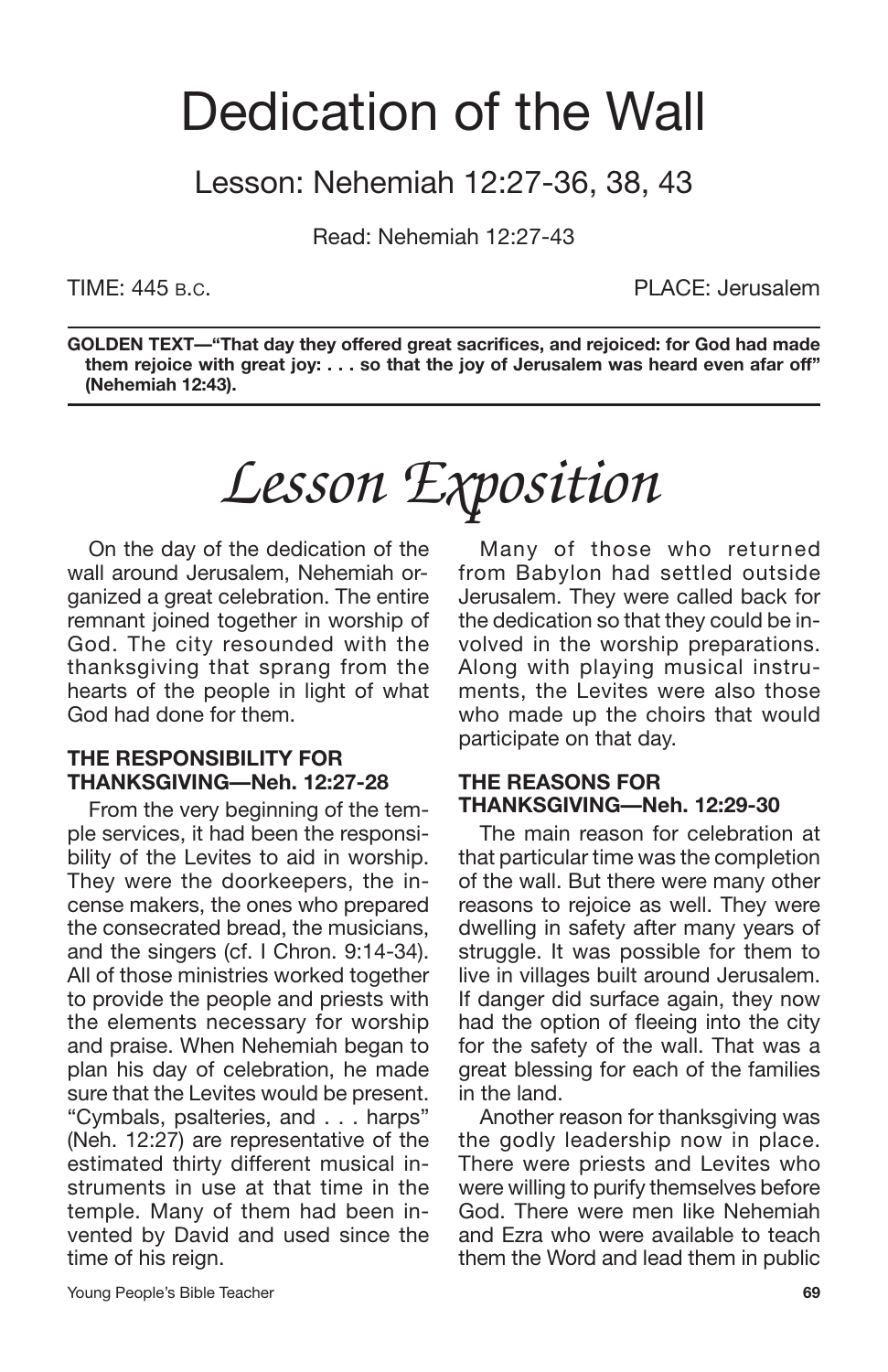confession of sin. Because of that, the people were also pure before God.

The very fact that purification was available was a great blessing. The sacrifices had been restored, and people were once again approaching God through the blood offerings that reminded them of their need for a substitute. They knew that God would one day provide the perfect Lamb, and they were looking forward to that time and His coming.

The spiritual awareness of parents was being shared with their children. A new generation accepted the responsibility of worshipping God and joined with the ones who had returned from Babylon for that purpose. They were the sons and daughters of the return.

## **THE FELLOWSHIP OF THANKSGIVING—Neh. 12:31-36**

**The presence of others will encourage the giving of thanks (Neh. 12:31- 32).** Nehemiah's plan involved two great choirs, but the choirs did not carry the burden of worship alone. Along with them were the leaders of the people. Walking with the choir that went around the top of the wall to the right were "half of the princes of Judah." The ones who were actually doing the singing and playing of instruments knew that they were supported by the leadership.

Sometimes in churches the worship gets delegated to a few people who have musical talent. It is not wrong for such individuals to lead in worship, but it is important for the entire body of the church, including the leadership, to participate. The unity of fellowship that results from corporate worship will be a tremendous encouragement to the entire church. Those who lack musical talent can still be involved through Scripture reading, public prayer, and even congregational singing. When everyone sings, a person who does not feel he sings well can join in and not worry about anything except praising God.

**The presence of others will remind us of why we are thankful (Neh. 12:33-34).** The list of names in these verses includes those who had built the wall on which they were walking (cf. chap. 3). They were the ones who through their hard work had made the day of dedication possible. God had used them in the physical carving and placing of the stones. The wall was large enough that these great choirs could walk on top of them; so we know it was a huge project. With these men along, the people had a visual reminder of who deserved their thanks.

**The presence of others will aid in the giving of thanks (Neh. 12:35-36).** The Levites encouraged the entire company by leading them in song. Those who had the ability to play the trumpet led the way. Others with "the musical instruments of David" played right along with them. Because of the music, the entire company willingly joined in the praise and worship of God.

Worship music should not be confused with performance. There is a time and place for a musician to perform, and concerts are appropriate even in the church. But the use of music in worship should be for the encouragement and participation of the entire congregation. Even if a soloist is singing, a congregation can listen to the words and praise God right along with the singer. It would be similar to listening to a public prayer and saying amen right along with the one actually speaking. The difference is that the performance focuses attention on the performer, while the worshipper focuses attention on God, the One being worshipped.

## **THE TESTIMONY OF THANKSGIVING—Neh. 12:38, 43**

The second choir went around the top of the wall to the left. As the choirs began to sing and the instruments be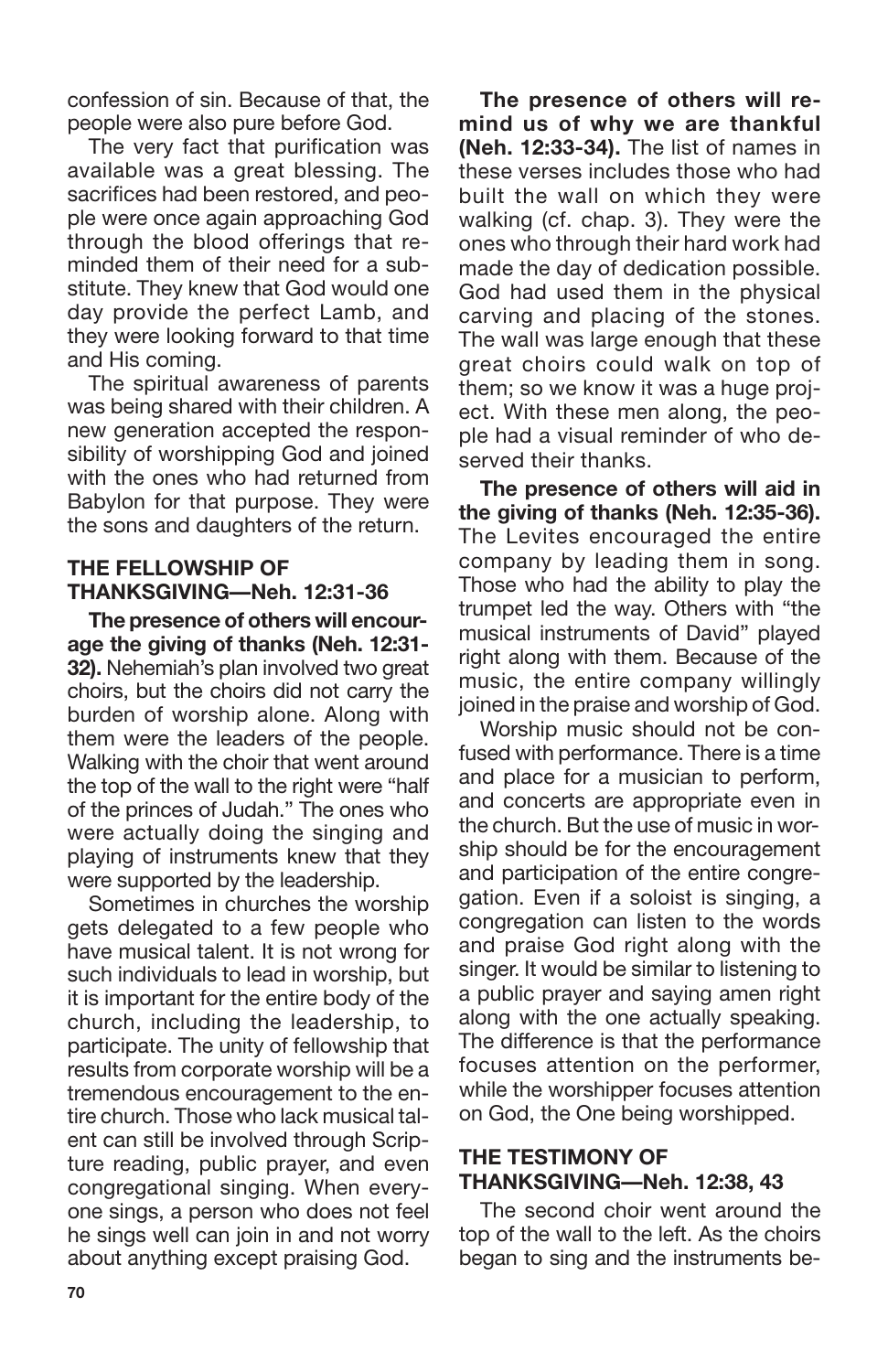gan to play, the effect was antiphonal. One group echoed back the praise that came from the other company traveling in the opposite direction. When they came to the gate of the temple, they joined together into one massive choir and entered the gates of the temple with a mighty chorus of praise (cf. Ps. 100:4).

Nehemiah traveled with the second choir, along with half of the people. Their purpose, which paralleled the purpose of the first group, was to give thanks. The entire day was more than just a dedication of a wall. It was a day of heartfelt praise for the One who was the reason for all their success. God was the recipient of their thanks.

True worship is ultimately a matter of the heart. A person can attend a worship service, sing along with a crowd, listen to the Word being read, and even pray without really worshipping at all. Unless a person is right with God, his worship remains empty. That is why this day was one of such great joy; it had been preceded by a time of confession.

True worship is also a time of personal sacrifice. The nation did not come to God empty-handed on the day of dedication. They came with the sacrifices He had commanded. Those sacrifices reminded the people of their sin and their need for forgiveness. They also reminded them of the reconciliation with God that He would make possible through the coming Messiah. That in itself was a tremendous reason for thanksgiving.

True worship results in a joy that comes from God. Knowing they were forgiven and knowing that He was pleased with their obedience filled their hearts with great joy. Joy was not something the nation had known for many years. They had lived under the wrath of God during the days of the wicked kings. They had mourned the loss of their nation during the days of the Captivity. But now they were filled with the joy of the Lord because they were once again in the place where He desired them to be.

True worship is a testimony to others around us. The worship of the men who were on the wall spread first of all to their families. They recognized the hand of God in the blessings they were experiencing, and that brought joy to their hearts as well. Then the sound of joy spread to those who were far away. The enemies who had opposed the building of the temple and the building of the wall were not happy that God had brought them joy. But they were aware of what God was doing in their lives.

When the joy of the Lord begins to affect the heart of a believer, it will spread to others as well. Those in our family will know that He is at work in our lives, and the unsaved world will be aware of His presence as well. Joyful hearts provide a wonderful means of sharing a testimony of what God means to us.

*—Robert A. Allen.*

- 1. How did the Levites make the praise of others possible?
- 2. Why was the completion of the wall a reason for thanksgiving?
- 3. Why were the people grateful for the experience of purification?
- 4. Why was leadership a reason for giving thanks?
- 5. How did people encourage one another to give praise to God?
- 6. What part did music play in the worship service at the dedication of the wall?
- 7. What kind of music resulted from dividing the choir into two groups?
- 8. How was God the source of the joy people experienced?
- 9. How did the joy of the people spread to others around them? *—Robert A. Allen.*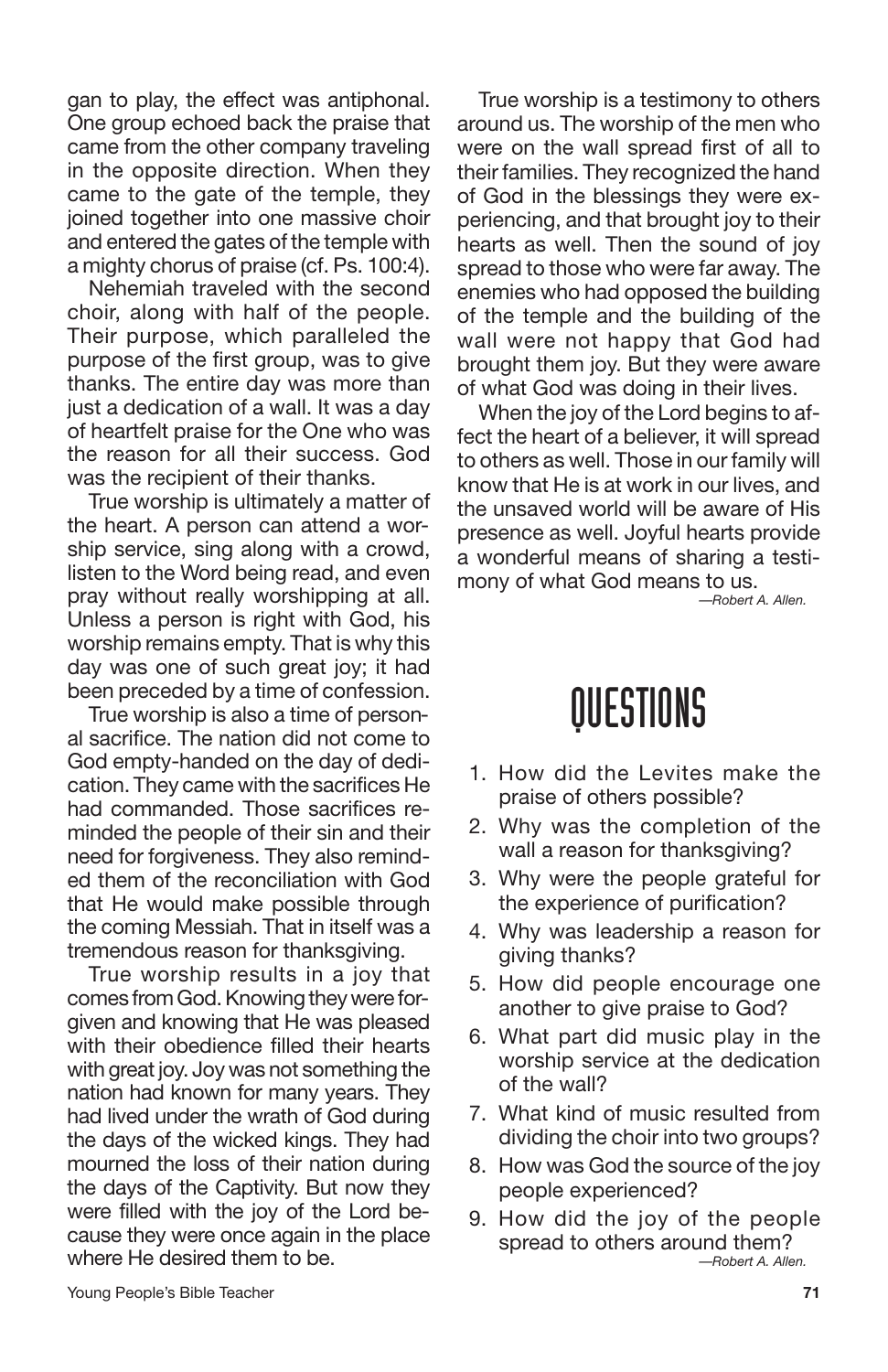## Sanctifying the Lord's Day

## Lesson: Nehemiah 13:15-22

Read: Nehemiah 13:4-31

TIME: about 420 B.C. PLACE: Jerusalem

**GOLDEN TEXT—"I commanded the Levites that they should cleanse themselves, and that they should come and keep the gates, to sanctify the sabbath day" (Nehemiah 13:22).**

# *Lesson Exposition*

The temple had been rebuilt. The altar was restored, so sacrifices could be offered. The wall was finished and dedicated, so now the people could worship in peace. But there remained one important lesson concerning worship that needed to be emphasized. Worship and service to God did not take place just in the temple. The Jews' dedication to God needed to impact every part of their lives, including the way they conducted their business. Conducting business on the Sabbath Day showed that they were not giving God the honor He deserved.

#### **HONOR GOD IN BUSINESS DEALINGS—Neh. 13:15**

One of the purposes of the Sabbath Day was to allow people time for worship. By setting aside their business concerns, they could spend time in family worship, bring sacrifices to the temple, and use a day of rest to commune with God. But the people of Judah were not just working on the Sabbath; they were allowing that work to interfere with God's purpose for their lives.

Some of the work done on the Sabbath was done in private. Treading winepresses would normally have been done in a person's own yard. The people apparently felt that when the grapes were ripe, they needed to be turned into juice. The work could not wait even one day. But God had told them not to work on the Sabbath (cf. Exod. 20:10). That day belonged to God and was set aside for worshipping Him.

Others did not even try to keep their disobedience private. They loaded up their donkeys with merchandise and brought it right into Jerusalem. The marketplace did not close even on the Sabbath Day because they kept selling. During the years in captivity, they had become accustomed to the ways of the Babylonians. No one there kept the Sabbath; it was just like any other day. That custom had returned with them to the land. But now they had been taught by Ezra and should have known better. They knew the Word of God and simply chose not to obey.

Sometimes believers try to draw a line between the secular and the sacred. They think they can live for God while at church but conduct their business without regard for His truth. Nehemiah's desire was that the people's religious be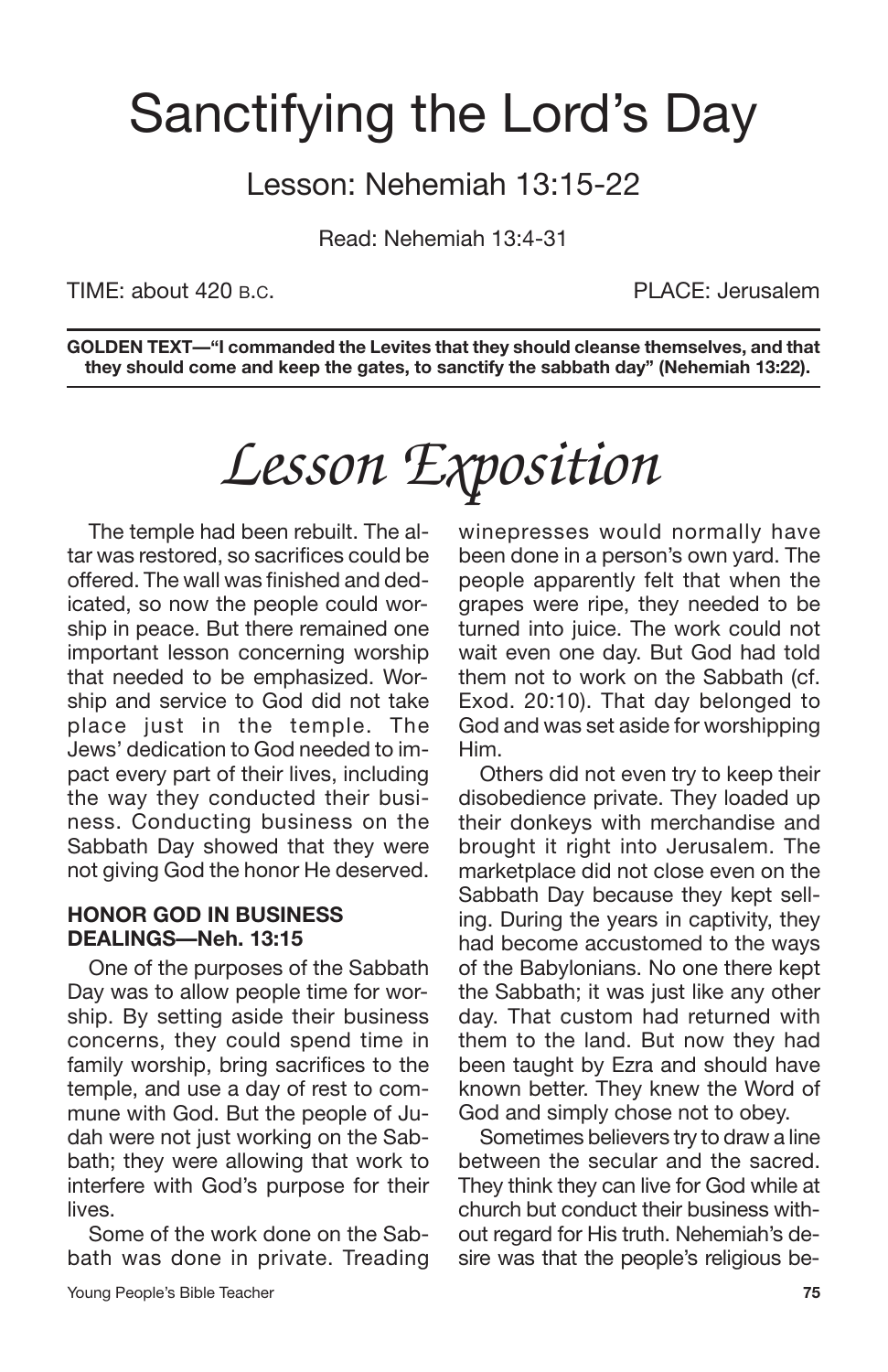liefs would permeate the workplace. They were to honor God in the way they ran their businesses, and Sabbath breaking was an obvious indication that they were not choosing that option.

### **HONOR GOD AS A MEANS OF TESTIMONY—Neh. 13:16-21**

**Testimony can be ruined by business dealings (Neh. 13:16).** The remnant lived in the midst of nations where God was not honored. One of God's purposes for Israel as a nation was to be a testimony to those people of the power and majesty of God. They were to live in such a way that the nations around them would also come to know God. Instead, they ruined their testimony by not obeying God themselves in their business practices.

The markets were supposed to be idle on the Sabbath Day. If the people of Judah had simply refused to buy anything on the Sabbath, that would have happened—there would have been no reason to open shop. But the men from Tyre knew that they could make money on the Sabbath; so they set out their fish and other items even though they knew it was against the law. They could depend on Israelites to come and buy.

Those who know Christ as Saviour actually have the opportunity to influence the marketplace through their purchasing power. Because we live in an increasingly secular society, we may not have the impact that the people of Judah possessed. But making moral choices in the music we download or the entertainment venues we visit will still have a monetary impact.

**Fellowship with God can be affected by business dealings (Neh. 13:17-18).** Nehemiah's great concern was for the relationship between God and His people. Refusing to honor the Sabbath Day had been one of the major reasons for the Captivity. It was an obvious way in which people claimed to honor God with their mouths but dishonored Him in their actions.

Nehemiah had no problem describing their actions as sin. They were acting in disregard to a clear command in the law, and disobedience was evil. They were destroying their fellowship with God through their activities while they continued coming to the temple with sacrifices and claiming to worship.

Sin will always break a person's fellowship with God. Refusing to recognize disobedience as sin simply compounds the problem. Stealing from an employer by taking extra time on a coffee break is just as much a sin as pilfering from the cash register. A boss who cheats employees by taking a kickback from an insurance company is sinning just as much as a person who mugs someone in the alley. A believer must be honest before God in every aspect of his business dealings.

**Respect for God can be demonstrated through business dealings (Neh. 13:19-21).** As a leader of the nation, Nehemiah had a responsibility to enforce the laws of God. He ordered that the gates of Jerusalem be closed at the beginning of the Sabbath, which meant at sundown on Friday evening. He ordered his own servants to keep everyone out from then until the end of the Sabbath on Saturday evening. If the people could not bring their merchandise into the city, the markets would not open. His purpose in all of this was to show respect for the Lord's Day and therefore respect for the Lord Himself.

If God's people had simply refrained from buying and selling on the Sabbath, the command to shut the gates would not have become necessary. They could not discipline themselves to keep the law, so it became Nehemiah's job to enforce the Sabbath rest by legal means. Even today God desires that our hearts be right with Him and that we choose obedience rather than rebellion. When those in authority find